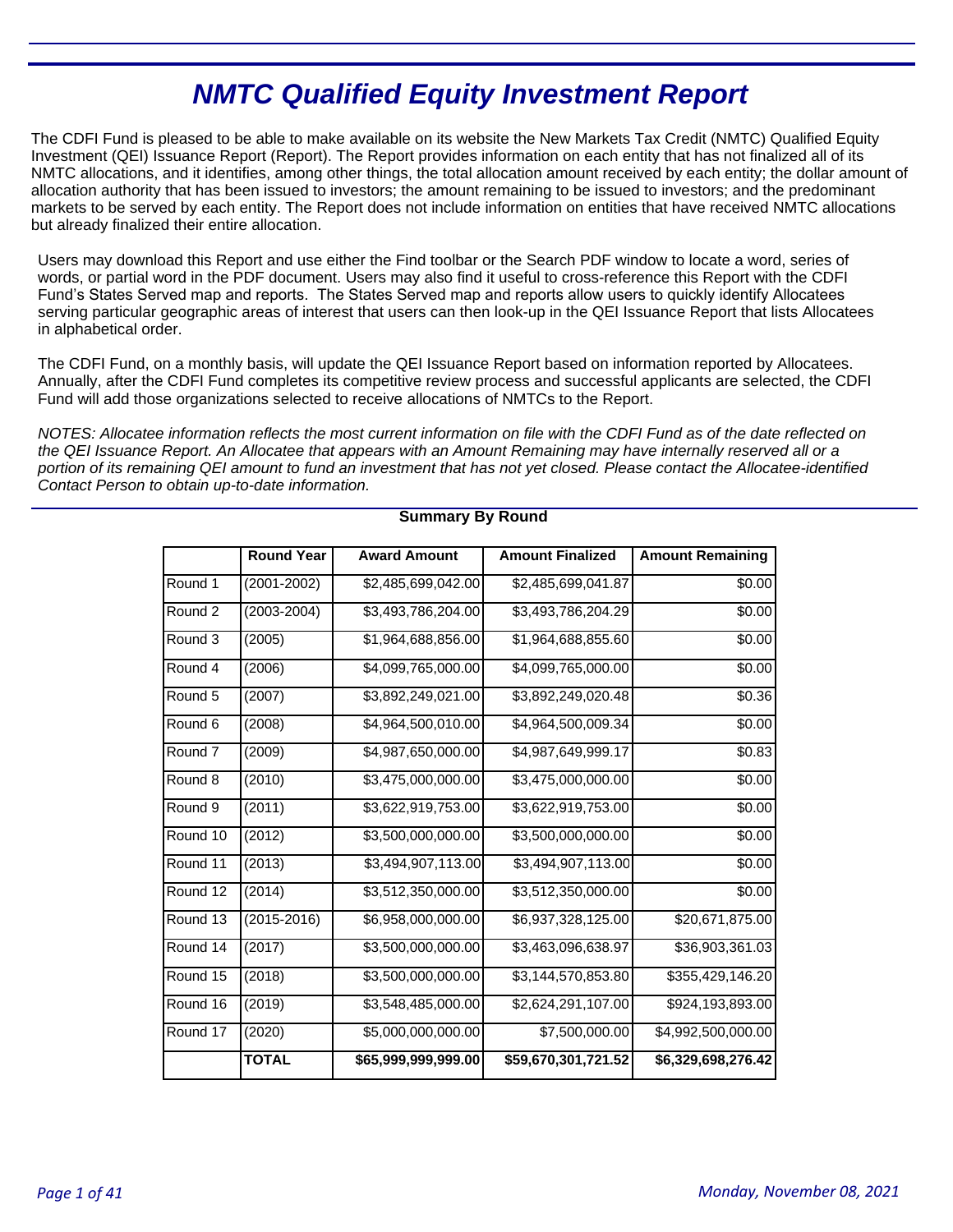\*\*The Total Allocation for Round 5 includes \$9 million of NMTC allocation authority that was reclaimed by the CDFI Fund from two prior Round 1 allocatees and subsequently reallocated in Round 5.

\*\*The Total Allocation for Round 9 includes \$123 million of NMTC allocation authority that was rescinded or surrendered to the CDFI Fund from prior Rounds and subsequently reallocated in Round 9.

\*\*The Total Allocation for Round 11 includes \$1.39 million of NMTC allocation authority that was rescinded or surrendered to the CDFI Fund from prior Rounds and subsequently reallocated in Round 11.

\*\*The Total Allocation for Round 12 includes \$12.35 million of NMTC allocation authority that was rescinded or surrendered to the CDFI Fund from prior Rounds and subsequently reallocated in Round 12.

\*\*Total Allocation for Round 16 includes \$48.485 million of NMTC allocation authority that was rescinded to the CDFI Fund from prior Rounds and subsequently *reallocated in Round 16.* 

#### *Name of Allocatee:* **Accion Opportunity Fund Community Development**

**Year of Award:** 2020 *Service Area:* Multi-state service area *Controlling Entity: Contact Person:* Christopher Huang, (408) 610-4344, christopher@opportunityfund.org **Predominant Financing:** Real Estate Financing - Community Facilities *Predominant Market Served:* AZ, CA, CO, HI, ID, MT, NM, NV, NY, OR, TX, UT, WA, WY *Innovative Activities:* 

**Total Allocation: Non-Metro Commitment: Amount Remaining: Amount Finalized:**

**Total Allocation:**

**Total Allocation:**

**Non-Metro Commitment: Amount Remaining: Amount Finalized:**

**Non-Metro Commitment: Amount Remaining: Amount Finalized:**

\$55,000,000.00 \$0.00 \$55,000,000.00 0%

\$60,000,000.00 \$40,595,896.00 \$19,404,104.00

\$60,000,000.00 \$0.00

\$60,000,000.00

24%

10%

### *Name of Allocatee:* **Advantage Capital Community Development Fund, LLC**

**Year of Award:** 2019

*Service Area:* National service area *Controlling Entity:* Advantage Capital Partners *Contact Person:* Jonathan Goldstein, (314) 725-0800, jgoldstein@advantagecap.com **Predominant Financing: Operating Business Financing** *Predominant Market Served:* AR,FL,GA,KY,NV,OH,TX

*Innovative Activities:* Making QLICIs with an original term less than or equal to 60 months, Providing QLICIs for Non-Real Estate Activities, Providing QLICIs of \$2 million or less, Targeting Identified States

#### *Name of Allocatee:* **Advantage Capital Community Development Fund, LLC**

**Year of Award:** 2020 *Service Area:* National service area *Controlling Entity: Contact Person:* Jonathan Goldstein, (314) 725-0800, jgoldstein@advantagecap.com **Predominant Financing: Operating Business Financing** *Predominant Market Served:* CA,CO,GA,IL,NV,OH,VA

**Innovative Activities:** Making QLICIs with an original term less than or equal to 60 months, Providing QLICIs for Non-Real Estate Activities, Providing QLICIs of \$2 million or less, Targeting Identified States

### *Name of Allocatee:* **Alaska Growth Capital BIDCO, Inc.**

**Year of Award:** 2020 *Service Area:* National service area *Controlling Entity: Contact Person:* Ian Walser, (907) 339-6767, iwalser@alaskagrowth.com *Predominant Financing:* Operating Business Financing *Predominant Market Served:* AK **Innovative Activities:** Investing in Indian Country

| <b>Total Allocation:</b>     |  |
|------------------------------|--|
| <b>Amount Finalized:</b>     |  |
| <b>Amount Remaining:</b>     |  |
| <b>Non-Metro Commitment:</b> |  |

\$30,000,000.00 \$0.00 \$30,000,000.00 72%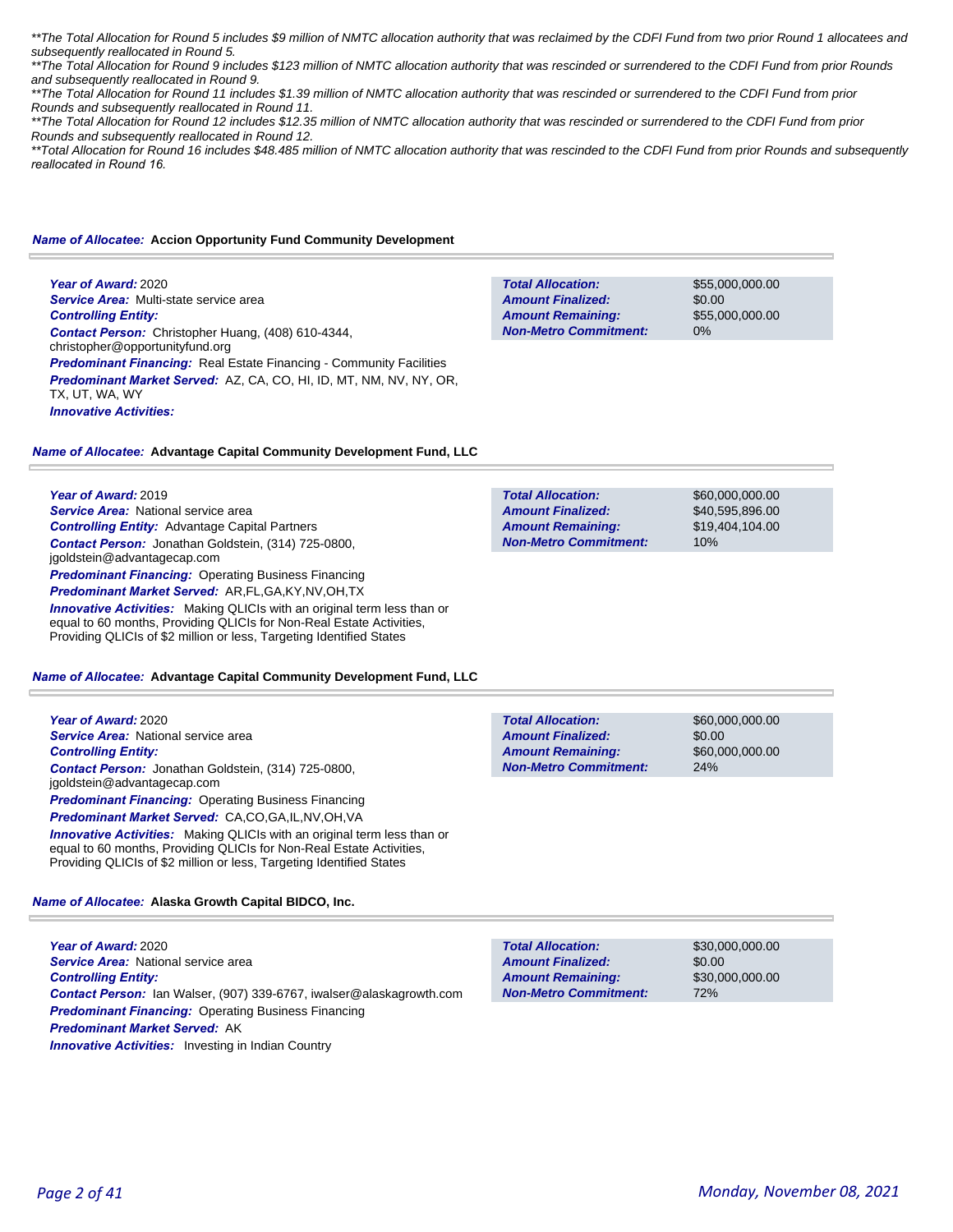### *Name of Allocatee:* **AMCREF Community Capital, LLC**

**Year of Award:** 2019 **Service Area: National service area** *Controlling Entity: Contact Person:* Knox Clark, (504) 495-1084, knox@amcref.com **Predominant Financing: Operating Business Financing** *Predominant Market Served:* AR,FL,GA,MS,SC,TN,TX **Innovative Activities:** Providing QLICIs for Non-Real Estate Activities

### *Name of Allocatee:* **AMCREF Community Capital, LLC**

**Year of Award:** 2020 **Service Area: National service area** *Controlling Entity: Contact Person:* Knox Clark, (504) 495-1084, knox@amcref.com *Predominant Financing:* Operating Business Financing *Predominant Market Served:* AR,GA,LA,MS,OK,TX,VA *Innovative Activities:* Providing QLICIs for Non-Real Estate Activities

### *Name of Allocatee:* **Atlanta Emerging Markets, Inc.**

**Year of Award:** 2020 **Service Area:** Local service area (e.g., neighborhoods, cities, a county or contiguous counties, or metropolitan areas) within a state or territory *Controlling Entity: Contact Person:* Stephen McRae, (404) 588-5470, smcrae@investatlanta.com **Predominant Financing:** Real Estate Financing - Community Facilities *Predominant Market Served:* GA *Innovative Activities:* Targeting Identified States

*Name of Allocatee:* **B.S.D. Capital, Inc. dba Lendistry**

**Year of Award:** 2020 *Service Area:* National service area *Controlling Entity: Contact Person:* Everett Sands, (714) 869-6220, everett@lendistry.com *Predominant Financing:* Operating Business Financing *Predominant Market Served:* CA,FL,MD,NJ,NY,PA,PR

*Innovative Activities:* Making QLICIs with an original term less than or equal to 60 months, Providing QLICIs for Non-Real Estate Activities, Providing QLICIs of \$2 million or less, Targeting Identified States

*Name of Allocatee:* **Black Business Investment Fund, Inc.**

**Year of Award:** 2020 Service Area: Statewide (or territory-wide) service area *Controlling Entity: Contact Person:* Jasmine Gebon, (407) 649-4780, jgebon@bbif.com *Predominant Financing:* Operating Business Financing *Predominant Market Served:* FL, GA **Innovative Activities:** Targeting Identified States

**Total Allocation: Non-Metro Commitment: Amount Remaining: Amount Finalized:**

\$60,000,000.00 \$40,800,000.00 \$19,200,000.00 60%

**Total Allocation: Non-Metro Commitment: Amount Remaining: Amount Finalized:**

\$65,000,000.00 \$0.00 \$65,000,000.00 60%

\$50,000,000.00 \$0.00 \$50,000,000.00 0% **Total Allocation: Non-Metro Commitment: Amount Remaining: Amount Finalized:**

\$35,000,000.00 \$0.00 \$35,000,000.00 0% **Total Allocation: Non-Metro Commitment: Amount Remaining: Amount Finalized:**

\$55,000,000.00 \$0.00 \$55,000,000.00 0% **Total Allocation: Non-Metro Commitment: Amount Remaining: Amount Finalized:**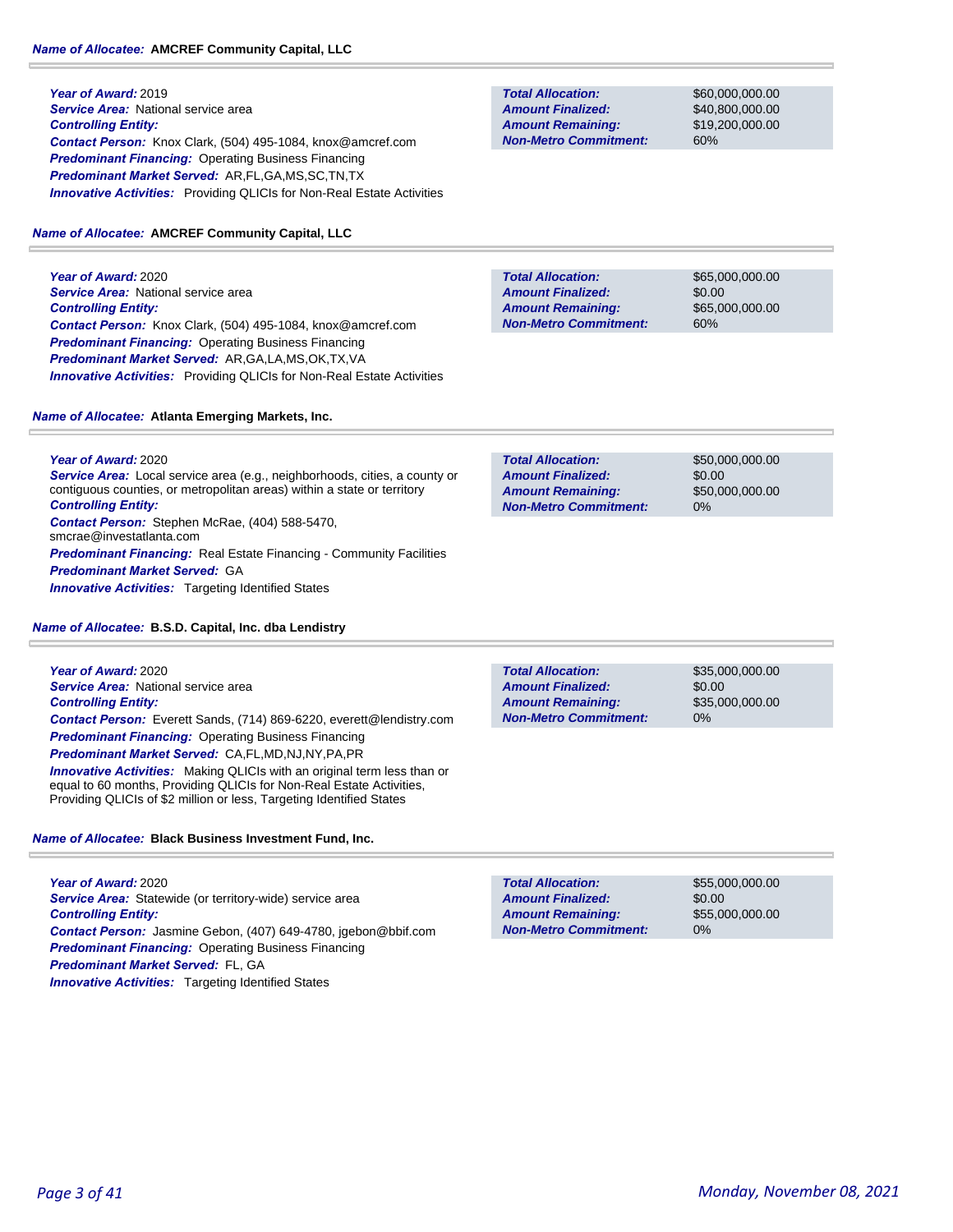**Year of Award:** 2020 **Service Area: National service area** *Controlling Entity: Contact Person:* Emily Kaminsky, (617) 427-8600, ekaminsky@bluehubcapital.org **Predominant Financing:** Real Estate Financing - Community Facilities *Predominant Market Served:* GA,IL,MD **Innovative Activities:** Targeting Identified States

### *Name of Allocatee:* **BMO Harris New Markets Fund, LLC**

**Year of Award:** 2020 *Service Area:* Multi-state service area *Controlling Entity: Contact Person:* Allison Porter-Bell, (312) 461-3150, allison.porterbell@bmo.com **Predominant Financing:** Real Estate Financing - Community Facilities *Predominant Market Served:* AZ, FL, IL, IN, KS, MN, MO, WI *Innovative Activities:* 

### *Name of Allocatee:* **Border Communities Capital Company, LLC**

**Year of Award:** 2020 *Service Area:* Multi-state service area *Controlling Entity: Contact Person:* Jerry Hannon, (760) 585-7090, jhannon@chelseainvestco.com *Predominant Financing:* Real Estate Financing - Community Facilities *Predominant Market Served:* AZ, CA, NM, TX *Innovative Activities:* 

### *Name of Allocatee:* **BREMER CDE, LLC**

**Year of Award:** 2019 *Service Area:* Multi-state service area *Controlling Entity:* Bremer Financial Corporation *Contact Person:* Vassil Zanev, (651) 312-3554, vezanev@bremer.com **Predominant Financing:** Real Estate Financing - Community Facilities *Predominant Market Served:* MN, ND, WI *Innovative Activities:* Providing QLICIs of \$2 million or less

### *Name of Allocatee:* **Brownfield Revitalization, LLC**

**Year of Award:** 2018 *Service Area:* National service area *Controlling Entity:* Cherokee Investment Partners, LLC *Contact Person:* Bret Batchelder, (919) 743-2530, bbatchelder@cherokeefund.com **Predominant Financing: Operating Business Financing** *Predominant Market Served:* CO,FL,MO,NY,PA,RI,TX **Innovative Activities:** Targeting Identified States

**Total Allocation: Non-Metro Commitment: Amount Remaining: Amount Finalized:**

\$20,000,000.00 \$0.00 \$20,000,000.00 20%

\$50,000,000.00 \$0.00 \$50,000,000.00 0% **Total Allocation: Non-Metro Commitment: Amount Remaining: Amount Finalized:**

**Total Allocation: Non-Metro Commitment: Amount Remaining: Amount Finalized:**

\$40,000,000.00 \$0.00 \$40,000,000.00 0%

**Total Allocation: Non-Metro Commitment: Amount Remaining: Amount Finalized:**

\$35,000,000.00 \$4,000,000.00 \$31,000,000.00 60%

0% **Total Allocation: Non-Metro Commitment: Amount Remaining: Amount Finalized:**

\$60,000,000.00 \$56,750,000.00 \$3,250,000.00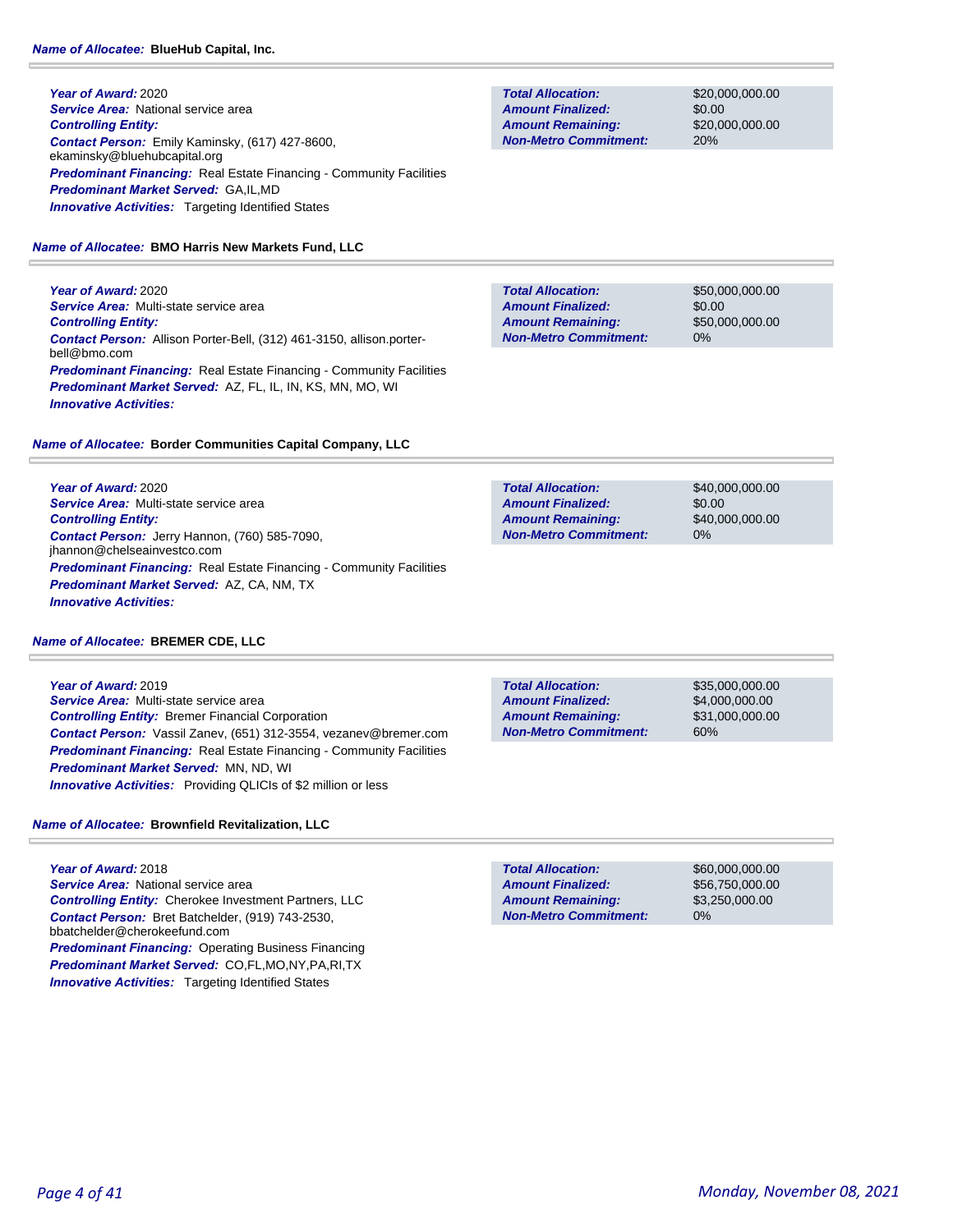**Year of Award:** 2020 *Service Area:* National service area *Controlling Entity: Contact Person:* Harpreet Peleg, (202) 331-8055, hpeleg@aflcio-hit.com **Predominant Financing:** Real Estate Financing - Community Facilities *Predominant Market Served:* CA,IL,MI,MN,NY *Innovative Activities:* 

### *Name of Allocatee:* **BXS Community Fund, LLC**

**Year of Award:** 2020 *Service Area:* Multi-state service area *Controlling Entity: Contact Person:* Will Shurtleff, (601) 592-4585, will.shurtleff@bxs.com *Predominant Financing:* Other Real Estate Financing *Predominant Market Served:* AL, AR, FL, LA, MO, MS, TN, TX *Innovative Activities:* Providing QLICIs for Non-Real Estate Activities, Targeting Identified States

### *Name of Allocatee:* **CAHEC New Markets, LLC**

**Year of Award:** 2020 *Service Area:* Multi-state service area *Controlling Entity: Contact Person:* Brian Oxford, (919) 420-0063, boxford@cahec.com *Predominant Financing:* Operating Business Financing *Predominant Market Served:* DC, FL, GA, KY, MD, NC, SC, TN, VA, WV *Innovative Activities:* Targeting Identified States

### *Name of Allocatee:* **CALIFORNIA STATEWIDE COMMUNITIES DEVELOPMENT CORPORATION**

**Year of Award:** 2020 **Service Area:** Statewide (or territory-wide) service area *Controlling Entity: Contact Person:* Jon Penkower, (925) 476-5887, jpenkower@cscda.org *Predominant Financing: Operating Business Financing Predominant Market Served:* CA *Innovative Activities:* 

\$55,000,000.00 \$0.00 \$55,000,000.00 0% **Total Allocation: Non-Metro Commitment: Amount Remaining: Amount Finalized:**

*Name of Allocatee:* **Capital Impact Partners**

**Year of Award:** 2020 *Service Area:* National service area *Controlling Entity: Contact Person:* Diane Borradaile, (646) 989-1102, dborradaile@capitalimpact.org *Predominant Financing: Operating Business Financing Predominant Market Served:* CA,DC,MI,NY,TX *Innovative Activities:* Providing QLICIs of \$2 million or less, Targeting Identified States

**Total Allocation: Non-Metro Commitment: Amount Remaining: Amount Finalized:**

\$55,000,000.00 \$0.00 \$55,000,000.00 0%

**Total Allocation: Non-Metro Commitment: Amount Remaining: Amount Finalized:**

\$50,000,000.00 \$0.00 \$50,000,000.00 64%

\$50,000,000.00 \$0.00 \$50,000,000.00 0% **Total Allocation: Non-Metro Commitment: Amount Remaining: Amount Finalized:**

\$0.00 **Total Allocation: Non-Metro Commitment: Amount Remaining: Amount Finalized:**

\$60,000,000.00 \$60,000,000.00 0%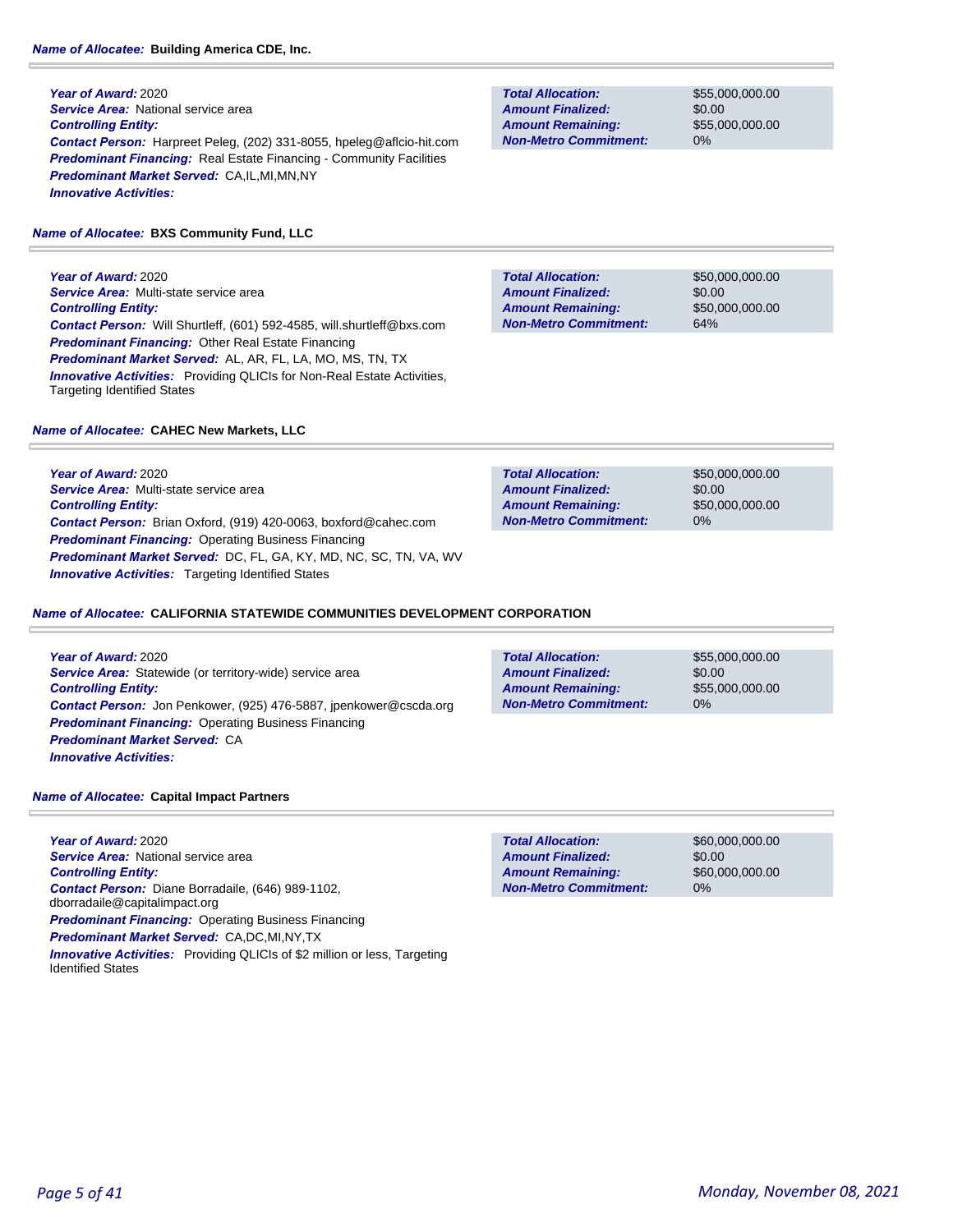**Year of Award:** 2018 *Service Area:* National service area *Controlling Entity:* Capital One Financial Corporation *Contact Person:* John Chamberlain, (504) 533-5276, john.chamberlain@capitalone.com **Predominant Financing: Operating Business Financing** *Predominant Market Served:* CA,FL,MD,OH,OR,PR,TX **Innovative Activities:** Targeting Identified States

### *Name of Allocatee:* **Carver Financial Corporation**

**Year of Award:** 2019 **Service Area: National service area** *Controlling Entity: Contact Person:* Robert James II, (912) 447-4217, rjamesii@carverstatebank.com *Predominant Financing:* Real Estate Financing - Industrial/Manufacturing *Predominant Market Served:* GA **Innovative Activities:** Providing QLICIs of \$2 million or less, Targeting Identified States

### *Name of Allocatee:* **CBKC CDC, L.L.C.**

**Year of Award:** 2020 *Service Area:* Multi-state service area *Controlling Entity: Contact Person:* William Dana, (816) 483-1210, bdana@centralbankkc.com *Predominant Financing:* Real Estate Financing - Industrial/Manufacturing *Predominant Market Served:* IL, KS, MO *Innovative Activities:* Targeting Identified States

### *Name of Allocatee:* **CCG Community Partners, LLC**

**Year of Award:** 2019

**Service Area:** National service area *Controlling Entity:* Cityscape Capital Group, LLC (hereinafter "Cityscape") *Contact Person:* Paul Hoffman, (310) 335-2040, paul@cityscapecapital.com *Predominant Financing:* Other Real Estate Financing *Predominant Market Served:* FL,GA,MS,NV,NJ,NY,TX *Innovative Activities:* 

### *Name of Allocatee:* **CCG Community Partners, LLC**

**Year of Award:** 2020 **Service Area: National service area** *Controlling Entity: Contact Person:* Paul Hoffman, (310) 335-2040, paul@cityscapecapital.com *Predominant Financing:* Other Real Estate Financing *Predominant Market Served:* FL,GA,LA,NV,NJ,TN,TX **Innovative Activities:** Targeting Identified States

**Total Allocation: Non-Metro Commitment: Amount Remaining: Amount Finalized:**

\$60,000,000.00 \$41,150,000.00 \$18,850,000.00 0%

\$50,000,000.00 \$25,000,000.00 \$25,000,000.00 20% **Total Allocation: Non-Metro Commitment: Amount Remaining: Amount Finalized:**

\$30,000,000.00 \$0.00 \$30,000,000.00 0% **Total Allocation: Non-Metro Commitment: Amount Remaining: Amount Finalized:**

**Total Allocation: Non-Metro Commitment: Amount Remaining: Amount Finalized:**

\$30,000,000.00 \$27,000,000.00 \$3,000,000.00 25%

28% **Total Allocation: Non-Metro Commitment: Amount Remaining: Amount Finalized:**

\$45,000,000.00 \$0.00 \$45,000,000.00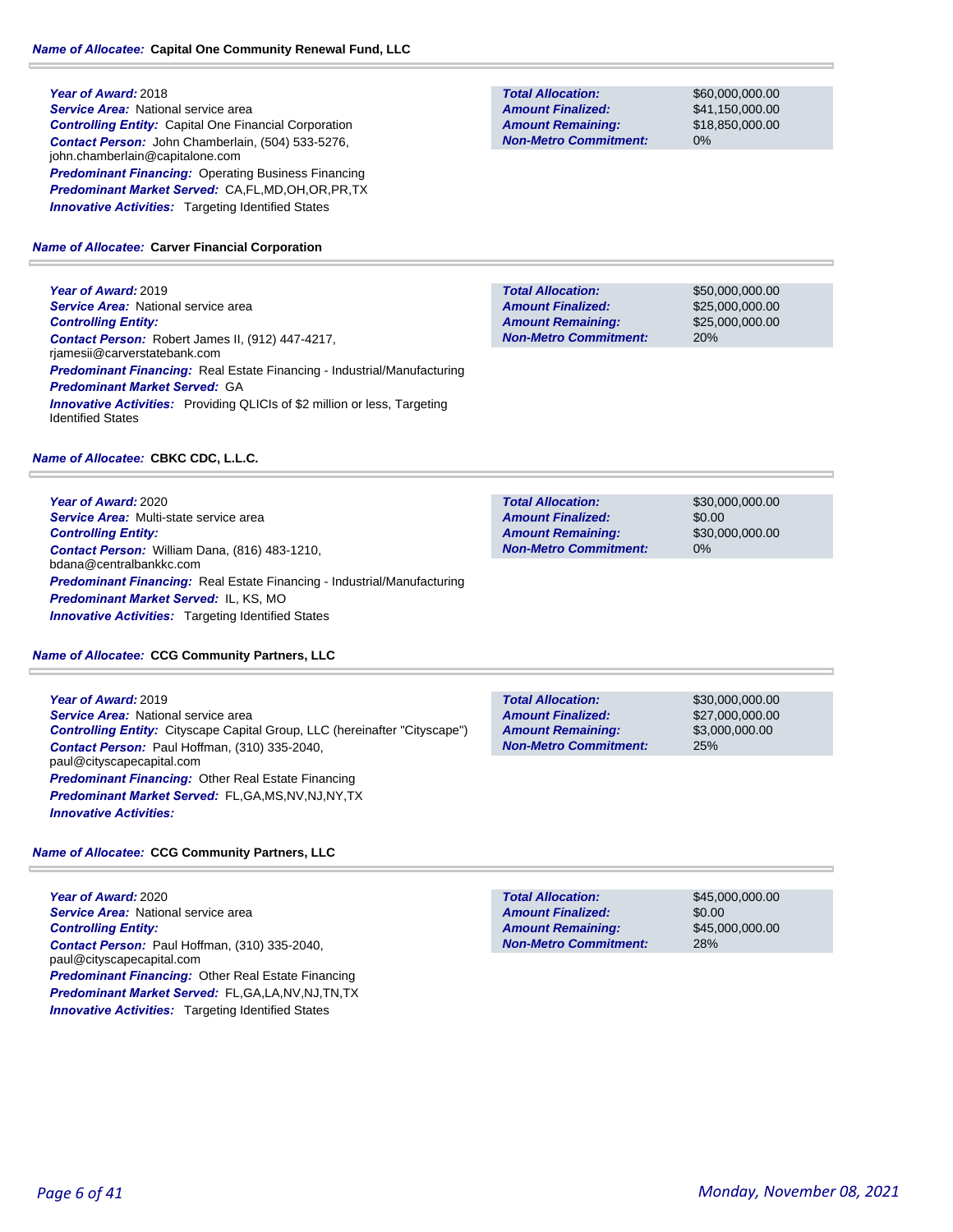#### *Name of Allocatee:* **Central States Development Partners, Inc.**

**Year of Award:** 2020 *Service Area:* National service area *Controlling Entity: Contact Person:* Brian Hollenback, (309) 794-6711, bhollenback@growthcorp.org *Predominant Financing:* Real Estate Financing - Industrial/Manufacturing *Predominant Market Served:* CO,FL,GA,IL,IA,NV,TX *Innovative Activities:* Providing QLICIs of \$2 million or less, Targeting Identified States

#### *Name of Allocatee:* **Central Valley NMTC Fund, LLC**

#### **Year of Award:** 2019

*Service Area:* Local service area (e.g., neighborhoods, cities, a county or contiguous counties, or metropolitan areas) within a state or territory *Controlling Entity:* The Penstar Group *Contact Person:* Lillian Weiland, (559) 264-5000, lweiland@cvnmtc.com *Predominant Financing:* Real Estate Financing - Community Facilities *Predominant Market Served:* CA *Innovative Activities:* 

#### *Name of Allocatee:* **Chase New Markets Corporation**

#### **Year of Award:** 2019

**Service Area:** National service area *Controlling Entity:* JPMorgan Chase Bank, N.A. *Contact Person:* Kevin Goldsmith, (312) 325-5069, kevin.r.goldsmith@chase.com *Predominant Financing:* Operating Business Financing *Predominant Market Served:* CA,FL,GA,IL,MI,NY,TX *Innovative Activities:* Providing QLICIs for Non-Real Estate Activities, Targeting Identified States

#### *Name of Allocatee:* **Chase New Markets Corporation**

**Year of Award:** 2020 *Service Area:* National service area *Controlling Entity: Contact Person:* Kevin Goldsmith, (312) 325-5069, kevin.r.goldsmith@chase.com *Predominant Financing: Operating Business Financing Predominant Market Served:* CA,GA,IL,MI,NY,OH,TX *Innovative Activities:* Providing QLICIs for Non-Real Estate Activities, Targeting Identified States

#### *Name of Allocatee:* **Chicago Development Fund**

**Year of Award:** 2019

*Service Area:* Local service area (e.g., neighborhoods, cities, a county or contiguous counties, or metropolitan areas) within a state or territory *Controlling Entity:* City of Chicago

*Contact Person:* Anthony Smith, (312) 424-4254, tsmith@sbfriedman.com **Predominant Financing:** Real Estate Financing - Community Facilities *Predominant Market Served:* IL

**Innovative Activities:** Providing QLICIs for Non-Real Estate Activities

**Total Allocation: Non-Metro Commitment: Amount Remaining: Amount Finalized:**

\$30,000,000.00 \$0.00 \$30,000,000.00 32%

**Total Allocation: Non-Metro Commitment: Amount Remaining: Amount Finalized:**

\$25,000,000.00 \$16,500,000.00 \$8,500,000.00 0%

\$65,000,000.00 \$51,900,000.00 \$13,100,000.00 20% **Total Allocation: Non-Metro Commitment: Amount Remaining: Amount Finalized:**

**Total Allocation: Non-Metro Commitment: Amount Remaining: Amount Finalized:**

\$65,000,000.00 \$0.00 \$65,000,000.00 20%

**Total Allocation: Non-Metro Commitment: Amount Remaining: Amount Finalized:**

\$55,000,000.00 \$27,500,000.00 \$27,500,000.00 0%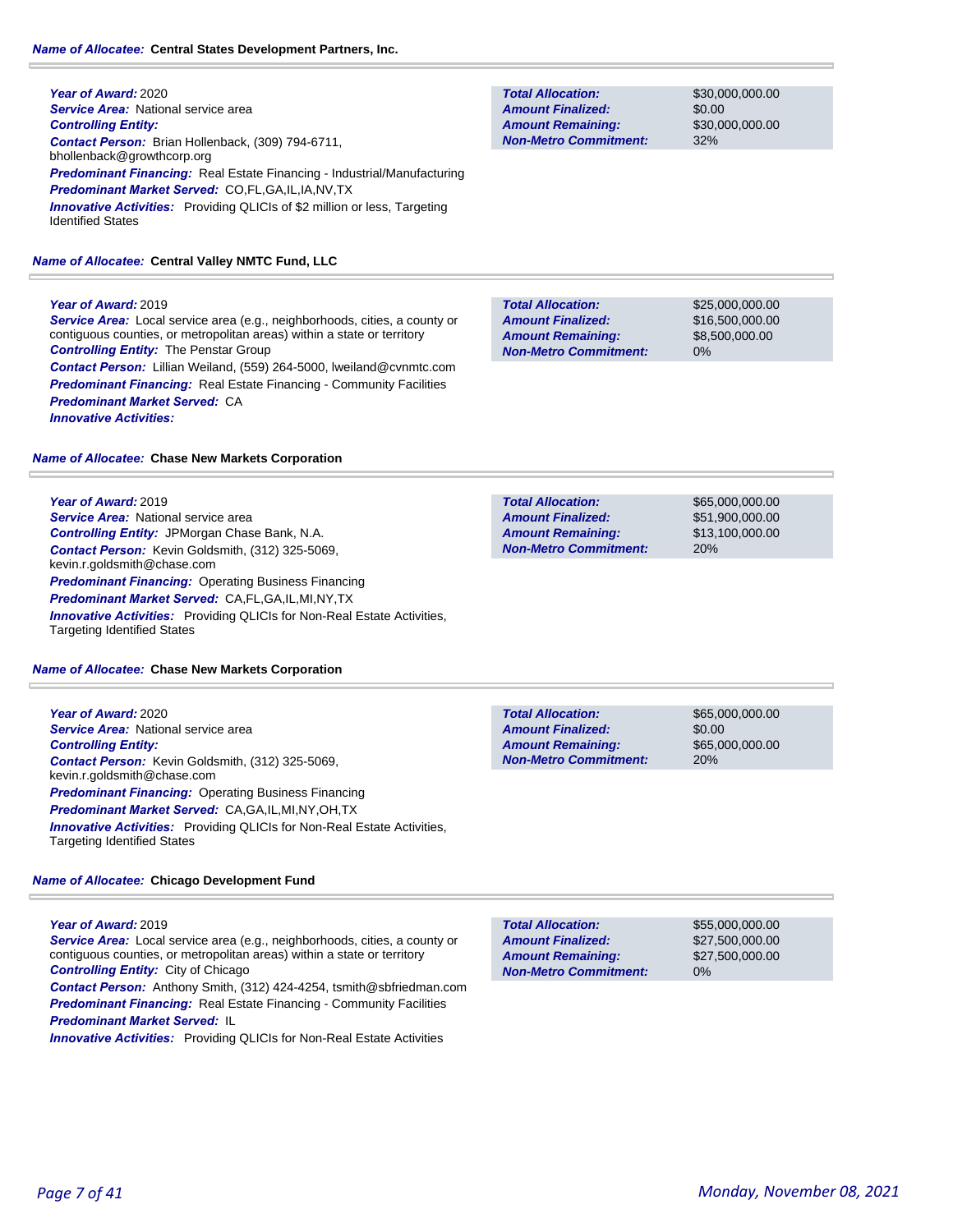### *Name of Allocatee:* **Chicago Development Fund**

### **Year of Award:** 2020

*Service Area:* Local service area (e.g., neighborhoods, cities, a county or contiguous counties, or metropolitan areas) within a state or territory *Controlling Entity: Contact Person:* Anthony Smith, (312) 424-4254, tsmith@sbfriedman.com **Predominant Financing:** Real Estate Financing - Community Facilities *Predominant Market Served:* IL

*Innovative Activities:* Providing QLICIs for Non-Real Estate Activities

### *Name of Allocatee:* **Cincinnati Development Fund, Inc.**

**Year of Award:** 2019 *Service Area:* Multi-state service area *Controlling Entity: Contact Person:* Angela Ginty, (513) 977-7282, aginty@cincinnatidevelopmentfund.org *Predominant Financing:* Real Estate Financing - Mixed-use (housing, commercial, or retail) *Predominant Market Served:* IN, KY, OH *Innovative Activities:* 

### *Name of Allocatee:* **Cinnaire New Markets LLC**

**Year of Award:** 2020

*Service Area:* Multi-state service area *Controlling Entity: Contact Person:* Peter Giles, (517) 364-8944, pgiles@cinnaire.com *Predominant Financing: Operating Business Financing Predominant Market Served:* DE, IL, IN, MD, MI, NJ, PA, WI *Innovative Activities:* 

### *Name of Allocatee:* **Civic Community Partners, Inc.**

### **Year of Award:** 2020

*Service Area:* Local service area (e.g., neighborhoods, cities, a county or contiguous counties, or metropolitan areas) within a state or territory *Controlling Entity: Contact Person:* Joanna Whitley, (619) 533-7177, whitley@civicsd.com

**Predominant Financing:** Real Estate Financing - Community Facilities *Predominant Market Served:* CA

*Innovative Activities:* 

### *Name of Allocatee:* **Cleveland New Markets Investment Fund II, LLC**

**Year of Award:** 2020 *Service Area:* Local service area (e.g., neighborhoods, cities, a county or contiguous counties, or metropolitan areas) within a state or territory *Controlling Entity: Contact Person:* Cindy Binnig, (216) 592-2407, cbinnig@gcpartnership.com *Predominant Financing:* Other Real Estate Financing

*Predominant Market Served:* OH

*Innovative Activities:* Providing QLICIs for Non-Real Estate Activities

**Total Allocation: Non-Metro Commitment: Amount Remaining: Amount Finalized:**

\$55,000,000.00 \$0.00 \$55,000,000.00 0%

\$40,000,000.00 \$15,000,000.00 \$25,000,000.00 0% **Total Allocation: Non-Metro Commitment: Amount Remaining: Amount Finalized:**

\$60,000,000.00 \$0.00 \$60,000,000.00 20% **Total Allocation: Non-Metro Commitment: Amount Remaining: Amount Finalized:**

**Total Allocation: Non-Metro Commitment: Amount Remaining: Amount Finalized:**

\$50,000,000.00 \$0.00 \$50,000,000.00 0%

\$50,000,000.00 \$0.00 \$50,000,000.00 0% **Total Allocation: Non-Metro Commitment: Amount Remaining: Amount Finalized:**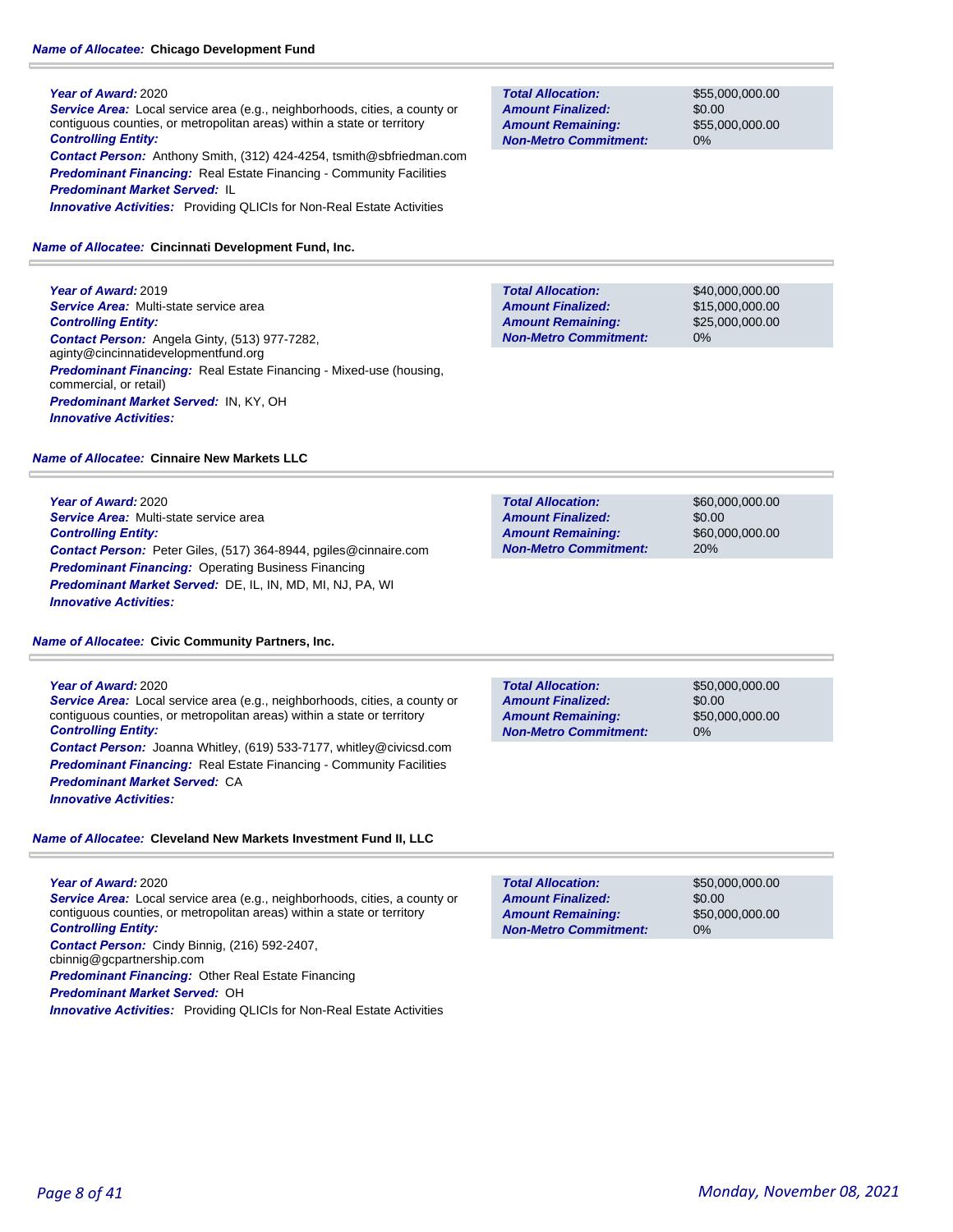**Year of Award:** 2019 **Service Area:** Statewide (or territory-wide) service area *Controlling Entity: Contact Person:* Nim Patel, (303) 761-6920, nim@coloradoenterprisefund.org *Predominant Financing:* Real Estate Financing - Industrial/Manufacturing *Predominant Market Served:* CO *Innovative Activities:* 

### *Name of Allocatee:* **Colorado Enterprise Fund, Inc.**

**Year of Award:** 2020 **Service Area:** Statewide (or territory-wide) service area *Controlling Entity: Contact Person:* Nim Patel, (303) 761-6920, nim@coloradoenterprisefund.org **Predominant Financing: Operating Business Financing** *Predominant Market Served:* CO *Innovative Activities:* 

### *Name of Allocatee:* **Colorado Growth and Revitalization Fund LLC**

**Year of Award:** 2018

*Service Area:* Statewide (or territory-wide) service area *Controlling Entity:* Colorado Housing and Finance Authority *Contact Person:* John Plakorus, (303) 297-7494, jplakorus@chfainfo.com *Predominant Financing:* Real Estate Financing - Industrial/Manufacturing *Predominant Market Served:* CO *Innovative Activities:* 

#### *Name of Allocatee:* **Colorado Growth and Revitalization Fund LLC**

**Year of Award:** 2019 *Service Area:* Statewide (or territory-wide) service area *Controlling Entity:* Colorado Housing and Finance Authority *Contact Person:* John Plakorus, (303) 297-7494, jplakorus@chfainfo.com *Predominant Financing:* Real Estate Financing - Mixed-use (housing, commercial, or retail) *Predominant Market Served:* CO *Innovative Activities:* 

### *Name of Allocatee:* **Colorado Growth and Revitalization Fund LLC**

**Year of Award:** 2020 *Service Area:* Statewide (or territory-wide) service area *Controlling Entity: Contact Person:* John Plakorus, (303) 297-7494, jplakorus@chfainfo.com **Predominant Financing:** Real Estate Financing - Community Facilities *Predominant Market Served:* CO *Innovative Activities:* 

**Total Allocation: Non-Metro Commitment: Amount Remaining: Amount Finalized:**

\$20,000,000.00 \$14,000,000.00 \$6,000,000.00 20%

\$25,000,000.00 \$0.00 \$25,000,000.00 20% **Total Allocation: Non-Metro Commitment: Amount Remaining: Amount Finalized:**

**Total Allocation: Non-Metro Commitment: Amount Remaining: Amount Finalized:**

\$55,000,000.00 \$52,000,000.00 \$3,000,000.00 20%

20% **Total Allocation: Non-Metro Commitment: Amount Remaining: Amount Finalized:**

\$50,000,000.00 \$20,800,000.00 \$29,200,000.00

\$35,000,000.00 \$0.00 \$35,000,000.00 20% **Total Allocation: Non-Metro Commitment: Amount Remaining: Amount Finalized:**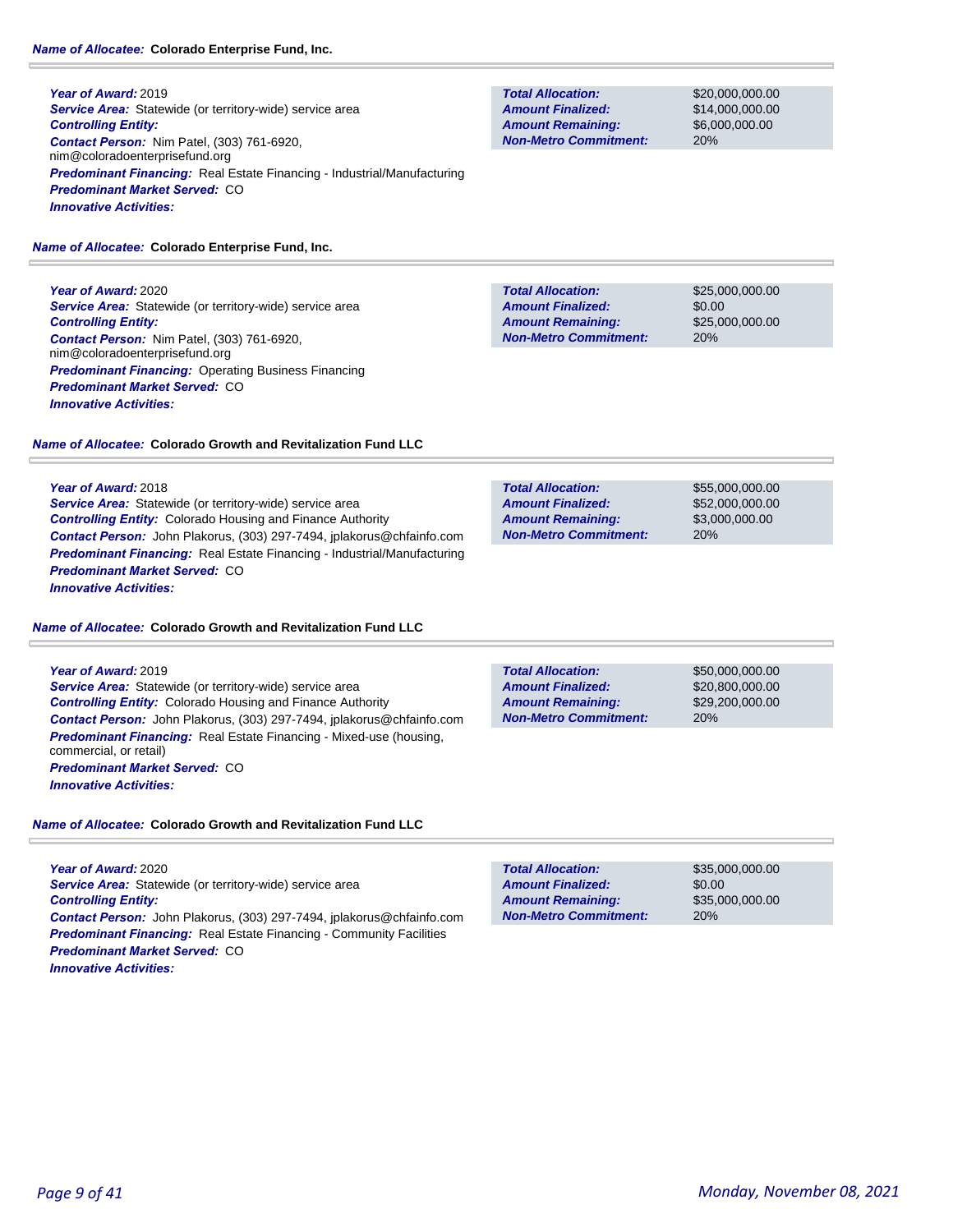**Year of Award:** 2019 **Service Area: National service area** *Controlling Entity: Contact Person:* Alexandria Harris, (212) 594-6747 x 4518, aharris@cdvca.org **Predominant Financing: Operating Business Financing** *Predominant Market Served:* FL,IL,KY,ME,PR **Innovative Activities:** Making QLICIs with an original term less than or equal to 60 months, Providing QLICIs for Non-Real Estate Activities,

Providing QLICIs of \$2 million or less, Targeting Identified States

#### *Name of Allocatee:* **Community Development Venture Capital Alliance, The**

**Year of Award:** 2020 **Service Area: National service area** *Controlling Entity: Contact Person:* Alexandria Harris, (212) 594-6747 x 4518, aharris@cdvca.org *Predominant Financing: Operating Business Financing Predominant Market Served:* FL,GA,IL,KY,NV,OH,PR **Innovative Activities:** Making QLICIs with an original term less than or equal to 60 months, Providing QLICIs for Non-Real Estate Activities, Providing QLICIs of \$2 million or less, Targeting Identified States

#### *Name of Allocatee:* **Community Hospitality Healthcare Services, LLC**

**Year of Award:** 2019 *Service Area:* National service area *Controlling Entity: Contact Person:* Abel Cardenas, (941) 214-5436, acardenas@communityhealthcde.com **Predominant Financing:** Real Estate Financing - Community Facilities *Predominant Market Served:* CO,FL,MO,OH,OK,TX *Innovative Activities:* Targeting Identified States

#### *Name of Allocatee:* **Community Hospitality Healthcare Services, LLC**

**Year of Award:** 2020 *Service Area:* National service area *Controlling Entity: Contact Person:* Abel Cardenas, (941) 214-5436, acardenas@communityhealthcde.com **Predominant Financing:** Real Estate Financing - Community Facilities *Predominant Market Served:* AL,AZ,FL,GA,MT,OH,TX *Innovative Activities:* Targeting Identified States

#### *Name of Allocatee:* **Community Housing Capital, Inc.**

**Year of Award:** 2020 **Service Area:** National service area *Controlling Entity: Contact Person:* Donna Smith, (314) 974-7858, dasmith@smithnmtc.com *Predominant Financing:* Real Estate Financing - For-sale housing *Predominant Market Served:* FL,GA,MA,NM,NC,VT **Innovative Activities:** Targeting Identified States

**Total Allocation: Non-Metro Commitment: Amount Remaining: Amount Finalized:**

\$50,000,000.00 \$42,889,705.00 \$7,110,295.00 15%

\$45,000,000.00 \$0.00 \$45,000,000.00 24% **Total Allocation: Non-Metro Commitment: Amount Remaining: Amount Finalized:**

**Total Allocation: Non-Metro Commitment: Amount Remaining: Amount Finalized:**

\$65,000,000.00 \$49,000,000.00 \$16,000,000.00 25%

**Total Allocation: Non-Metro Commitment: Amount Remaining: Amount Finalized:**

\$65,000,000.00 \$0.00 \$65,000,000.00 40%

**Total Allocation: Non-Metro Commitment: Amount Remaining: Amount Finalized:**

\$30,000,000.00 \$0.00 \$30,000,000.00 0%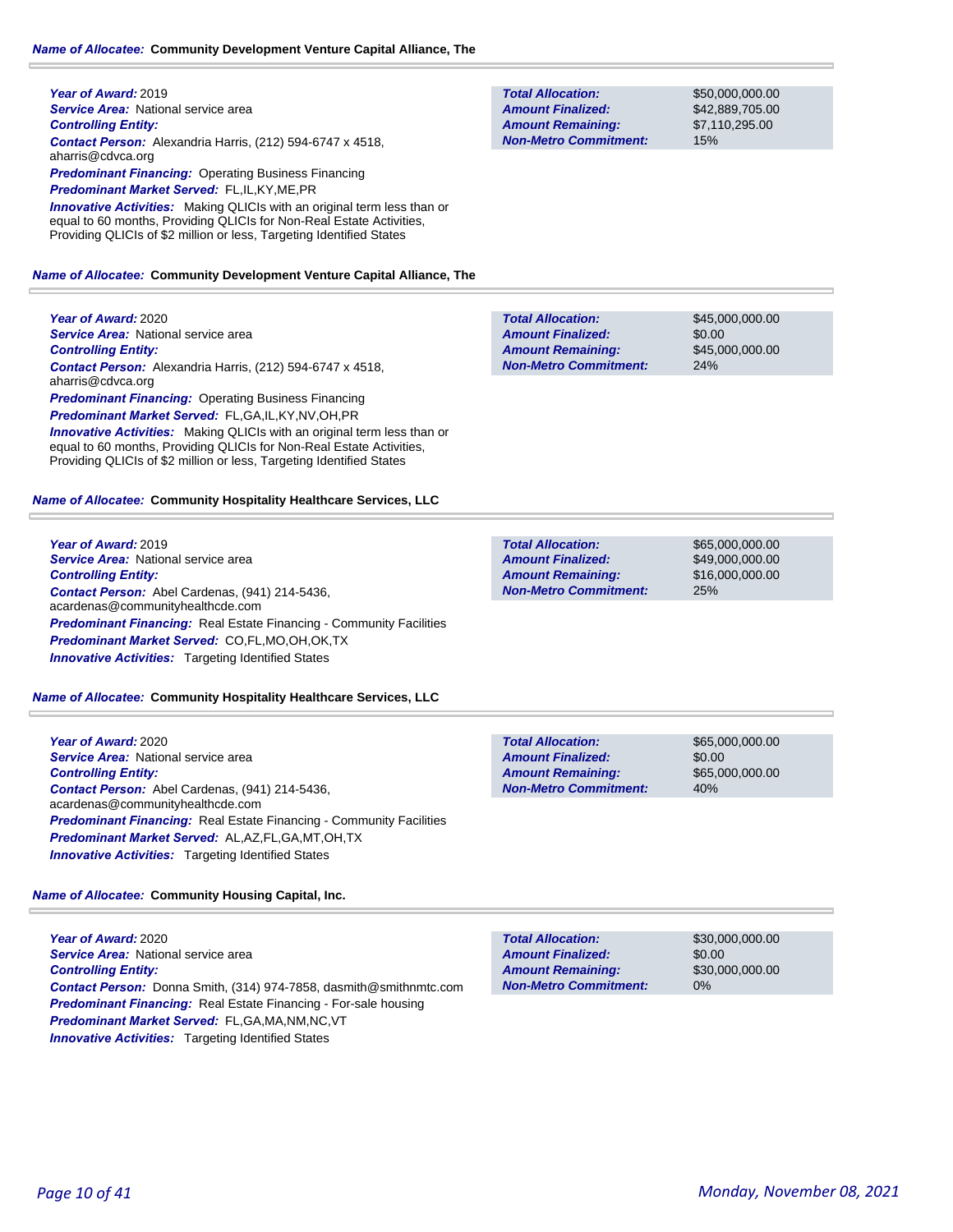#### **Year of Award:** 2018

**Service Area:** Statewide (or territory-wide) service area *Controlling Entity:* Community Loan Fund of New Jersey, Inc. *Contact Person:* Ron Wong, (732) 640-2061 x317, rwong@njclf.com *Predominant Financing:* Operating Business Financing *Predominant Market Served:* NJ *Innovative Activities:* 

#### *Name of Allocatee:* **Community Loan Fund of New Jersey, Inc.**

**Year of Award:** 2020 **Service Area:** Statewide (or territory-wide) service area *Controlling Entity: Contact Person:* Ron Wong, (732) 640-2061 x317, rwong@njclf.com **Predominant Financing: Operating Business Financing** *Predominant Market Served:* NJ *Innovative Activities:* 

**Total Allocation: Non-Metro Commitment: Amount Remaining: Amount Finalized:**

\$35,000,000.00 \$23,750,000.00 \$11,250,000.00 0%

**Total Allocation: Non-Metro Commitment: Amount Remaining: Amount Finalized:**

\$50,000,000.00 \$0.00 \$50,000,000.00 0%

#### *Name of Allocatee:* **Corporation for Supportive Housing**

**Year of Award:** 2018 **Service Area: National service area** *Controlling Entity: Contact Person:* Nancy McGraw, (212) 986-2966, nancy.mcgraw@csh.org **Predominant Financing: Operating Business Financing** *Predominant Market Served:* CA,CO,GA,MD,OH,OR,WA *Innovative Activities:* 

\$55,000,000.00 \$44,250,000.00 \$10,750,000.00 0% **Total Allocation: Non-Metro Commitment: Amount Remaining: Amount Finalized:**

#### *Name of Allocatee:* **Corporation for Supportive Housing**

**Year of Award:** 2019 **Service Area: National service area** *Controlling Entity: Contact Person:* Nancy McGraw, (212) 986-2966, nancy.mcgraw@csh.org *Predominant Financing:* Operating Business Financing *Predominant Market Served:* AZ,CA,GA,MA,TN,TX *Innovative Activities:* 

**Total Allocation: Non-Metro Commitment: Amount Remaining: Amount Finalized:**

\$50,000,000.00 \$31,750,000.00 \$18,250,000.00 0%

*Name of Allocatee:* **Corporation for Supportive Housing**

**Year of Award:** 2020 *Service Area:* National service area *Controlling Entity: Contact Person:* Nancy McGraw, (212) 986-2966, nancy.mcgraw@csh.org *Predominant Financing:* Operating Business Financing *Predominant Market Served:* CA,GA,MN,MO,OH,WA *Innovative Activities:* 

**Total Allocation: Non-Metro Commitment: Amount Remaining: Amount Finalized:**

\$35,000,000.00 \$0.00 \$35,000,000.00 0%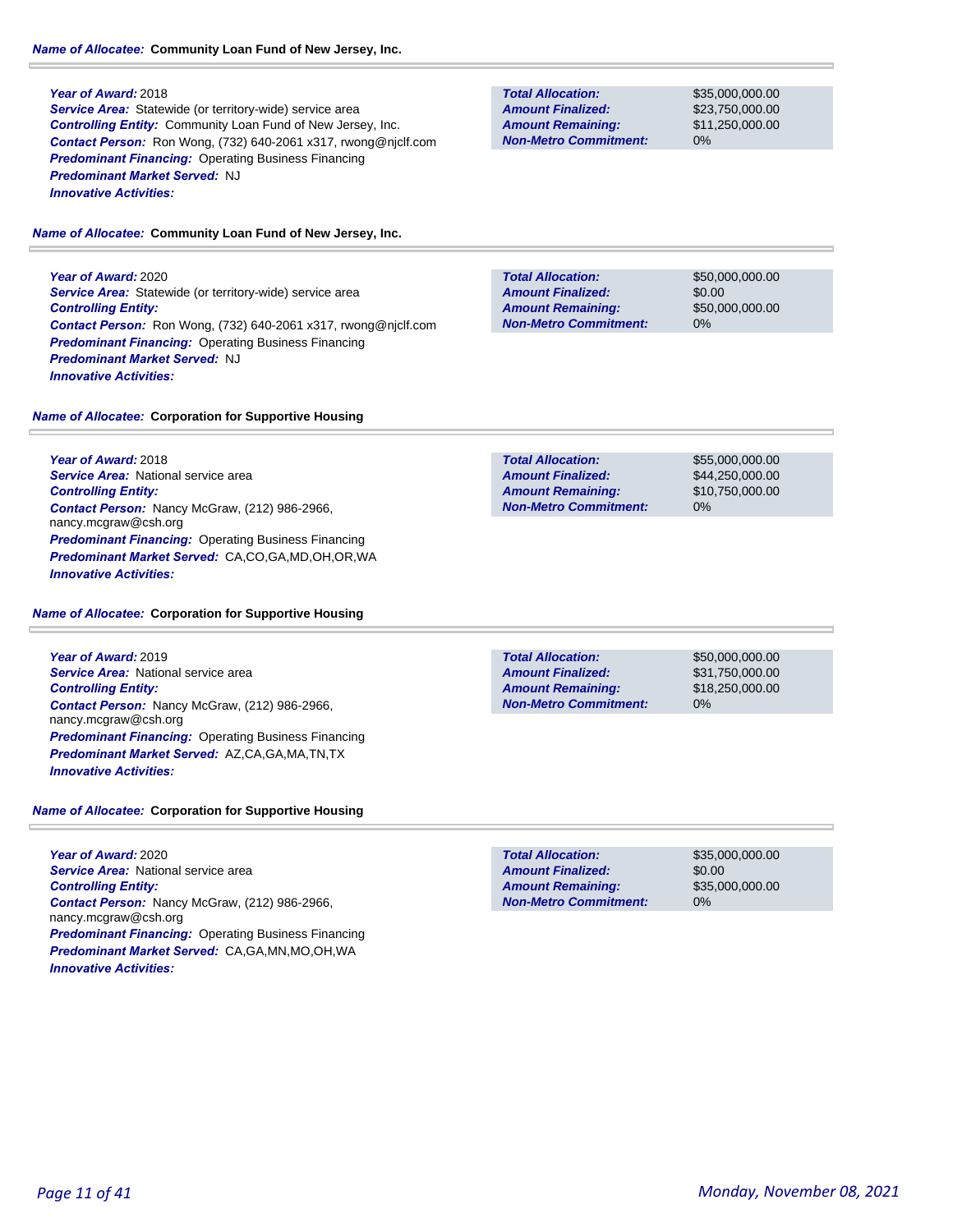### *Name of Allocatee:* **DAYTON REGION NEW MARKET FUND LLC**

#### **Year of Award:** 2020

*Service Area:* Local service area (e.g., neighborhoods, cities, a county or contiguous counties, or metropolitan areas) within a state or territory *Controlling Entity: Contact Person:* Brian Heitkamp, (937) 853-2533, bheitkamp@citywidedev.com

**Predominant Financing:** Real Estate Financing - Community Facilities *Predominant Market Served:* OH *Innovative Activities:* 

### *Name of Allocatee:* **DBL Equity Partners**

## **Year of Award:** 2020

*Service Area:* Statewide (or territory-wide) service area *Controlling Entity: Contact Person:* Tamara VanWechel, (701) 293-8892, tvanwechel@dakotabusinesslending.com *Predominant Financing:* Real Estate Financing - Industrial/Manufacturing *Predominant Market Served:* ND *Innovative Activities:* 

### *Name of Allocatee:* **Development Fund of the Western Reserve, Inc.**

### **Year of Award:** 2020

*Service Area:* Local service area (e.g., neighborhoods, cities, a county or contiguous counties, or metropolitan areas) within a state or territory *Controlling Entity: Contact Person:* Rachel Bridenstine, (330) 762-4776, rachel.bridenstine@developmentfinanceauthority.org **Predominant Financing:** Real Estate Financing - Community Facilities

*Predominant Market Served:* OH *Innovative Activities:* Providing QLICIs for Non-Real Estate Activities

*Name of Allocatee:* **DV Community Investment, LLC**

**Year of Award:** 2019 *Service Area:* National service area *Controlling Entity:* Dudley Ventures, L.L.C *Contact Person:* James D. Howard, Jr., (602) 759-5300, jhoward@dudleyventures.com *Predominant Financing: Operating Business Financing Predominant Market Served:* AZ,GA,MI,NY,OH,PA,TN,VA *Innovative Activities:* Targeting Identified States

### *Name of Allocatee:* **DV Community Investment, LLC**

**Year of Award:** 2020 **Service Area:** National service area *Controlling Entity: Contact Person:* James D. Howard, Jr., (602) 759-5300, jhoward@dudleyventures.com *Predominant Financing: Operating Business Financing Predominant Market Served:* AZ,GA,IN,NC,PA,SC,TN **Innovative Activities:** Targeting Identified States

**Total Allocation: Non-Metro Commitment: Amount Remaining: Amount Finalized:**

\$50,000,000.00 \$0.00 \$50,000,000.00 0%

**Total Allocation: Non-Metro Commitment: Amount Remaining: Amount Finalized:**

\$30,000,000.00 \$0.00 \$30,000,000.00 0%

\$50,000,000.00 \$0.00 \$50,000,000.00 20% **Total Allocation: Non-Metro Commitment: Amount Remaining: Amount Finalized:**

**Total Allocation: Non-Metro Commitment: Amount Remaining: Amount Finalized:**

\$55,000,000.00 \$46,000,000.00 \$9,000,000.00 30%

\$0.00 35% **Total Allocation: Non-Metro Commitment: Amount Remaining: Amount Finalized:**

\$65,000,000.00 \$65,000,000.00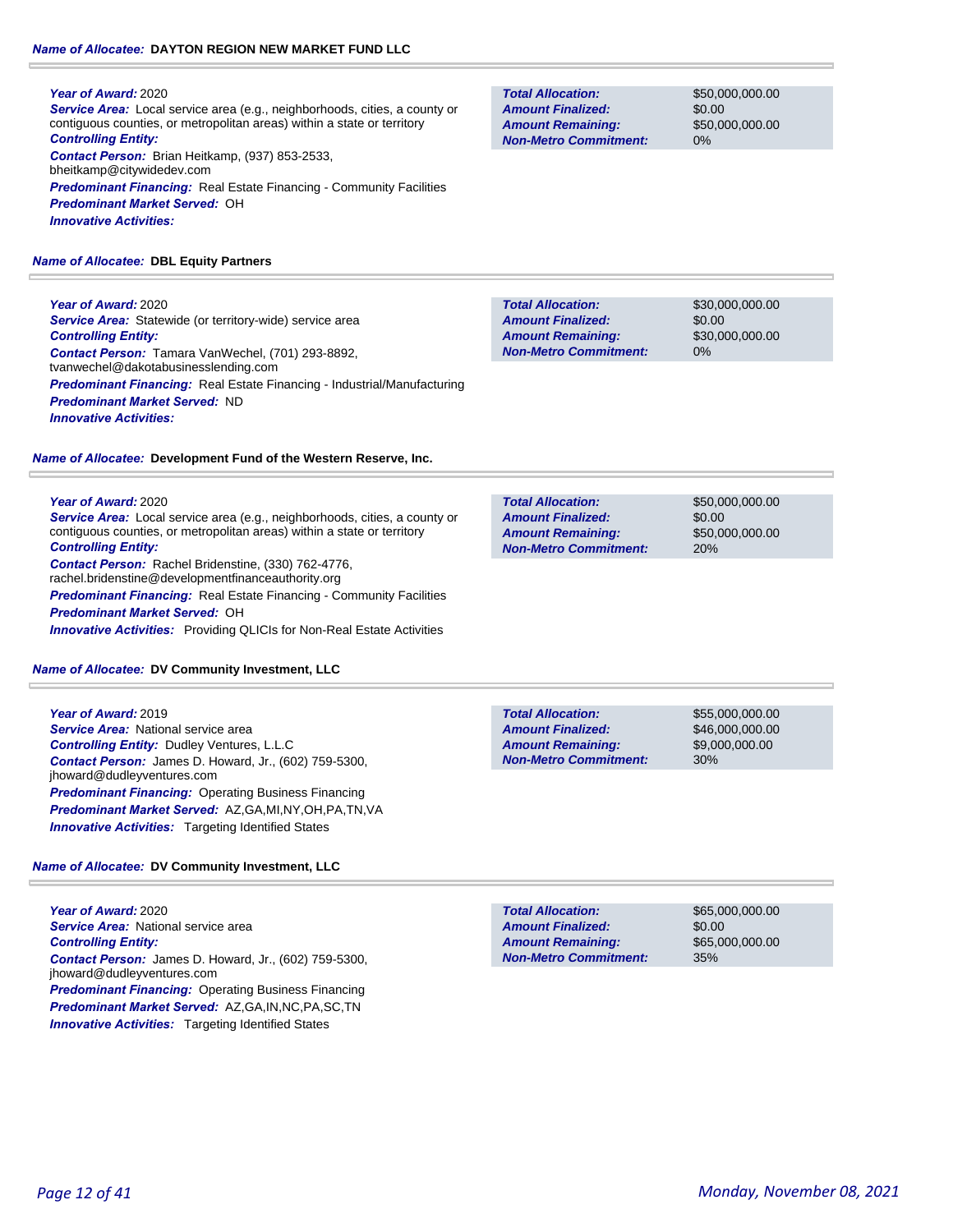**Year of Award:** 2020 **Service Area: National service area** *Controlling Entity: Contact Person:* Maralea Lutino, (503) 467-0814, mlutino@ecotrust.org *Predominant Financing:* Operating Business Financing *Predominant Market Served:* CA,OR,WA **Innovative Activities:** Investing in Indian Country, Providing QLICIs for Non-Real Estate Activities

#### *Name of Allocatee:* **Empowerment Reinvestment Fund, LLC**

**Year of Award:** 2017 *Service Area:* National *Controlling Entity:* TruFund Financial Services, Inc. *Contact Person:* Aisha Benson, (646) 732-9919, abenson@trufund.org *Predominant Financing:* Operating Business financing *Predominant Market Served:* Alabama, Florida, Georgia, Louisiana, New Jersey, New York, Oregon *Innovative Activities:* Making QLICIs with an original term less than or equal to 60 months, Providing QLICIs of \$2 million or less, Targeting

#### *Name of Allocatee:* **Empowerment Reinvestment Fund, LLC**

#### **Year of Award:** 2019

Identified States

**Service Area: National service area** *Controlling Entity:* TruFund Financial Services, inc. *Contact Person:* Aisha Benson, (646) 732-9919, abenson@trufund.org *Predominant Financing:* Operating Business Financing *Predominant Market Served:* AL,AZ,GA,LA,NY,TN,TX **Innovative Activities:** Investing in Indian Country, Providing QLICIs for Non-Real Estate Activities, Targeting Identified States

#### *Name of Allocatee:* **Enterprise Financial CDE, LLC**

**Year of Award:** 2020 *Service Area:* National service area *Controlling Entity: Contact Person:* Troy McClelland, (314) 512-7254, tmcclelland@enterprisebank.com *Predominant Financing: Operating Business Financing Predominant Market Served:* AZ,IL,KS,MO,NM *Innovative Activities:* Providing QLICIs for Non-Real Estate Activities, Providing QLICIs of \$2 million or less, Targeting Identified States

#### *Name of Allocatee:* **ESIC New Markets Partners LP**

**Year of Award:** 2019 **Service Area: National service area** *Controlling Entity:* Enterprise Community Partners, Inc. *Contact Person:* Jennifer Fleischer, (410) 772-2672, jfleischer@enterprisecommunity.com **Predominant Financing:** Real Estate Financing - Community Facilities *Predominant Market Served:* CA,CO,GA,MD,NY,WA **Innovative Activities:** Targeting Identified States

**Total Allocation: Non-Metro Commitment: Amount Remaining: Amount Finalized:**

\$50,000,000.00 \$0.00 \$50,000,000.00 54%

\$40,000,000.00 \$35,211,340.00 \$4,788,660.00 39% **Total Allocation: Non-Metro Commitment: Amount Remaining: Amount Finalized:**

\$35,000,000.00 \$24,000,000.00 \$11,000,000.00 40% **Total Allocation: Non-Metro Commitment: Amount Remaining: Amount Finalized:**

**Total Allocation: Non-Metro Commitment: Amount Remaining: Amount Finalized:**

\$60,000,000.00 \$0.00 \$60,000,000.00 16%

**Total Allocation: Non-Metro Commitment: Amount Remaining: Amount Finalized:**

\$60,000,000.00 \$53,000,000.00 \$7,000,000.00 0%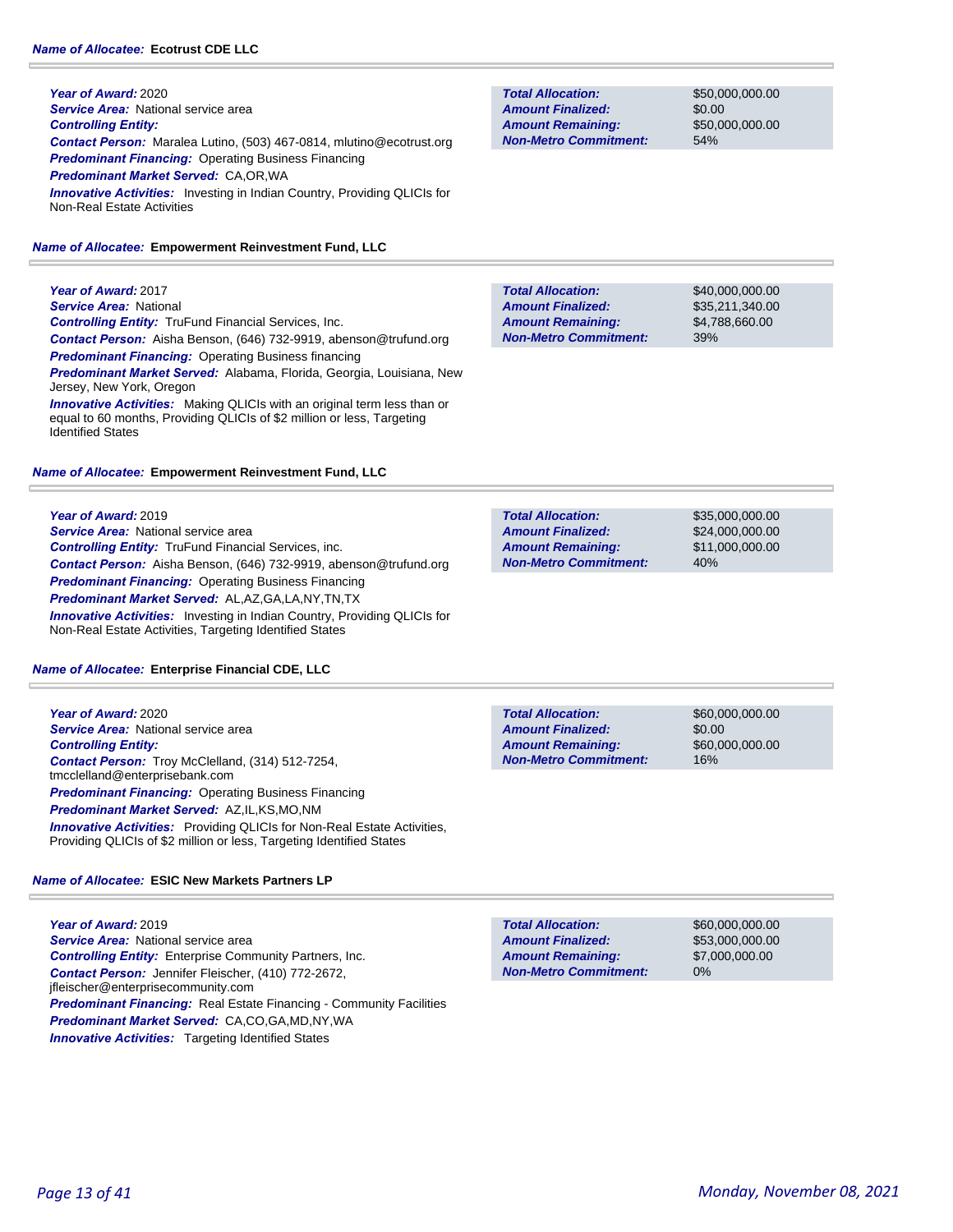**Year of Award:** 2020 **Service Area: National service area** *Controlling Entity: Contact Person:* Jennifer Fleischer, (410) 772-2672, jfleischer@enterprisecommunity.com **Predominant Financing:** Real Estate Financing - Community Facilities *Predominant Market Served:* CA,CO,FL,GA,IL,NY,WA **Innovative Activities:** Targeting Identified States

#### *Name of Allocatee:* **Evernorth Rural Ventures, Inc.**

**Year of Award:** 2020 *Service Area:* Multi-state service area *Controlling Entity: Contact Person:* Beth Boutin, (802) 863-8424, bboutin@evernorthus.org *Predominant Financing:* Other Real Estate Financing *Predominant Market Served:* MA, ME, NH, NY, VT *Innovative Activities:* 

*Name of Allocatee:* **Finance New Mexico, LLC**

**Year of Award:** 2018 *Service Area:* Statewide (or territory-wide) service area *Controlling Entity:* New Mexico Finance Authority *Contact Person:* Marquita Russel, (505) 992-9619, mrussel@nmfa.net *Predominant Financing:* Real Estate Financing - Mixed-use (housing, commercial, or retail) *Predominant Market Served:* NM *Innovative Activities:* Providing QLICIs of \$2 million or less

#### *Name of Allocatee:* **Finance New Mexico, LLC**

**Year of Award:** 2019 *Service Area:* Statewide (or territory-wide) service area *Controlling Entity:* New Mexico Finance Authority *Contact Person:* Marquita Russel, (505) 992-9619, mrussel@nmfa.net *Predominant Financing:* Operating Business Financing *Predominant Market Served:* NM *Innovative Activities:* Providing QLICIs of \$2 million or less

### *Name of Allocatee:* **FirstPathway Community Development LLC**

**Year of Award:** 2019 *Service Area:* Multi-state service area *Controlling Entity:* FirstPathway Partners, LLC *Contact Person:* John Widmer, (414) 431-0742, jwidmer@firstpathway.com *Predominant Financing:* Real Estate Financing - Industrial/Manufacturing *Predominant Market Served:* IL, WI *Innovative Activities:* 

**Total Allocation: Non-Metro Commitment: Amount Remaining: Amount Finalized:**

\$60,000,000.00 \$0.00 \$60,000,000.00 0%

\$60,000,000.00 \$0.00 \$60,000,000.00 60% **Total Allocation: Non-Metro Commitment: Amount Remaining: Amount Finalized:**

\$40,000,000.00 \$33,500,000.00 \$6,500,000.00 20% **Total Allocation: Non-Metro Commitment: Amount Remaining: Amount Finalized:**

20% **Total Allocation: Non-Metro Commitment: Amount Remaining: Amount Finalized:**

\$35,000,000.00 \$16,500,000.00 \$18,500,000.00

**Total Allocation: Non-Metro Commitment: Amount Remaining: Amount Finalized:**

\$55,000,000.00 \$43,000,000.00 \$12,000,000.00 0%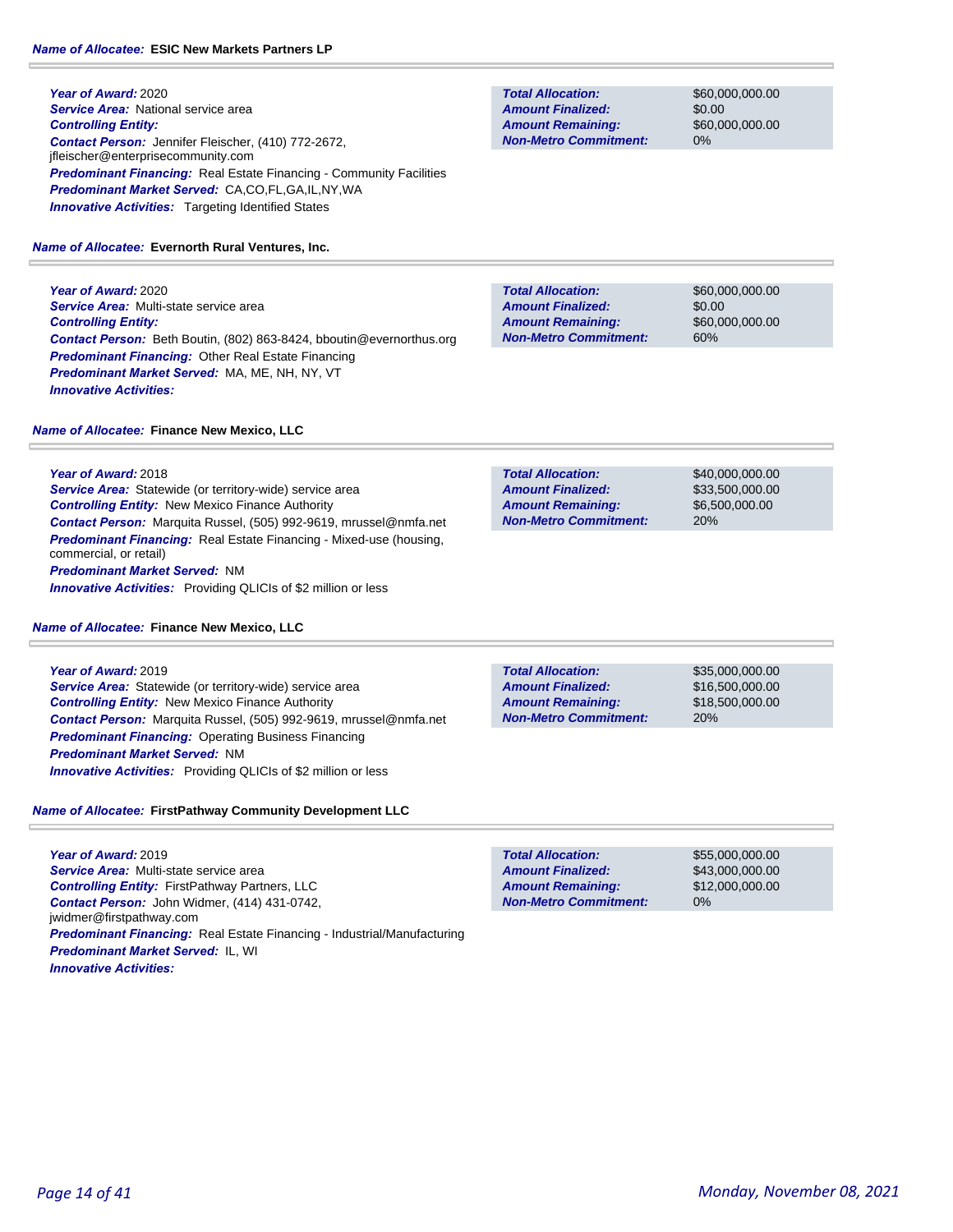### *Name of Allocatee:* **FirstPathway Community Development LLC**

**Year of Award:** 2020 *Service Area:* Multi-state service area *Controlling Entity: Contact Person:* John Widmer, (414) 431-0742, jwidmer@firstpathway.com *Predominant Financing:* Real Estate Financing - Industrial/Manufacturing *Predominant Market Served:* IL, WI *Innovative Activities:* 

**Total Allocation: Non-Metro Commitment: Amount Remaining: Amount Finalized:**

**Total Allocation:**

**Non-Metro Commitment: Amount Remaining: Amount Finalized:**

\$55,000,000.00 \$0.00 \$55,000,000.00 0%

\$35,000,000.00 \$30,500,000.00 \$4,500,000.00

0%

*Name of Allocatee:* **First-Ring Industrial Redevelopment Enterprise, Inc.**

**Year of Award:** 2017 *Service Area:* Local *Controlling Entity:* City of West Allis, WI *Contact Person:* John Stibal, (414) 239-4837, jstibal@westalliswi.gov *Predominant Financing:* Operating Business financing *Predominant Market Served:* WI-Kenosha County, WI-Milwaukee County, WI-Ozaukee County, WI-Racine County **Innovative Activities:** Providing QLICIs for Non-Real Estate Activities

### *Name of Allocatee:* **First-Ring Industrial Redevelopment Enterprise, Inc.**

#### **Year of Award:** 2018

*Service Area:* Local service area (e.g., neighborhoods, cities, a county or contiguous counties, or metropolitan areas) within a state or territory *Controlling Entity:* City of West Allis, WI *Contact Person:* John Stibal, (414) 239-4837, jfstibal@gmail.com *Predominant Financing: Operating Business Financing Predominant Market Served:* WI *Innovative Activities:* 

*Name of Allocatee:* **First-Ring Industrial Redevelopment Enterprise, Inc.**

#### **Year of Award:** 2019

*Service Area:* Local service area (e.g., neighborhoods, cities, a county or contiguous counties, or metropolitan areas) within a state or territory *Controlling Entity:* City of West Allis, WI *Contact Person:* John Stibal, (414) 239-4837, jfstibal@gmail.com **Predominant Financing: Operating Business Financing** *Predominant Market Served:* WI

*Innovative Activities:* Providing QLICIs for Non-Real Estate Activities

### *Name of Allocatee:* **First-Ring Industrial Redevelopment Enterprise, Inc.**

### **Year of Award:** 2020 *Service Area:* Local service area (e.g., neighborhoods, cities, a county or contiguous counties, or metropolitan areas) within a state or territory *Controlling Entity: Contact Person:* John Stibal, (414) 239-4837, jfstibal@gmail.com *Predominant Financing: Operating Business Financing*

*Predominant Market Served:* WI

**Innovative Activities:** Providing QLICIs for Non-Real Estate Activities

| <b>Total Allocation:</b>     | \$30,000,000,00 |
|------------------------------|-----------------|
| <b>Amount Finalized:</b>     | \$0.00          |
| <b>Amount Remaining:</b>     | \$30,000,000,00 |
| <b>Non-Metro Commitment:</b> | $0\%$           |
|                              |                 |

**Total Allocation: Non-Metro Commitment: Amount Remaining: Amount Finalized:**

\$15,000,000.00 \$9,750,000.00 \$5,250,000.00 0%

\$35,000,000.00 \$31,500,000.00 \$3,500,000.00 0% **Total Allocation: Non-Metro Commitment: Amount Remaining: Amount Finalized:**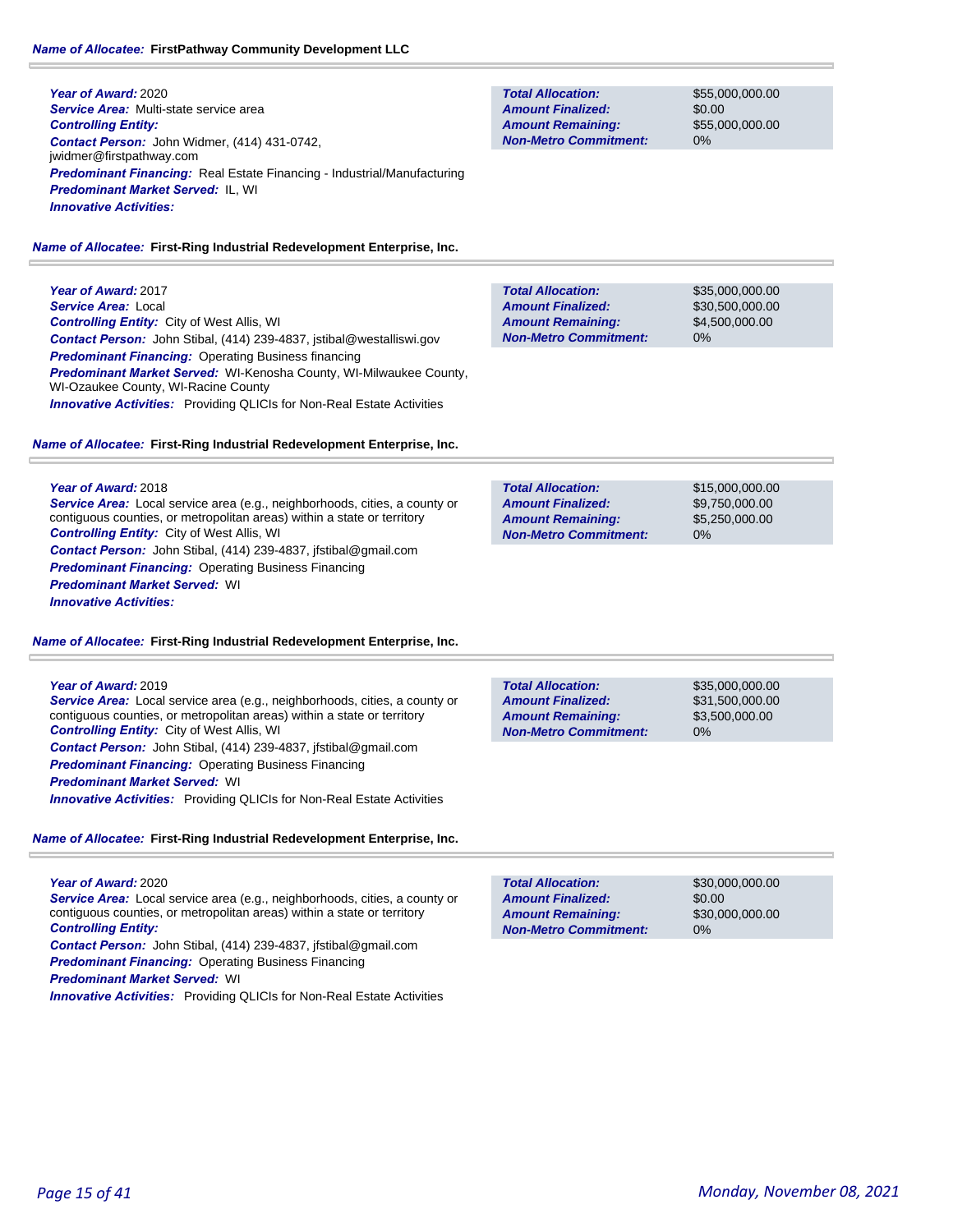#### *Name of Allocatee:* **Florida Community Loan Fund, Inc.**

**Year of Award:** 2020 **Service Area:** Statewide (or territory-wide) service area *Controlling Entity: Contact Person:* Ignacio Esteban, (407) 246-0846, ignacio@fclf.org **Predominant Financing:** Real Estate Financing - Community Facilities *Predominant Market Served:* FL **Innovative Activities:** Targeting Identified States

#### *Name of Allocatee:* **Forward Community Investments, Inc.**

**Year of Award:** 2018 **Service Area:** Statewide (or territory-wide) service area *Controlling Entity: Contact Person:* Rob Beach, (608) 257-3863, robertb@forwardci.org **Predominant Financing:** Real Estate Financing - Community Facilities *Predominant Market Served:* WI *Innovative Activities:* Providing QLICIs of \$2 million or less

#### *Name of Allocatee:* **Forward Community Investments, Inc.**

**Year of Award:** 2020 **Service Area:** Statewide (or territory-wide) service area *Controlling Entity: Contact Person:* Rob Beach, (608) 257-3863, robertb@forwardci.org **Predominant Financing:** Real Estate Financing - Community Facilities *Predominant Market Served:* WI *Innovative Activities:* Providing QLICIs of \$2 million or less

#### *Name of Allocatee:* **FRENCH LICK REDEVELOPMENT CDE LLC**

**Year of Award:** 2019 *Service Area:* Statewide (or territory-wide) service area *Controlling Entity:* Town of French Lick, Indiana *Contact Person:* David Umpleby, (317) 713-3537, daveumpleby18@gmail.com *Predominant Financing: Operating Business Financing Predominant Market Served:* IN *Innovative Activities:* 

*Name of Allocatee:* **Genesis LA CDE LLC**

**Year of Award:** 2020

*Service Area:* Local service area (e.g., neighborhoods, cities, a county or contiguous counties, or metropolitan areas) within a state or territory *Controlling Entity:* 

*Contact Person:* Thomas De Simone, (213) 533-8900, tdesimone@genesisla.org

*Predominant Financing:* Real Estate Financing - Community Facilities *Predominant Market Served:* CA *Innovative Activities:* 

**Total Allocation: Non-Metro Commitment: Amount Remaining: Amount Finalized:**

\$35,000,000.00 \$0.00 \$35,000,000.00 0%

**Total Allocation: Non-Metro Commitment: Amount Remaining: Amount Finalized:**

\$45,000,000.00 \$30,000,000.00 \$15,000,000.00 14%

\$40,000,000.00 \$0.00 \$40,000,000.00 20% **Total Allocation: Non-Metro Commitment: Amount Remaining: Amount Finalized:**

**Total Allocation: Non-Metro Commitment: Amount Remaining: Amount Finalized:**

\$30,000,000.00 \$7,500,000.00 \$22,500,000.00 75%

\$0.00 **Total Allocation: Non-Metro Commitment: Amount Remaining: Amount Finalized:**

\$55,000,000.00 \$55,000,000.00 0%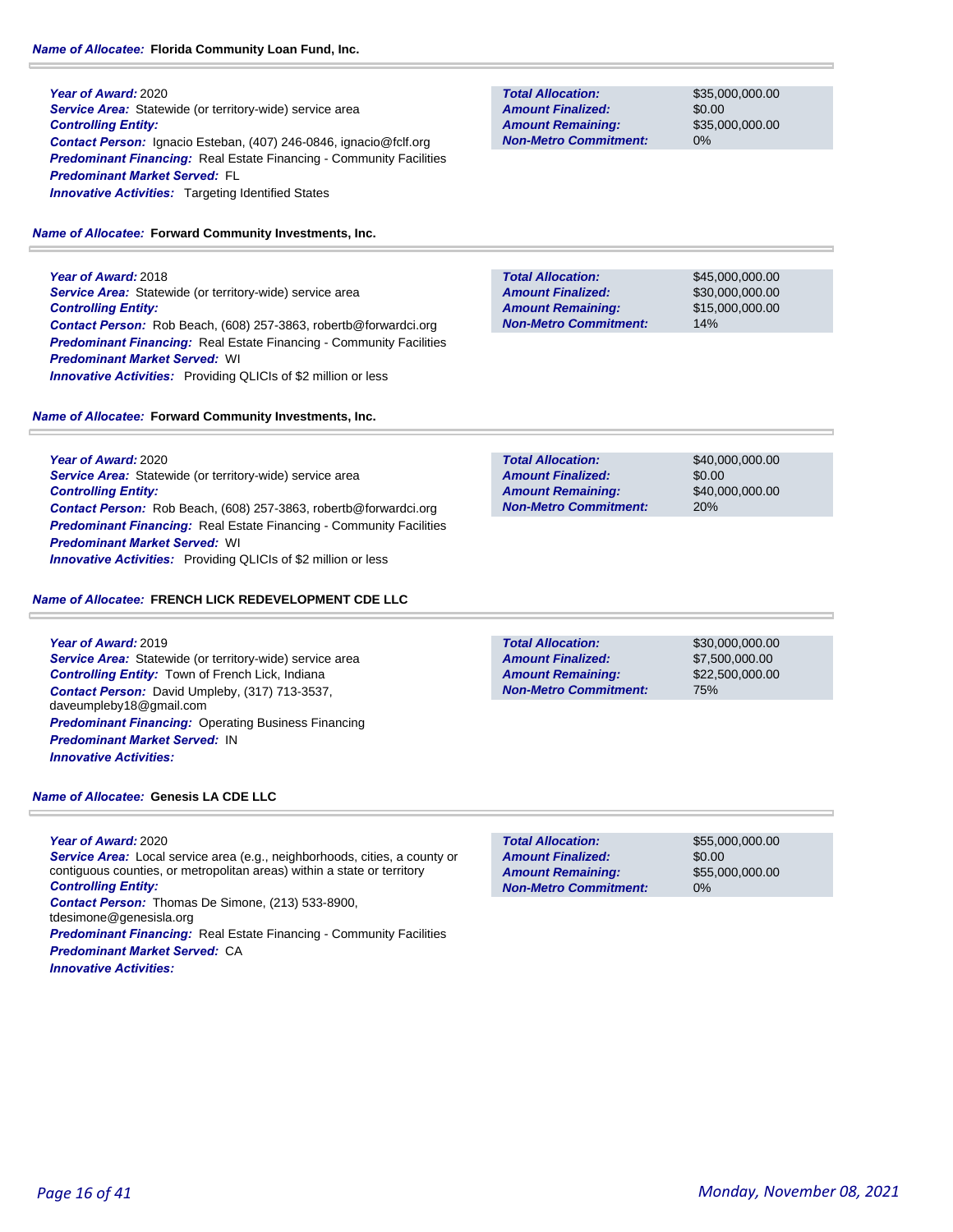**Year of Award:** 2020 **Service Area: National service area** *Controlling Entity: Contact Person:* Randall Kahn, (703) 568-7941, rkahn@greenlineventures.com *Predominant Financing:* Operating Business Financing *Predominant Market Served:* CO,GA,MD,MS,TN,VA,WI *Innovative Activities:* Making QLICIs with an original term less than or equal to 60 months, Providing QLICIs for Non-Real Estate Activities, Providing QLICIs of \$2 million or less, Targeting Identified States

#### *Name of Allocatee:* **GS New Markets Fund, LLC**

**Year of Award:** 2015-2016 *Service Area:* National *Controlling Entity:* The Goldman Sachs Group, Inc. *Contact Person:* Joe Curatolo, (917) 343-0252, joe.curatolo@gs.com *Predominant Financing:* Real estate financing: Mixed-used (housing, commercial, or retail) *Predominant Market Served:* Louisiana, New Jersey, New York, Pennsylvania *Innovative Activities:* 

*Name of Allocatee:* **GUAM Community Development Enterprise LLC**

**Year of Award:** 2017 *Service Area: Controlling Entity:* Core Tech International Corporation *Contact Person:* Jason Ralston, (671) 473-5000, jason@guamcde.com **Predominant Financing:** Real estate financing: Mixed-used (housing, commercial, or retail) *Predominant Market Served:* Guam **Innovative Activities:** Targeting Identified States

*Name of Allocatee:* **Gulf Coast Housing Partnership, Inc.**

**Year of Award:** 2019 *Service Area:* Multi-state service area *Controlling Entity: Contact Person:* Kevin Krejci, (504) 525-2505 ext. 219, krejci@gchp.net **Predominant Financing:** Real Estate Financing - Community Facilities *Predominant Market Served:* AL, LA, MS *Innovative Activities:* 

*Name of Allocatee:* **Gulf Coast Housing Partnership, Inc.**

**Year of Award:** 2020 *Service Area:* Multi-state service area *Controlling Entity: Contact Person:* Kevin Krejci, (504) 525-2505 ext. 219, krejci@gchp.net *Predominant Financing:* Real Estate Financing - Community Facilities *Predominant Market Served:* AL, LA, MS *Innovative Activities:* 

**Total Allocation: Non-Metro Commitment: Amount Remaining: Amount Finalized:**

\$50,000,000.00 \$0.00 \$50,000,000.00 24%

\$70,000,000.00 \$55,000,000.00 \$15,000,000.00 0% **Total Allocation: Non-Metro Commitment: Amount Remaining: Amount Finalized:**

| <b>Total Allocation:</b>     | \$20,000,000,00 |
|------------------------------|-----------------|
| <b>Amount Finalized:</b>     | \$0.00          |
| <b>Amount Remaining:</b>     | \$20,000,000,00 |
| <b>Non-Metro Commitment:</b> | 100%            |

| <b>Total Allocation:</b>     | \$20,000,000,00 |
|------------------------------|-----------------|
| <b>Amount Finalized:</b>     | \$16,000,000,00 |
| <b>Amount Remaining:</b>     | \$4,000,000,00  |
| <b>Non-Metro Commitment:</b> | $0\%$           |

| <b>Total Allocation:</b>     | \$15,000,000,00 |
|------------------------------|-----------------|
| <b>Amount Finalized:</b>     | \$0.00          |
| <b>Amount Remaining:</b>     | \$15,000,000,00 |
| <b>Non-Metro Commitment:</b> | $0\%$           |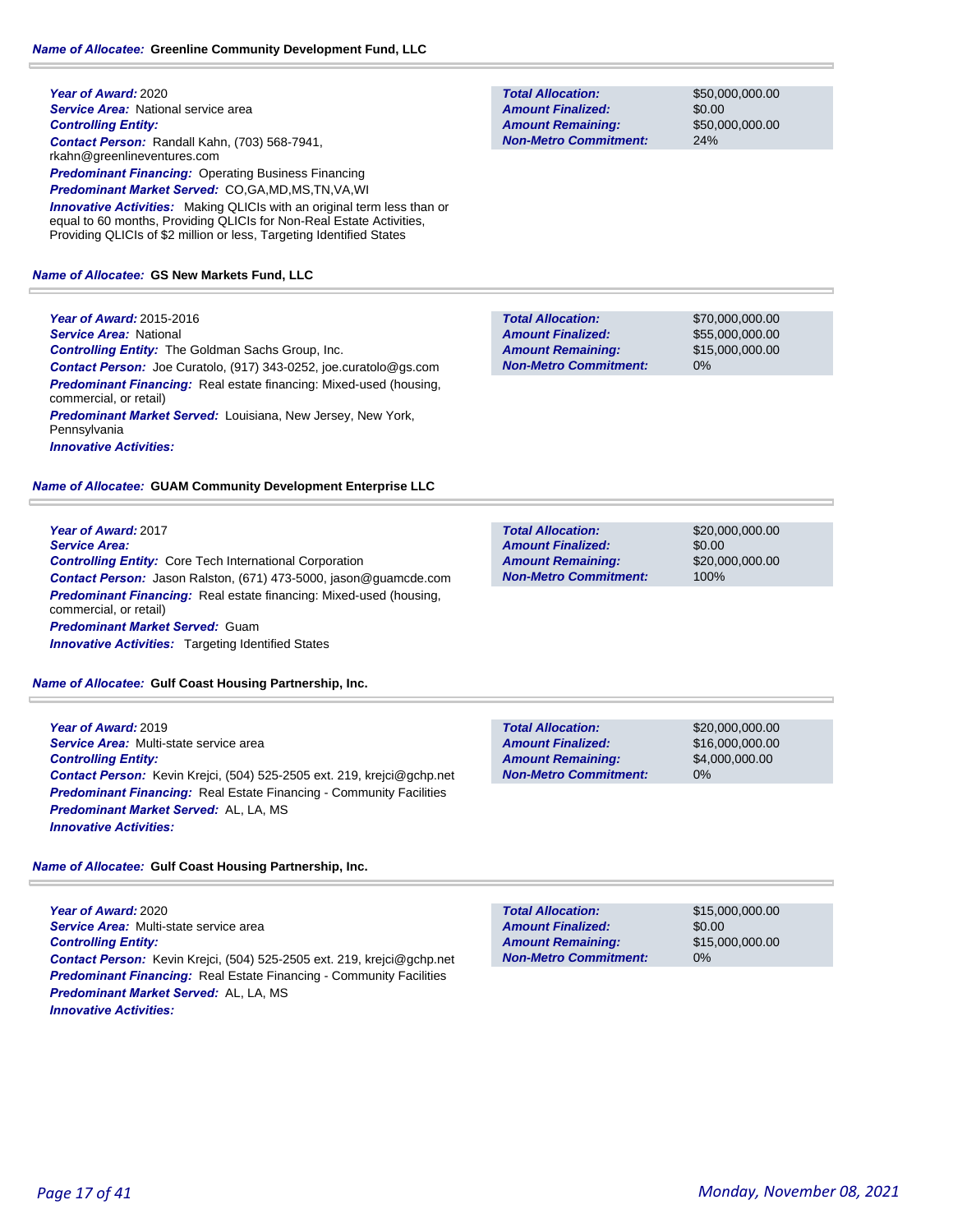**Year of Award:** 2019

*Service Area:* National service area *Controlling Entity:* Habitat for Humanity International, Inc. *Contact Person:* Natosha Rice, (404) 979-3700, nreidrice@habitat.org *Predominant Financing:* Real Estate Financing - For-sale housing *Predominant Market Served:* CA,FL,NC,OR,TN,TX,VA *Innovative Activities:* 

#### *Name of Allocatee:* **Hampton Roads Ventures, LLC**

**Year of Award:** 2019 **Service Area: National service area** *Controlling Entity: Contact Person:* Jennifer Donohue, (757) 962-1556, jdonohue@hamptonroadsventures.com *Predominant Financing:* Operating Business Financing *Predominant Market Served:* AL,GA,MI,MO,TN,TX,VA **Innovative Activities:** Providing QLICIs for Non-Real Estate Activities, Targeting Identified States

### *Name of Allocatee:* **Hampton Roads Ventures, LLC**

**Year of Award:** 2020 **Service Area: National service area** *Controlling Entity: Contact Person:* Jennifer Donohue, (757) 962-1556, jdonohue@hamptonroadsventures.com *Predominant Financing: Operating Business Financing Predominant Market Served:* FL,GA,LA,NV,NM,PA,SC **Innovative Activities:** Providing QLICIs for Non-Real Estate Activities, Targeting Identified States

### *Name of Allocatee:* **Harbor Bankshares Corporation**

**Year of Award:** 2019 *Service Area:* Multi-state service area *Controlling Entity: Contact Person:* Joseph Haskins, (410) 528-1882, jhaskins@theharborbank.com *Predominant Financing:* Operating Business Financing *Predominant Market Served:* DC, MD, VA, WV *Innovative Activities:* Providing QLICIs of \$2 million or less

### *Name of Allocatee:* **Harbor Bankshares Corporation**

**Year of Award:** 2020 *Service Area:* Multi-state service area *Controlling Entity: Contact Person:* Joseph Haskins, (410) 528-1882, jhaskins@theharborbank.com *Predominant Financing:* Operating Business Financing *Predominant Market Served:* DC, MD, VA, WV *Innovative Activities:* Providing QLICIs of \$2 million or less

**Total Allocation: Non-Metro Commitment: Amount Remaining: Amount Finalized:**

\$30,000,000.00 \$29,020,506.00 \$979,494.00 0%

**Total Allocation: Non-Metro Commitment: Amount Remaining: Amount Finalized:**

\$50,000,000.00 \$44,000,000.00 \$6,000,000.00 50%

**Total Allocation: Non-Metro Commitment: Amount Remaining: Amount Finalized:**

\$50,000,000.00 \$0.00 \$50,000,000.00 50%

**Total Allocation: Non-Metro Commitment: Amount Remaining: Amount Finalized:**

\$50,000,000.00 \$46,000,000.00 \$4,000,000.00 0%

0% **Total Allocation: Non-Metro Commitment: Amount Remaining: Amount Finalized:**

\$50,000,000.00 \$0.00 \$50,000,000.00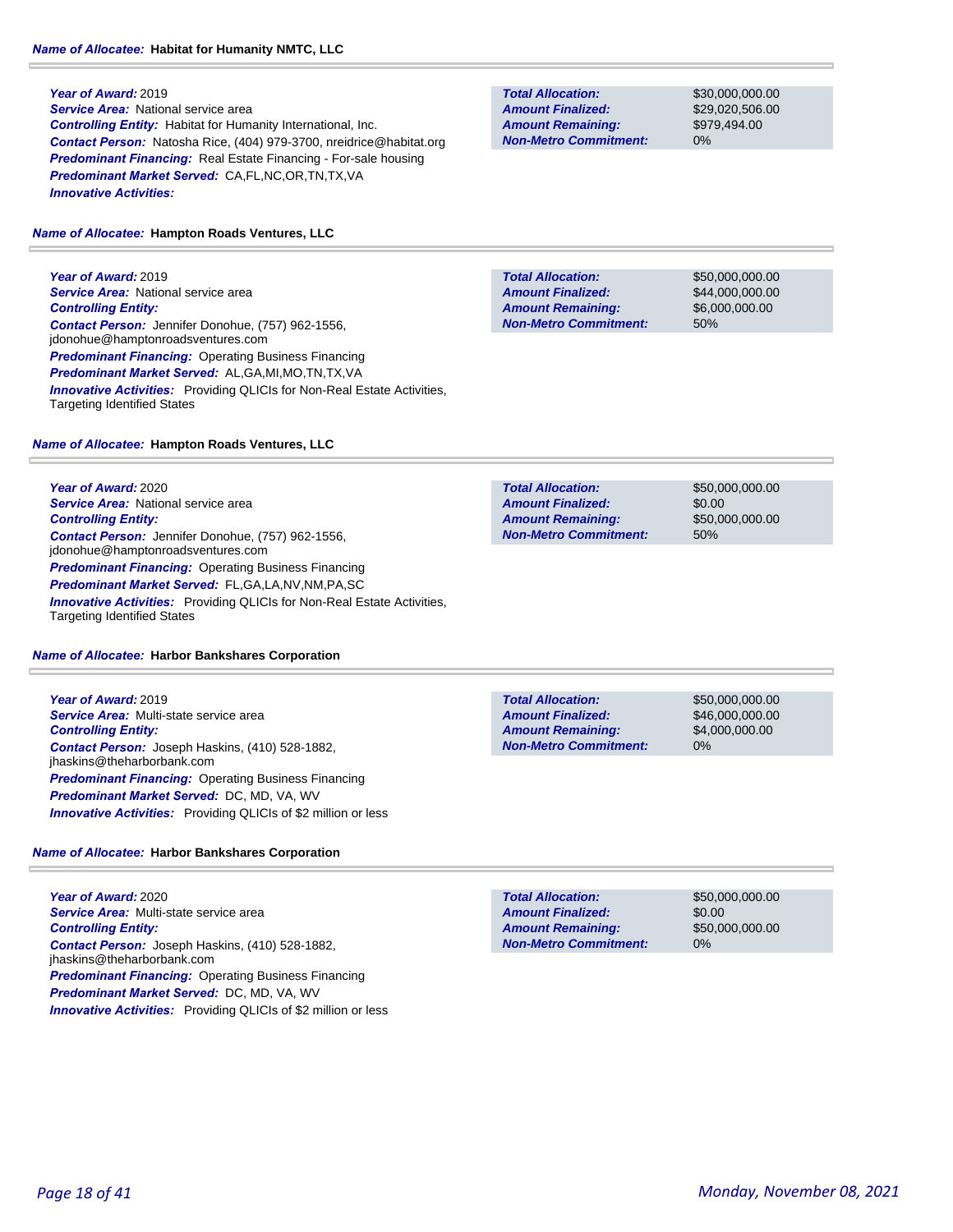**Year of Award:** 2020 *Service Area:* Multi-state service area *Controlling Entity: Contact Person:* Jeffrey Frankel, (314) 615-1613, jfrankel@stlpartnership.com *Predominant Financing:* Operating Business Financing *Predominant Market Served:* IL, MO **Innovative Activities:** Making QLICIs with an original term less than or equal to 60 months, Providing QLICIs for Non-Real Estate Activities, Providing QLICIs of \$2 million or less

### *Name of Allocatee:* **Heartland Renaissance Fund, LLC**

**Year of Award:** 2020 *Service Area:* Multi-state service area *Controlling Entity: Contact Person:* Sam Walls III, (501) 374-9247, cs3walls@arcapital.com **Predominant Financing: Operating Business Financing** *Predominant Market Served:* AR, LA, MO, MS, OK, TN, TX *Innovative Activities:* 

### *Name of Allocatee:* **HEDC New Markets, Inc**

**Year of Award:** 2020 **Service Area:** National service area *Controlling Entity: Contact Person:* David Trevisani, (212) 682-1106, dtrevisani@ndconline.org **Predominant Financing: Operating Business Financing** *Predominant Market Served:* CA,MT,PA,SC,TN,TX,WI *Innovative Activities:* Targeting Identified States

### *Name of Allocatee:* **Hope Enterprise Corporation**

**Year of Award:** 2020 *Service Area:* Multi-state service area *Controlling Entity: Contact Person:* Robbye Good, (601) 949-2808, robbye.good@hopeec.org **Predominant Financing:** Real Estate Financing - Community Facilities *Predominant Market Served:* AL, AR, LA, MS, TN *Innovative Activities:* 

### *Name of Allocatee:* **IFF**

**Year of Award:** 2020 *Service Area:* Multi-state service area *Controlling Entity: Contact Person:* Marina Titova, (312) 340-6060, mtitova@iff.org *Predominant Financing: Operating Business Financing Predominant Market Served:* IA, IL, IN, KS, KY, MI, MN, MO, OH, WI *Innovative Activities:* 

**Total Allocation: Non-Metro Commitment: Amount Remaining: Amount Finalized:**

\$50,000,000.00 \$0.00 \$50,000,000.00 0%

\$40,000,000.00 \$0.00 \$40,000,000.00 50% **Total Allocation: Non-Metro Commitment: Amount Remaining: Amount Finalized:**

\$50,000,000.00 \$0.00 20% **Total Allocation: Non-Metro Commitment: Amount Remaining: Amount Finalized:**

\$50,000,000.00

\$0.00 30% **Total Allocation: Non-Metro Commitment: Amount Remaining: Amount Finalized:**

\$55,000,000.00 \$55,000,000.00

**Total Allocation: Non-Metro Commitment: Amount Remaining: Amount Finalized:**

\$50,000,000.00 \$0.00 \$50,000,000.00 0%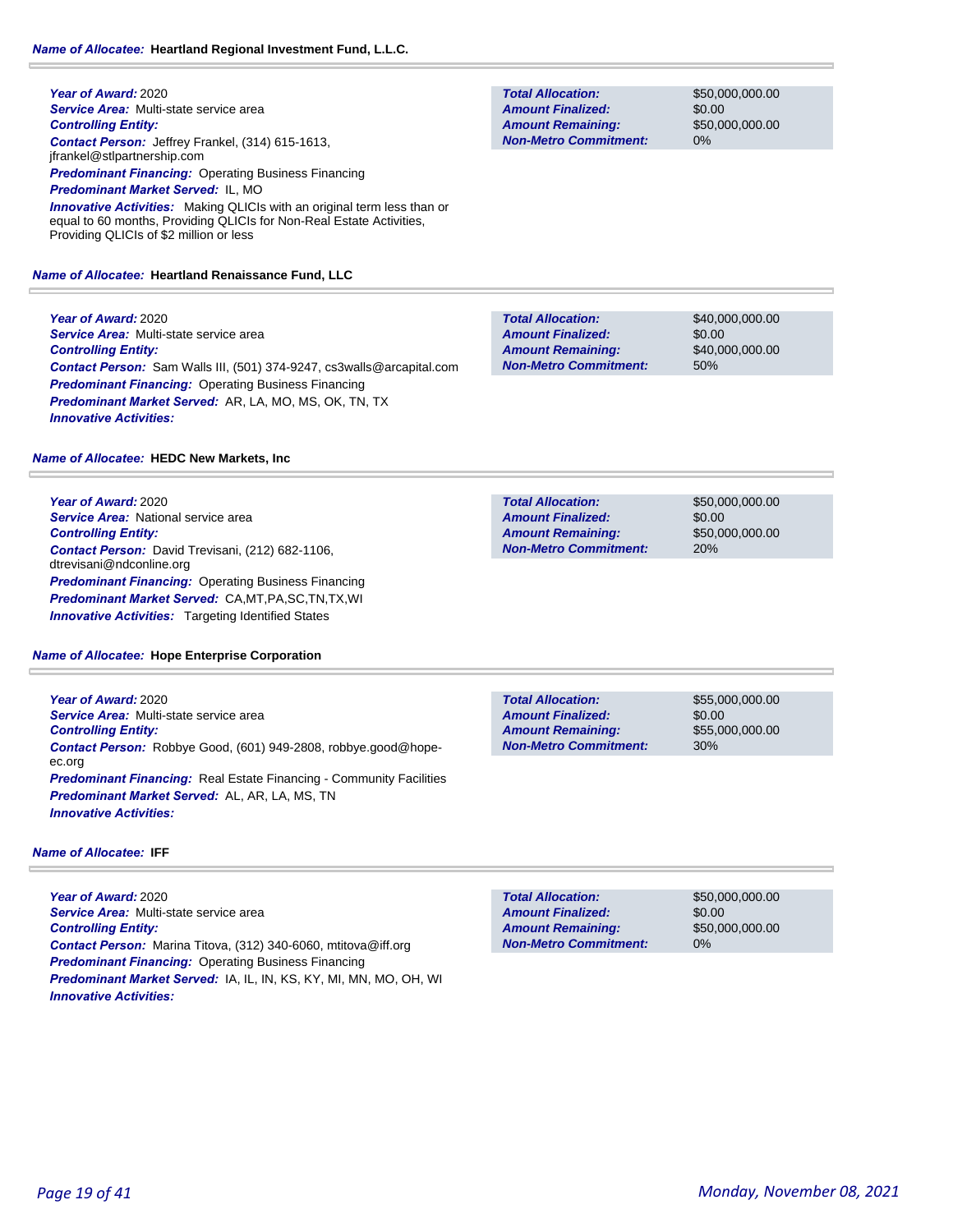### *Name of Allocatee:* **Impact Seven, Incorporated**

**Year of Award:** 2019 **Service Area:** Statewide (or territory-wide) service area *Controlling Entity: Contact Person:* Caroline Loyas, (715) 434-1717, caroline.loyas@impactseven.org *Predominant Financing:* Real Estate Financing - Industrial/Manufacturing *Predominant Market Served:* WI *Innovative Activities:* Providing QLICIs of \$2 million or less

### *Name of Allocatee:* **Indianapolis Redevelopment CDE LLC**

### **Year of Award:** 2018

*Service Area:* Local service area (e.g., neighborhoods, cities, a county or contiguous counties, or metropolitan areas) within a state or territory *Controlling Entity:* City of Indianapolis *Contact Person:* Aryn Schounce, (317) 327-5883, aryn.schounce@indy.gov *Predominant Financing:* Operating Business Financing *Predominant Market Served:* IN **Innovative Activities:** Providing QLICIs of \$2 million or less, Targeting Identified States

### *Name of Allocatee:* **L.A. Charter School New Markets CDE, LLC**

### **Year of Award:** 2018

*Service Area:* Statewide (or territory-wide) service area *Controlling Entity:* Excellent Education Development (ExED) *Contact Person:* Anita Landecker, (310) 394-1152 x216, alandecker@exed.net **Predominant Financing:** Real Estate Financing - Community Facilities *Predominant Market Served:* CA *Innovative Activities:* 

### *Name of Allocatee:* **Legacy Economic Growth Fund, LLC**

**Year of Award:** 2020 *Service Area:* National service area *Controlling Entity: Contact Person:* Brandon Taylor, (417) 823-9600, btaylor@legacybankandtrust.com *Predominant Financing: Operating Business Financing Predominant Market Served:* AR, IL, KS, MO, NE, OK, TN *Innovative Activities:* Providing QLICIs of \$2 million or less

### *Name of Allocatee:* **Local Initiatives Support Corporation**

**Year of Award:** 2015-2016 *Service Area:* National *Controlling Entity: Contact Person:* Donna Nuccio, (267) 691-2527, dnuccio@newmarkets.org *Predominant Financing: Operating Business financing Predominant Market Served:* Service Area California, District of Columbia, Illinois, Massachusetts, Michigan, New York, Ohio *Innovative Activities:* Smal Dollar QLICIs

**Total Allocation: Non-Metro Commitment: Amount Remaining: Amount Finalized:**

\$45,000,000.00 \$23,500,000.00 \$21,500,000.00 25%

\$55,000,000.00 \$36,064,171.00 \$18,935,829.00 0% **Total Allocation: Non-Metro Commitment: Amount Remaining: Amount Finalized:**

\$50,000,000.00 \$21,725,000.00 \$28,275,000.00 0% **Total Allocation: Non-Metro Commitment: Amount Remaining: Amount Finalized:**

**Total Allocation: Non-Metro Commitment: Amount Remaining: Amount Finalized:**

\$60,000,000.00 \$0.00 \$60,000,000.00 28%

\$85,000,000.00 \$83,828,125.00 \$1,171,875.00 25% **Total Allocation: Non-Metro Commitment: Amount Remaining: Amount Finalized:**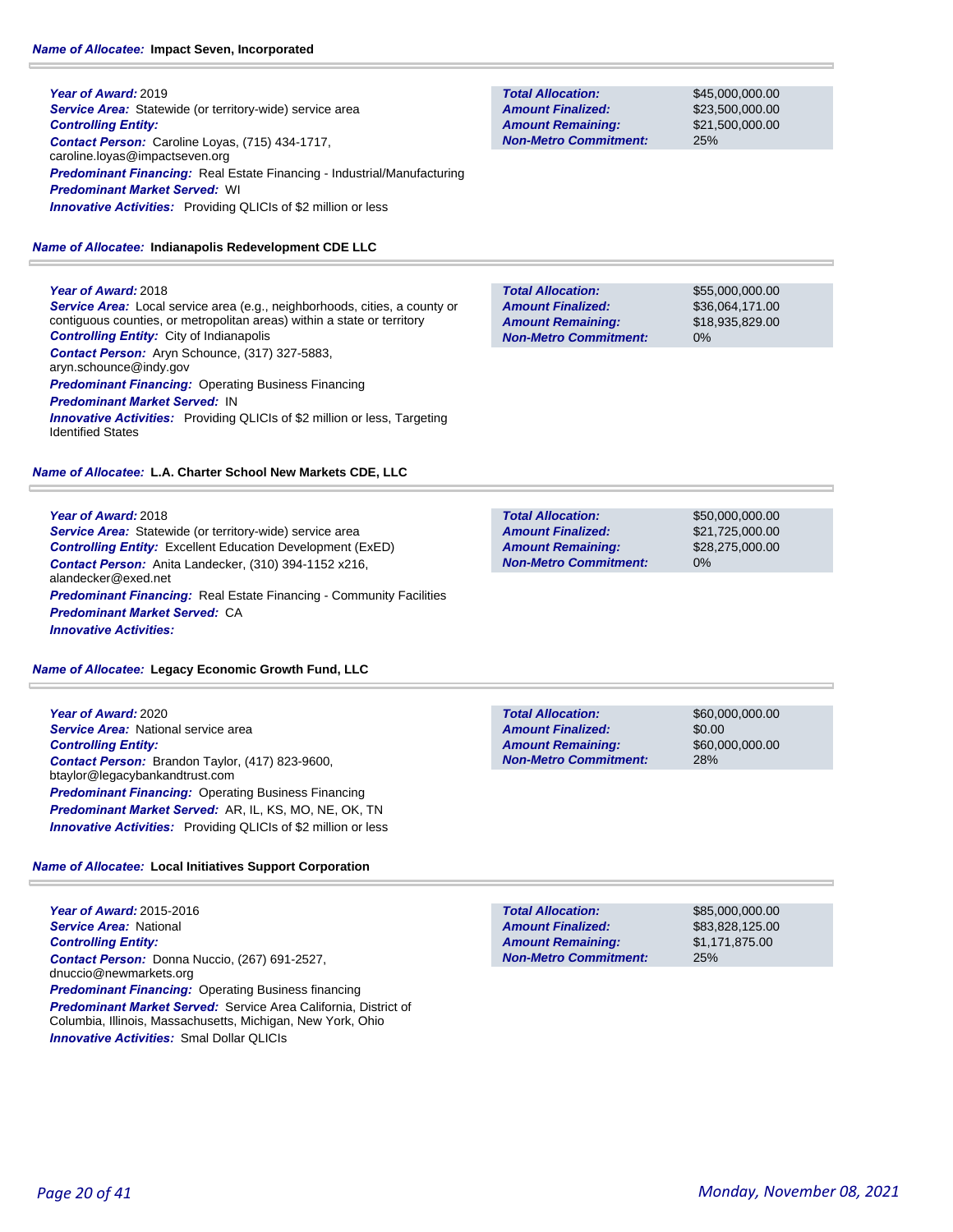**Year of Award:** 2018 **Service Area: National service area** *Controlling Entity: Contact Person:* Donna Nuccio, (267) 691-2527, dnuccio@newmarkets.org **Predominant Financing: Operating Business Financing** *Predominant Market Served:* AZ,CA,IL,KS,MI,PA,TX *Innovative Activities:* Providing QLICIs of \$2 million or less

#### *Name of Allocatee:* **Local Initiatives Support Corporation**

**Year of Award:** 2019 **Service Area: National service area** *Controlling Entity: Contact Person:* Donna Nuccio, (267) 691-2527, dnuccio@newmarkets.org **Predominant Financing: Operating Business Financing** *Predominant Market Served:* CA,GA,IL,NY,OH,PA,TX *Innovative Activities:* Providing QLICIs of \$2 million or less

#### *Name of Allocatee:* **Local Initiatives Support Corporation**

**Year of Award:** 2020 **Service Area: National service area** *Controlling Entity: Contact Person:* Donna Nuccio, (267) 691-2527, dnuccio@newmarkets.org *Predominant Financing: Operating Business Financing Predominant Market Served:* CA,CT,DC,FL,NV,OH,TX **Innovative Activities:** Providing QLICIs of \$2 million or less, Targeting Identified States

#### *Name of Allocatee:* **Los Angeles Development Fund**

**Year of Award:** 2018 *Service Area:* Local service area (e.g., neighborhoods, cities, a county or contiguous counties, or metropolitan areas) within a state or territory *Controlling Entity:* City of Los Angeles *Contact Person:* Sandra Rahimi, (213) 808-8959, sandra.rahimi@lacity.org **Predominant Financing:** Real Estate Financing - Community Facilities *Predominant Market Served:* CA *Innovative Activities:* 

*Name of Allocatee:* **Los Angeles Development Fund**

#### **Year of Award:** 2020 *Service Area:* Local service area (e.g., neighborhoods, cities, a county or contiguous counties, or metropolitan areas) within a state or territory *Controlling Entity:*

*Contact Person:* Sandra Rahimi, (213) 808-8959,

sandra.rahimi@lacity.org

*Predominant Financing:* Real Estate Financing - Community Facilities *Predominant Market Served:* CA

*Innovative Activities:* 

**Total Allocation: Non-Metro Commitment: Amount Remaining: Amount Finalized:**

\$60,000,000.00 \$56,497,396.00 \$3,502,604.00 20%

\$50,000,000.00 \$29,000,000.00 \$21,000,000.00 20% **Total Allocation: Non-Metro Commitment: Amount Remaining: Amount Finalized:**

**Total Allocation: Non-Metro Commitment: Amount Remaining: Amount Finalized:**

\$65,000,000.00 \$0.00 \$65,000,000.00 20%

0% **Total Allocation: Non-Metro Commitment: Amount Remaining: Amount Finalized:**

\$35,000,000.00 \$24,433,334.00 \$10,566,666.00

\$50,000,000.00 \$0.00 \$50,000,000.00 0% **Total Allocation: Non-Metro Commitment: Amount Remaining: Amount Finalized:**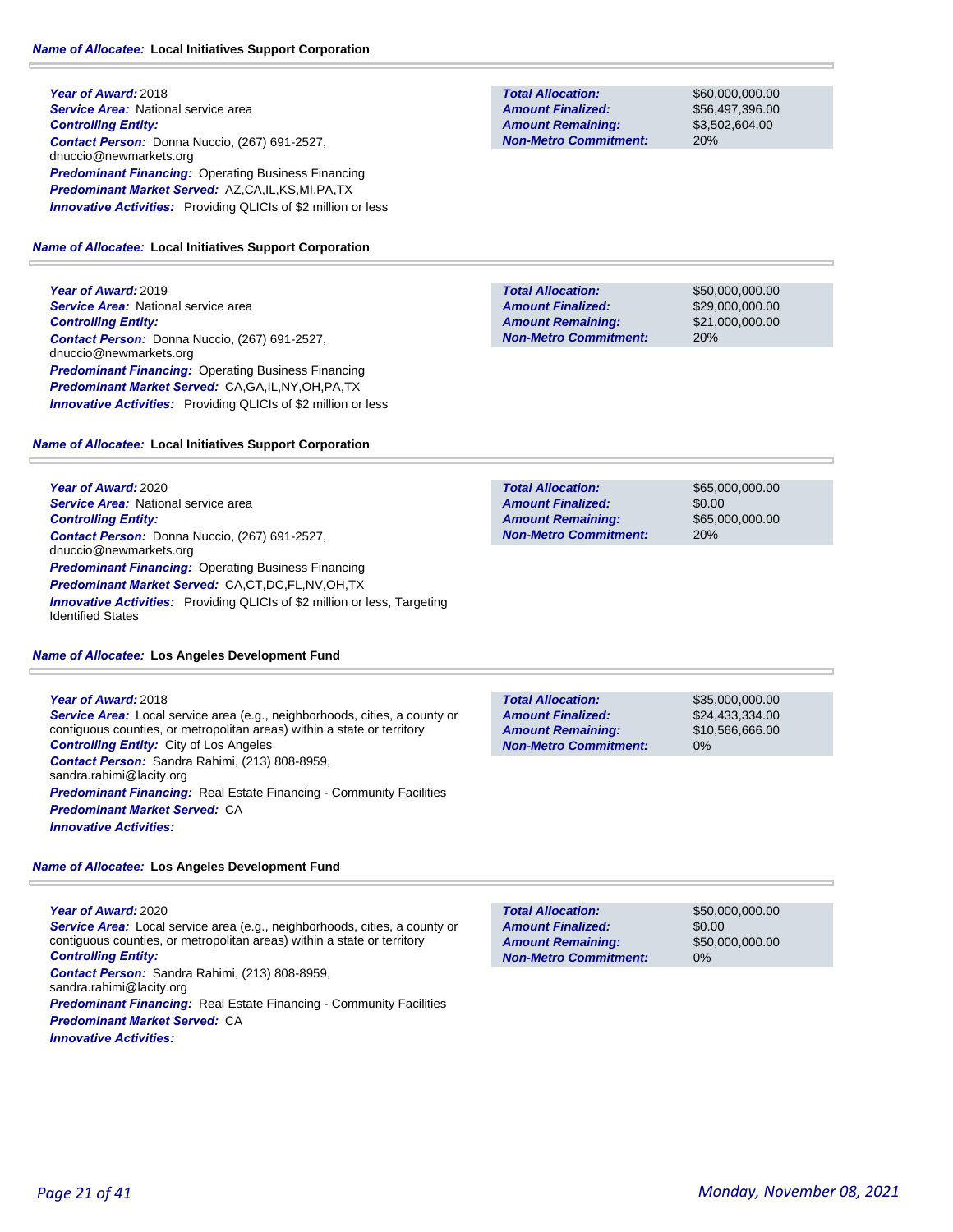**Year of Award:** 2020 **Service Area: National service area** *Controlling Entity: Contact Person:* Kevin McVey, (415) 489-6132, kmcvey@liifund.org **Predominant Financing:** Real Estate Financing - Community Facilities *Predominant Market Served:* CA,GA,IL,MA,NY,TN,TX **Innovative Activities:** Targeting Identified States

#### *Name of Allocatee:* **MASCOMA COMMUNITY DEVELOPMENT, LLC**

**Year of Award:** 2019 **Service Area: National service area** *Controlling Entity:* Mascoma Bank *Contact Person:* Michelle LeClair, (603) 443-8789, michelle.leclair@mascomabank.com *Predominant Financing:* Real Estate Financing - Industrial/Manufacturing *Predominant Market Served:* ME,MI,NH,NY,PA,VT *Innovative Activities:* 

#### *Name of Allocatee:* **MASCOMA COMMUNITY DEVELOPMENT, LLC**

**Year of Award:** 2020 *Service Area:* National service area *Controlling Entity: Contact Person:* Michelle LeClair, (603) 443-8789, michelle.leclair@mascomabank.com **Predominant Financing: Operating Business Financing** *Predominant Market Served:* ME,MI,NH,NY,PA,VT *Innovative Activities:* 

#### *Name of Allocatee:* **MBS Urban Initiatives CDE, LLC**

**Year of Award:** 2020 **Service Area:** National service area *Controlling Entity: Contact Person:* Kim Hartmann, (314) 335-2928, kim.hartmann@mccormackbaron.com *Predominant Financing:* Real Estate Financing - Office Space *Predominant Market Served:* CA,FL,MI,MN,OH,TN,TX **Innovative Activities:** Targeting Identified States

### *Name of Allocatee:* **Merrill Lynch Community Development Company**

**Year of Award:** 2007 *Service Area:* National *Controlling Entity: Contact Person:* Leigh Ann Smith, (980) 386-3855, leigh.ann.smith@baml.com *Predominant Financing:* Financing of other CDEs *Predominant Market Served:* Alabama, California, Louisiana, Mississippi, New Jersey, New York, Utah *Innovative Activities:* 

**Total Allocation: Non-Metro Commitment: Amount Remaining: Amount Finalized:**

\$60,000,000.00 \$0.00 \$60,000,000.00 0%

**Total Allocation: Non-Metro Commitment: Amount Remaining: Amount Finalized:**

\$65,000,000.00 \$25,000,000.00 \$40,000,000.00 60%

\$60,000,000.00 \$0.00 \$60,000,000.00 64% **Total Allocation: Non-Metro Commitment: Amount Remaining: Amount Finalized:**

**Total Allocation: Non-Metro Commitment: Amount Remaining: Amount Finalized:**

\$60,000,000.00 \$0.00 \$60,000,000.00 0%

\$112,000,000.00 \$111,999,999.64 \$0.36 0% **Total Allocation: Non-Metro Commitment: Amount Remaining: Amount Finalized:**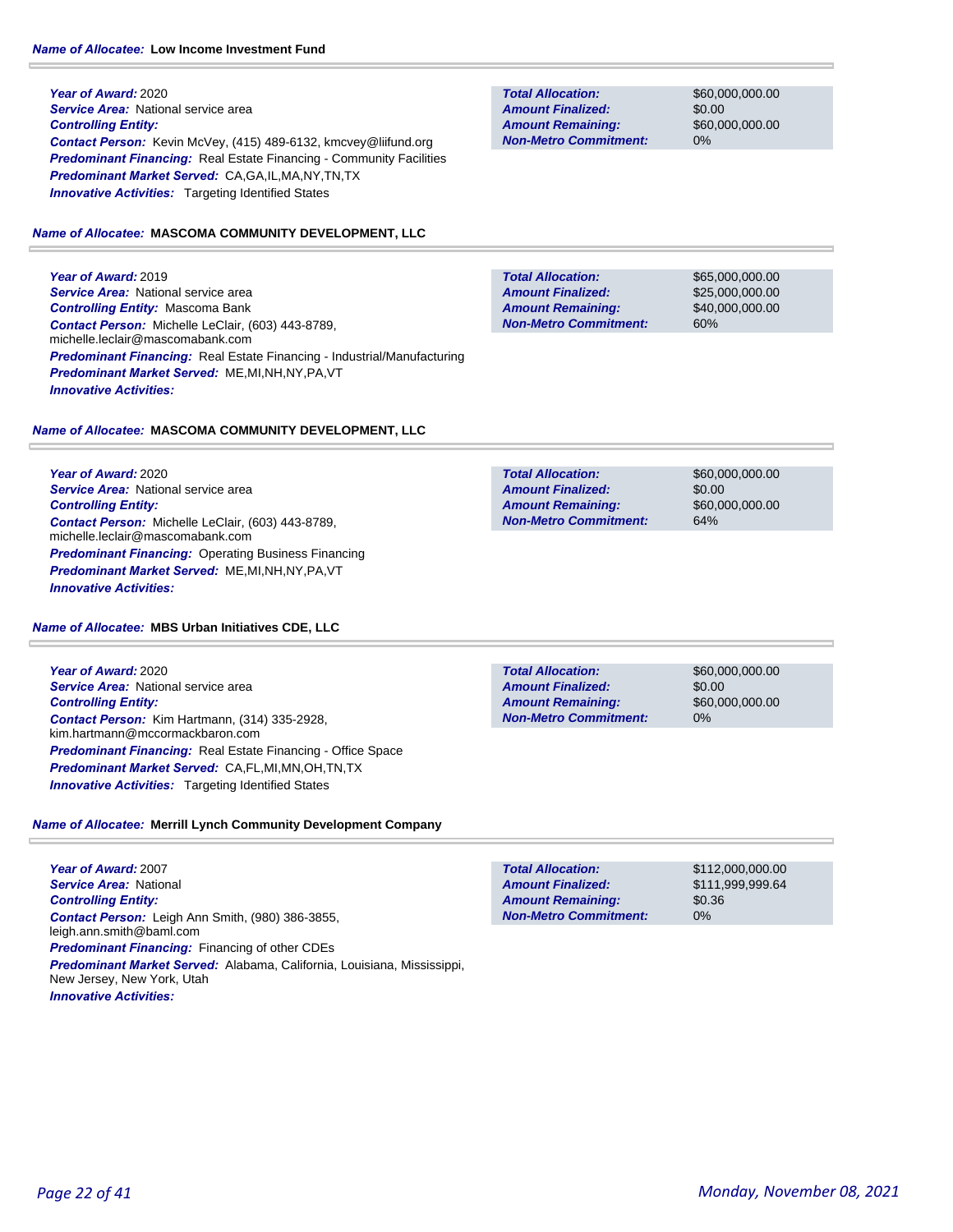### *Name of Allocatee:* **MetaFund Corporation f.k.a. Oklahoma MetaFund CDC**

**Year of Award:** 2019 *Service Area:* Multi-state service area *Controlling Entity: Contact Person:* Harry Gilbert, (405) 949-0001, hgilbert@metafund.org *Predominant Financing:* Operating Business Financing *Predominant Market Served:* NE, OK **Innovative Activities:** Providing QLICIs for Non-Real Estate Activities

### *Name of Allocatee:* **MHIC NE New Markets CDE II LLC**

**Year of Award:** 2018 *Service Area:* Multi-state service area *Controlling Entity:* Massachusetts Housing Investment Corporation *Contact Person:* Kathy McGilvray, (617) 850-1008, mcgilvray@mhic.com *Predominant Financing:* Real Estate Financing - Community Facilities *Predominant Market Served:* CT, MA, ME, NH, RI, VT *Innovative Activities:* 

*Name of Allocatee:* **Michigan Community Capital**

**Year of Award:** 2019

**Service Area:** Statewide (or territory-wide) service area *Controlling Entity:* Michigan Economic Development Corporation *Contact Person:* Eric Hanna, (517) 626-1861, eric@miccap.org *Predominant Financing:* Real Estate Financing - Mixed-use (housing, commercial, or retail) *Predominant Market Served:* MI

*Innovative Activities:* Providing QLICIs for Non-Real Estate Activities

### *Name of Allocatee:* **Michigan Community Capital**

**Year of Award:** 2020 **Service Area:** Statewide (or territory-wide) service area *Controlling Entity: Contact Person:* Eric Hanna, (517) 626-1861, eric@miccap.org *Predominant Financing:* Real Estate Financing - Mixed-use (housing, commercial, or retail) *Predominant Market Served:* MI

*Innovative Activities:* Providing QLICIs for Non-Real Estate Activities

*Name of Allocatee:* **Mid-City Community CDE, LLC**

**Year of Award:** 2019 *Service Area:* National service area *Controlling Entity:* Urban Atlantic, LLC *Contact Person:* Kelli Brooks, (301) 280-6614, kbrooks@urbanatlantic.com *Predominant Financing:* Real Estate Financing - Mixed-use (housing, commercial, or retail) *Predominant Market Served:* DC,FL,GA,MD,NC,TN *Innovative Activities:* Providing QLICIs for Non-Real Estate Activities, Targeting Identified States

**Total Allocation: Non-Metro Commitment: Amount Remaining: Amount Finalized:**

\$60,000,000.00 \$26,000,000.00 \$34,000,000.00 50%

**Total Allocation: Non-Metro Commitment: Amount Remaining: Amount Finalized:**

\$35,000,000.00 \$31,520,750.00 \$3,479,250.00 20%

\$55,000,000.00 \$34,350,000.00 \$20,650,000.00 20% **Total Allocation: Non-Metro Commitment: Amount Remaining: Amount Finalized:**

**Total Allocation: Non-Metro Commitment: Amount Remaining: Amount Finalized:**

\$65,000,000.00 \$7,500,000.00 \$57,500,000.00 20%

**Total Allocation: Non-Metro Commitment: Amount Remaining: Amount Finalized:**

\$35,000,000.00 \$23,000,000.00 \$12,000,000.00 20%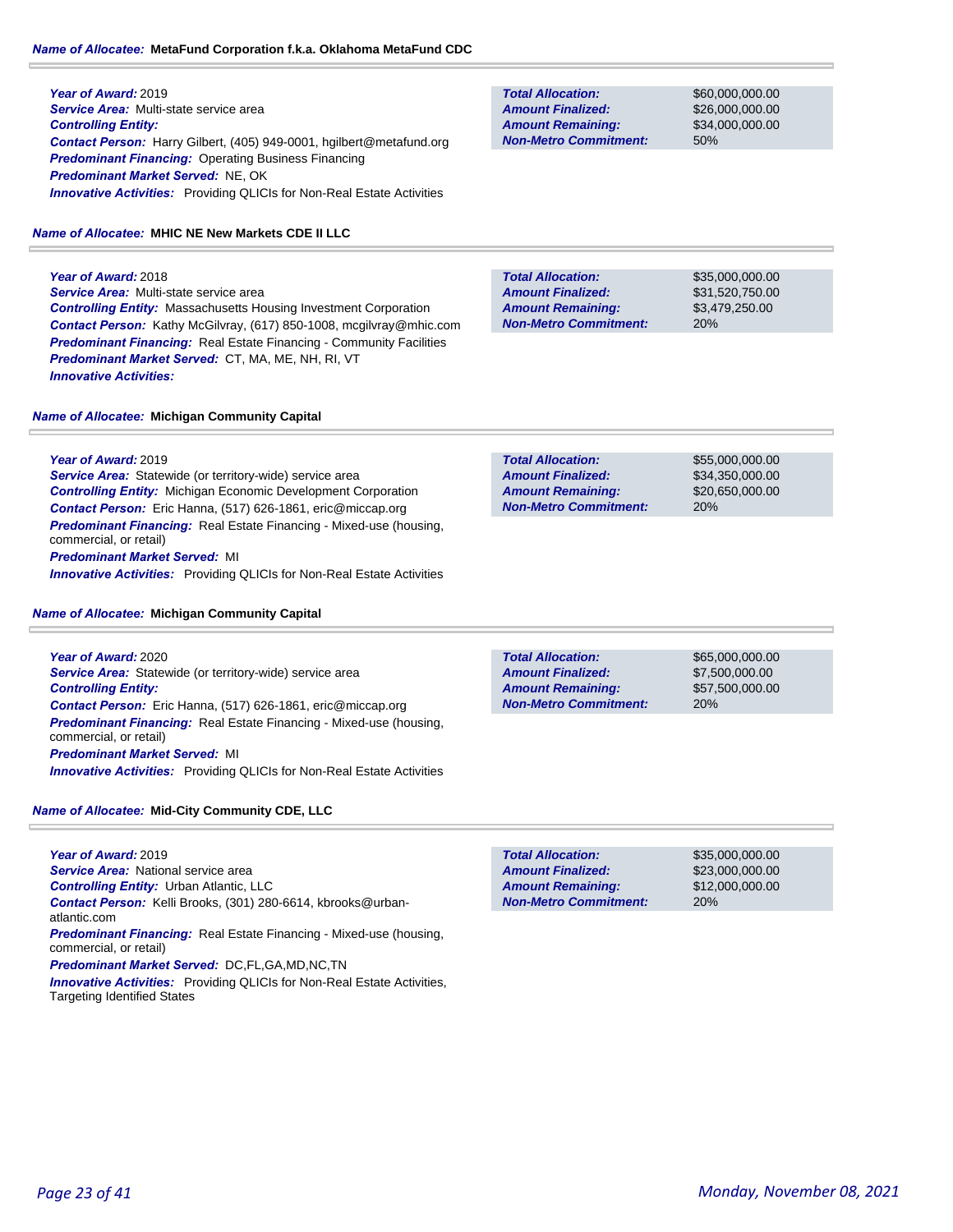#### *Name of Allocatee:* **Mid-City Community CDE, LLC**

**Year of Award:** 2020 **Service Area: National service area** *Controlling Entity: Contact Person:* Kelli Brooks, (301) 280-6614, kbrooks@urbanatlantic.com *Predominant Financing:* Real Estate Financing - Mixed-use (housing, commercial, or retail) *Predominant Market Served:* GA,MD,NY,NC,SC,TN **Innovative Activities:** Providing QLICIs for Non-Real Estate Activities, Targeting Identified States

#### *Name of Allocatee:* **Midwest Industrial Redevelopment Fund, LLC**

**Year of Award:** 2018 **Service Area: National service area** *Controlling Entity:* CIBC Bank USA *Contact Person:* Allie Beath, (314) 301-2281, allie.beath@cibc.com *Predominant Financing:* Operating Business Financing *Predominant Market Served:* IL,IN,IA,MI,MO,OH,WI *Innovative Activities:* Providing QLICIs of \$2 million or less

**Total Allocation: Non-Metro Commitment: Amount Remaining: Amount Finalized:**

**Total Allocation:**

**Non-Metro Commitment: Amount Remaining: Amount Finalized:**

\$40,000,000.00 \$0.00 \$40,000,000.00 25%

\$70,000,000.00 \$49,825,000.00 \$20,175,000.00

51%

\$60,000,000.00 \$41,500,000.00 \$18,500,000.00 0% **Total Allocation: Non-Metro Commitment: Amount Remaining: Amount Finalized:**

| Name of Allocatee: Midwest Minnesota Community Development Corporation |
|------------------------------------------------------------------------|
|------------------------------------------------------------------------|

**Year of Award:** 2018 *Service Area:* Multi-state service area *Controlling Entity: Contact Person:* Tim Swenson, (218) 844-7018, tswenson@mmcdc.com *Predominant Financing:* Real Estate Financing - Industrial/Manufacturing *Predominant Market Served:* MN, ND, SD, WY **Innovative Activities:** Investing in Indian Country, Providing QLICIs of \$2 million or less

#### *Name of Allocatee:* **Midwest Minnesota Community Development Corporation**

| Year of Award: 2019                                                                                   |
|-------------------------------------------------------------------------------------------------------|
| Service Area: Multi-state service area                                                                |
| <b>Controlling Entity:</b>                                                                            |
| <b>Contact Person:</b> Tim Swenson, (218) 844-7018, tswenson@mmcdc.com                                |
| <b>Predominant Financing:</b> Real Estate Financing - Community Facilities                            |
| <b>Predominant Market Served: MN, ND, SD, WY</b>                                                      |
| <b>Innovative Activities:</b> Investing in Indian Country, Providing QLICIs of \$2<br>million or less |

#### *Name of Allocatee:* **Midwest Renewable Capital, LLC**

**Year of Award:** 2020 **Service Area: National service area** *Controlling Entity: Contact Person:* Scott Mikkelsen, (515) 745-9890, scott.mikkelsen@mwrcap.com **Predominant Financing:** Operating Business Financing *Predominant Market Served:* FL,GA,KS,NM,TX,VA,WV *Innovative Activities:* Providing QLICIs for Non-Real Estate Activities, Targeting Identified States

| <b>Total Allocation:</b>     | \$60,000,000,00 |
|------------------------------|-----------------|
| <b>Amount Finalized:</b>     | \$10,775,000.00 |
| <b>Amount Remaining:</b>     | \$49,225,000.00 |
| <b>Non-Metro Commitment:</b> | 51%             |

\$20,000,000.00 \$0.00 \$20,000,000.00 60% **Total Allocation: Non-Metro Commitment: Amount Remaining: Amount Finalized:**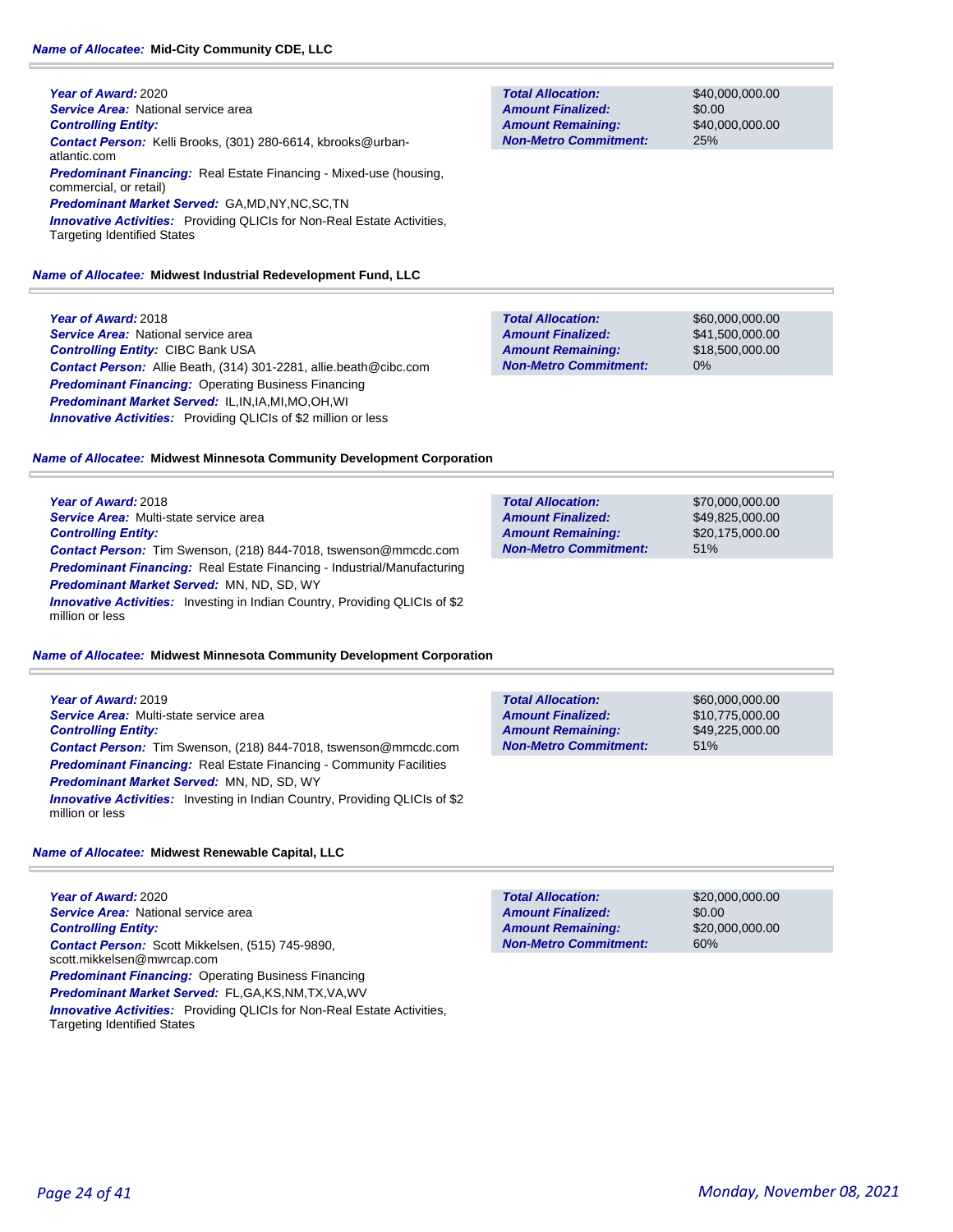#### *Name of Allocatee:* **Montana Community Development Corporation**

**Year of Award:** 2019 *Service Area:* Multi-state service area *Controlling Entity: Contact Person:* Heidi DeArment, (406) 728-9234, heidid@mtcdc.org *Predominant Financing:* Real Estate Financing - Industrial/Manufacturing *Predominant Market Served:* ID, MT, WY **Innovative Activities:** Investing in Indian Country, Targeting Identified **States** 

#### *Name of Allocatee:* **Montana Community Development Corporation**

**Year of Award:** 2020 *Service Area:* Multi-state service area *Controlling Entity: Contact Person:* Heidi DeArment, (406) 728-9234, heidid@mtcdc.org *Predominant Financing:* Real Estate Financing - Office Space *Predominant Market Served:* ID, MT, WY **Innovative Activities:** Investing in Indian Country, Targeting Identified **States** 

#### *Name of Allocatee:* **MuniStrategies, LLC**

**Year of Award:** 2020 *Service Area:* Multi-state service area *Controlling Entity: Contact Person:* Alan Lange, (601) 914-5642, alan@munistrategies.com *Predominant Financing:* Operating Business Financing *Predominant Market Served:* AL, AR, FL, GA, MS, SC, TN **Innovative Activities:** Providing QLICIs for Non-Real Estate Activities, Targeting Identified States

#### *Name of Allocatee:* **National Community Fund I, LLC**

**Year of Award:** 2020 **Service Area: National service area** *Controlling Entity: Contact Person:* Chris Hasle, (503) 459-8308, chris@unitedfundadvisors.com *Predominant Financing:* Real Estate Financing - Industrial/Manufacturing *Predominant Market Served:* GA,NY,TN,TX,WA **Innovative Activities:** Targeting Identified States

**Total Allocation: Non-Metro Commitment: Amount Remaining: Amount Finalized:**

\$65,000,000.00 \$0.00 \$65,000,000.00 20%

*Name of Allocatee:* **National Community Investment Fund**

**Year of Award:** 2020 **Service Area: National service area** *Controlling Entity: Contact Person:* Terry Burm, (312) 662-6088, tburm@ncif.org *Predominant Financing:* Real Estate Financing - Industrial/Manufacturing *Predominant Market Served:* CO,GA,IL,MD,TN,TX **Innovative Activities:** Targeting Identified States

|  | Page 25 of 41 |  |  |
|--|---------------|--|--|
|  |               |  |  |

#### **Total Allocation: Non-Metro Commitment: Amount Remaining: Amount Finalized:**

\$65,000,000.00 \$50,900,000.00 \$14,100,000.00 50%

\$60,000,000.00 \$0.00 \$60,000,000.00 52% **Total Allocation: Non-Metro Commitment: Amount Remaining: Amount Finalized:**

\$65,000,000.00 \$0.00 \$65,000,000.00 90% **Total Allocation: Non-Metro Commitment: Amount Remaining: Amount Finalized:**

> \$50,000,000.00 \$0.00 \$50,000,000.00 20% **Total Allocation: Non-Metro Commitment: Amount Remaining: Amount Finalized:**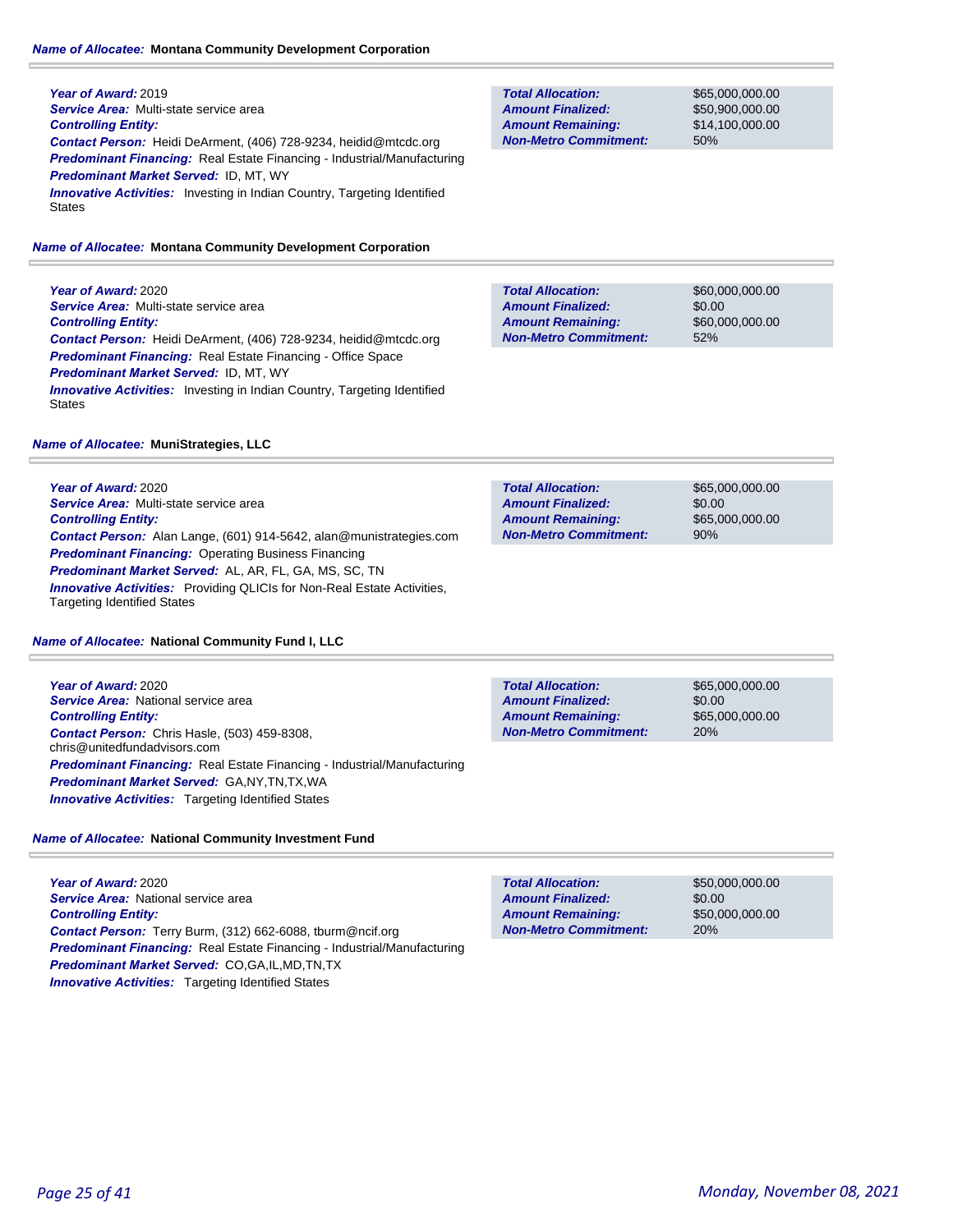**Year of Award:** 2020 **Service Area: National service area** *Controlling Entity: Contact Person:* Danny Zouber, , dzouber@northskycapital.com *Predominant Financing:* Operating Business Financing *Predominant Market Served:* AL,GA,KY,NM,TX,VA,WV **Innovative Activities:** Providing QLICIs for Non-Real Estate Activities, Targeting Identified States

#### *Name of Allocatee:* **National New Markets Fund, LLC**

**Year of Award:** 2020 **Service Area: National service area** *Controlling Entity: Contact Person:* Steve MacDonald, (213) 342-6757, sm@sdsgroup.com *Predominant Financing:* Operating Business Financing *Predominant Market Served:* AL,GA,IN,MI,SC,TN,TX **Innovative Activities:** Providing QLICIs for Non-Real Estate Activities, Targeting Identified States

#### *Name of Allocatee:* **National New Markets Tax Credit Fund, Inc.**

**Year of Award:** 2009 *Service Area:* National *Controlling Entity:* Community Reinvestment Fund, Inc. *Contact Person:* Frank Altman, (612) 338-3050, frank@crfusa.com *Predominant Financing:* Business financing *Predominant Market Served:* California, Colorado, Illinois, Minnesota, New York, Ohio, Wisconsin *Innovative Activities:* 

#### *Name of Allocatee:* **National New Markets Tax Credit Fund, Inc.**

**Year of Award:** 2019 **Service Area: National service area** *Controlling Entity:* Community Reinvestment Fund, Inc. *Contact Person:* Frank Altman, (612) 338-3050, frank@crfusa.com *Predominant Financing:* Operating Business Financing *Predominant Market Served:* GA,IL,MI,MN,NY,PA,TX *Innovative Activities:* Targeting Identified States

### *Name of Allocatee:* **National Trust Community Investment Corporation**

**Year of Award:** 2019 *Service Area:* National service area *Controlling Entity: Contact Person:* Suzanne Brown, (202) 588-6256, sbrown@ntcic.com *Predominant Financing:* Real Estate Financing - Mixed-use (housing, commercial, or retail) *Predominant Market Served:* CO,IL,MI,MO,TN,VA,WV

*Innovative Activities:* Providing QLICIs of \$2 million or less

**Total Allocation: Non-Metro Commitment: Amount Remaining: Amount Finalized:**

\$45,000,000.00 \$0.00 \$45,000,000.00 40%

\$65,000,000.00 \$0.00 \$65,000,000.00 24% **Total Allocation: Non-Metro Commitment: Amount Remaining: Amount Finalized:**

\$75,000,000.00 \$74,999,999.17 \$0.83 18% **Total Allocation: Non-Metro Commitment: Amount Remaining: Amount Finalized:**

**Total Allocation: Non-Metro Commitment: Amount Remaining: Amount Finalized:**

\$50,000,000.00 \$38,000,000.00 \$12,000,000.00 20%

\$50,000,000.00 \$36,250,000.00 \$13,750,000.00 0% **Total Allocation: Non-Metro Commitment: Amount Remaining: Amount Finalized:**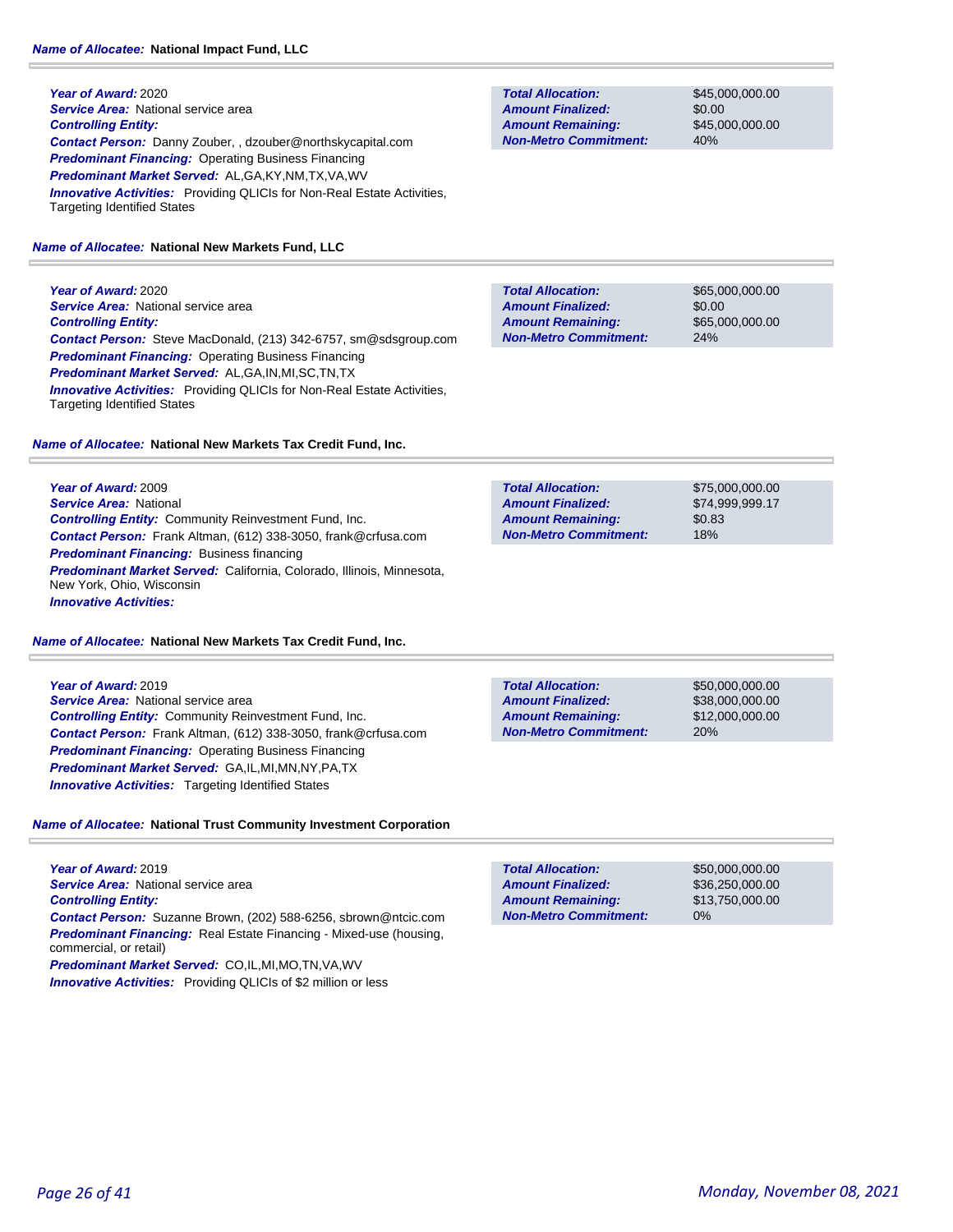**Year of Award:** 2020 **Service Area:** Statewide (or territory-wide) service area *Controlling Entity: Contact Person:* Robert Poznanski, (317) 236-2449, robert.poznanski@icemiller.com *Predominant Financing:* Operating Business Financing *Predominant Market Served:* IN *Innovative Activities:* Providing QLICIs of \$2 million or less

### *Name of Allocatee:* **New Markets Community Capital, LLC**

#### **Year of Award:** 2019

*Innovative Activities:* 

**Service Area:** Statewide (or territory-wide) service area *Controlling Entity:* The East Los Angeles Community Union (TELACU) *Contact Person:* Jose Villalobos, (323) 721-1655, jvillalobos@telacu.com *Predominant Financing:* Real Estate Financing - Community Facilities *Predominant Market Served:* CA *Innovative Activities:* 

#### *Name of Allocatee:* **New Markets Community Capital, LLC**

**Total Allocation: Non-Metro Commitment: Amount Remaining: Amount Finalized:**

\$45,000,000.00 \$0.00 \$45,000,000.00 20%

**Total Allocation: Non-Metro Commitment: Amount Remaining: Amount Finalized:**

\$55,000,000.00 \$47,000,000.00 \$8,000,000.00 0%

| <b>Year of Award: 2020</b>                                                     | <b>Total Allocation:</b>     | \$50,000,000,00 |
|--------------------------------------------------------------------------------|------------------------------|-----------------|
| <b>Service Area:</b> Statewide (or territory-wide) service area                | <b>Amount Finalized:</b>     | \$0.00          |
| <b>Controlling Entity:</b>                                                     | <b>Amount Remaining:</b>     | \$50,000,000,00 |
| <b>Contact Person:</b> Jose Villalobos, (323) 721-1655, jvillalobos@telacu.com | <b>Non-Metro Commitment:</b> | $0\%$           |

#### *Name of Allocatee:* **Nonprofit Finance Fund**

*Predominant Market Served:* CA

**Year of Award:** 2017 *Service Area:* National *Controlling Entity: Contact Person:* Wendy Weiss, (215) 546-9426 x 206, wweiss@nff.org **Predominant Financing:** Real estate financing: Community Facilities *Predominant Market Served: California, Georgia, New York,* Pennsylvania, Rhode Island, Tennessee, Texas *Innovative Activities:* Providing QLICIs of \$2 million or less, Targeting Identified States

*Predominant Financing:* Real Estate Financing - Community Facilities

#### *Name of Allocatee:* **Nonprofit Finance Fund**

**Year of Award:** 2018 *Service Area:* National service area *Controlling Entity:* 

*Contact Person:* Wendy Weiss, (215) 546-9426 x 206, wweiss@nff.org **Predominant Financing:** Real Estate Financing - Community Facilities *Predominant Market Served:* CA,GA,MD,NY,TN,TX

*Innovative Activities:* Providing QLICIs of \$2 million or less, Targeting Identified States

0% **Total Allocation: Non-Metro Commitment: Amount Remaining: Amount Finalized:**

\$65,000,000.00 \$62,385,298.97 \$2,614,701.03

0% **Total Allocation: Non-Metro Commitment: Amount Remaining: Amount Finalized:**

\$55,000,000.00 \$51,000,000.00 \$4,000,000.00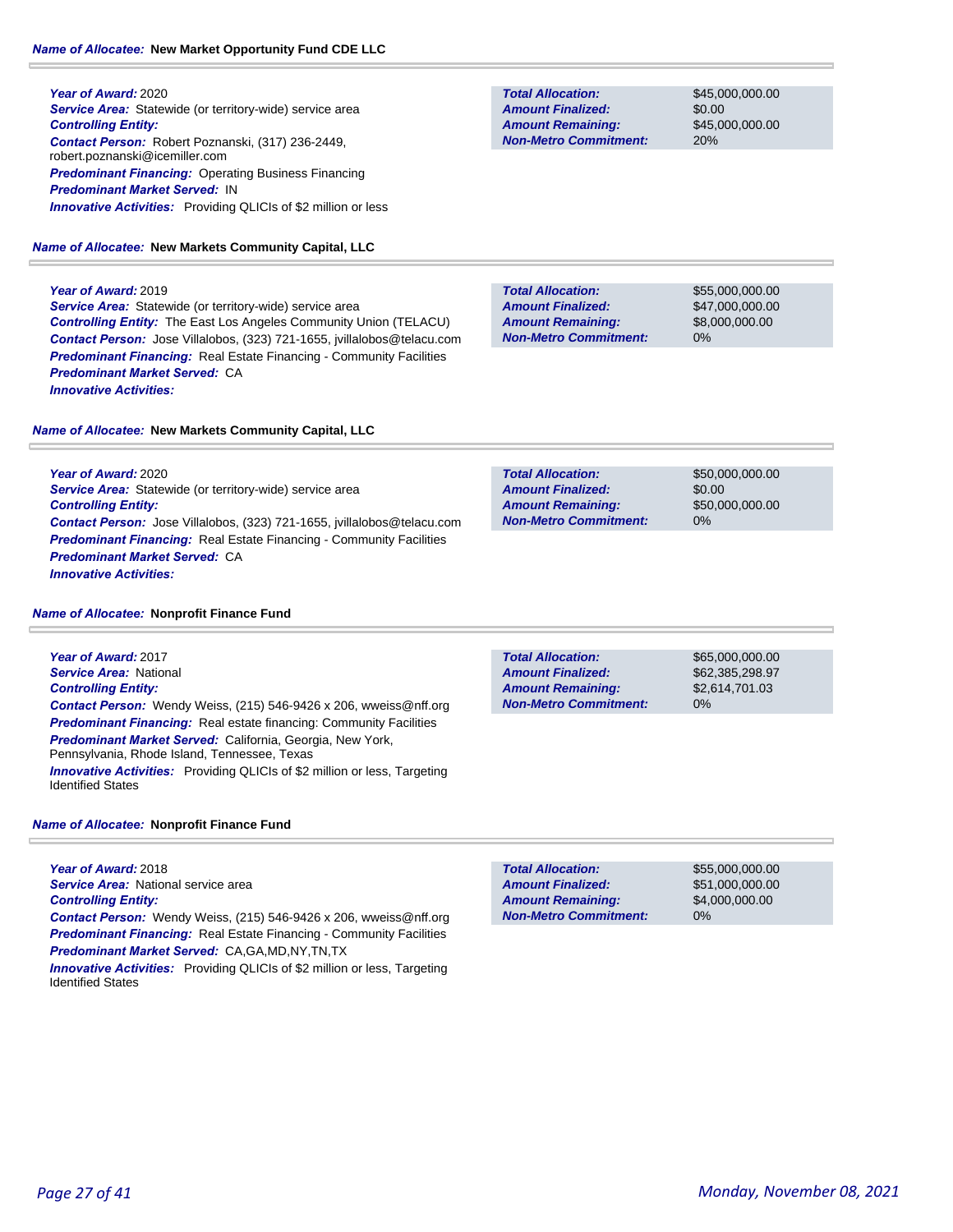### *Name of Allocatee:* **NYC Neighborhood Capital Corporation**

#### **Year of Award:** 2018

*Service Area:* Local service area (e.g., neighborhoods, cities, a county or contiguous counties, or metropolitan areas) within a state or territory *Controlling Entity:* City of New York *Contact Person:* Christine Robinson, (212) 312-3644, crobinson@edc.nyc **Predominant Financing:** Real Estate Financing - Community Facilities *Predominant Market Served:* NY

*Innovative Activities:* 

### *Name of Allocatee:* **NYC Neighborhood Capital Corporation**

### **Year of Award:** 2019

*Service Area:* Local service area (e.g., neighborhoods, cities, a county or contiguous counties, or metropolitan areas) within a state or territory *Controlling Entity:* City of New York *Contact Person:* Christine Robinson, (212) 312-3644, crobinson@edc.nyc **Predominant Financing:** Real Estate Financing - Community Facilities *Predominant Market Served:* NY *Innovative Activities:* 

### *Name of Allocatee:* **NYCR-CDE,LLC**

### **Year of Award:** 2019

*Service Area:* Local service area (e.g., neighborhoods, cities, a county or contiguous counties, or metropolitan areas) within a state or territory *Controlling Entity:* New York City Regional Center, LLC *Contact Person:* GEORGE OLSEN, (212) 619-1270, golsen@nycrc.com **Predominant Financing:** Real Estate Financing - Community Facilities *Predominant Market Served:* NY *Innovative Activities:* 

### *Name of Allocatee:* **NYCR-CDE,LLC**

#### **Year of Award:** 2020

*Service Area:* Local service area (e.g., neighborhoods, cities, a county or contiguous counties, or metropolitan areas) within a state or territory *Controlling Entity: Contact Person:* GEORGE OLSEN, (212) 619-1270, golsen@nycrc.com

**Predominant Financing:** Real Estate Financing - Community Facilities *Predominant Market Served:* NY

*Innovative Activities:* 

### *Name of Allocatee:* **Ohio Community Development Finance Fund**

#### **Year of Award:** 2020

Service Area: Statewide (or territory-wide) service area *Controlling Entity:* 

*Contact Person:* Amber Seitz, (614) 221-1114, aseitz@financefund.org *Predominant Financing:* Operating Business Financing

*Predominant Market Served:* OH

*Innovative Activities:* Investing In Unrelated CDEs, Providing QLICIs for Non-Real Estate Activities, Providing QLICIs of \$2 million or less

**Total Allocation: Non-Metro Commitment: Amount Remaining: Amount Finalized:**

\$55,000,000.00 \$44,000,000.00 \$11,000,000.00 0%

\$50,000,000.00 \$25,000,000.00 \$25,000,000.00 0% **Total Allocation: Non-Metro Commitment: Amount Remaining: Amount Finalized:**

**Total Allocation: Non-Metro Commitment: Amount Remaining: Amount Finalized:**

\$50,000,000.00 \$40,000,000.00 \$10,000,000.00 0%

**Total Allocation: Non-Metro Commitment: Amount Remaining: Amount Finalized:**

\$50,000,000.00 \$0.00 \$50,000,000.00 0%

\$65,000,000.00 \$0.00 \$65,000,000.00 20% **Total Allocation: Non-Metro Commitment: Amount Remaining: Amount Finalized:**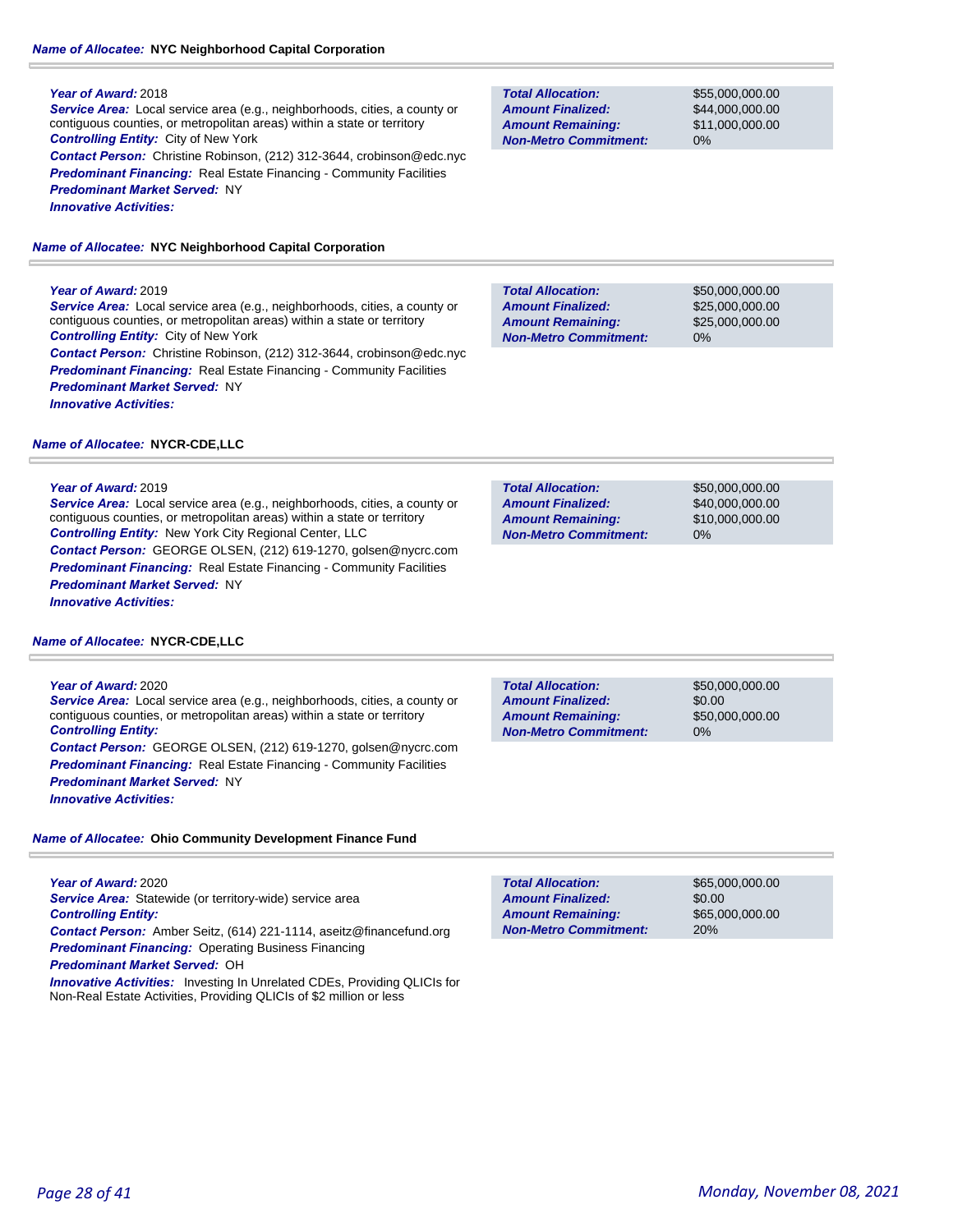**Year of Award:** 2020 *Service Area:* Multi-state service area *Controlling Entity: Contact Person:* Mike Harbaugh, (616) 228-6067, mike.harbaugh@oldnational.com **Predominant Financing:** Real Estate Financing - Community Facilities *Predominant Market Served:* IN, KY, MI, MN, WI *Innovative Activities:* 

### *Name of Allocatee:* **Pacesetter CDE, Inc.**

**Year of Award:** 2020 **Service Area: National service area** *Controlling Entity: Contact Person:* Mark DiSalvo, (978) 794-3366, mdisalvo@pacesettercde.com **Predominant Financing: Operating Business Financing** *Predominant Market Served:* AL,GA,KS,MI,TN,TX *Innovative Activities:* Providing QLICIs for Non-Real Estate Activities, Providing QLICIs of \$2 million or less, Targeting Identified States

### *Name of Allocatee:* **Partners for the Common Good, Inc.**

**Year of Award:** 2019 **Service Area:** National service area *Controlling Entity: Contact Person:* Larita Mimms, (202) 689-8935 x226, mimmsl +amis@pcgloanfund.org **Predominant Financing:** Real Estate Financing - Community Facilities *Predominant Market Served:* AZ,CT,FL,IL,PA,TX *Innovative Activities:* Targeting Identified States

### *Name of Allocatee:* **Pathway Lending CDE, LLC**

**Year of Award:** 2020 *Service Area:* Multi-state service area *Controlling Entity: Contact Person:* Clint Gwin, (615) 425-7171, clint.gwin@pathwaylending.org **Predominant Financing:** Real Estate Financing - Community Facilities *Predominant Market Served:* AL, TN *Innovative Activities:* Targeting Identified States

### *Name of Allocatee:* **PB Community Impact Fund, LLC**

**Year of Award:** 2020 *Service Area:* Multi-state service area *Controlling Entity: Contact Person:* Michael Tolleson, , mtolleson@pb-ms.com *Predominant Financing:* Real Estate Financing - Industrial/Manufacturing *Predominant Market Served:* AL, AR, LA, MS *Innovative Activities:* Providing QLICIs of \$2 million or less

**Total Allocation: Non-Metro Commitment: Amount Remaining: Amount Finalized:**

\$50,000,000.00 \$0.00 \$50,000,000.00 10%

\$45,000,000.00 \$0.00 \$45,000,000.00 24% **Total Allocation: Non-Metro Commitment: Amount Remaining: Amount Finalized:**

\$35,000,000.00 \$21,600,000.00 \$13,400,000.00 0% **Total Allocation: Non-Metro Commitment: Amount Remaining: Amount Finalized:**

\$30,000,000.00 \$0.00 \$30,000,000.00 30% **Total Allocation: Non-Metro Commitment: Amount Remaining: Amount Finalized:**

**Total Allocation: Non-Metro Commitment: Amount Remaining: Amount Finalized:**

\$50,000,000.00 \$0.00 \$50,000,000.00 32%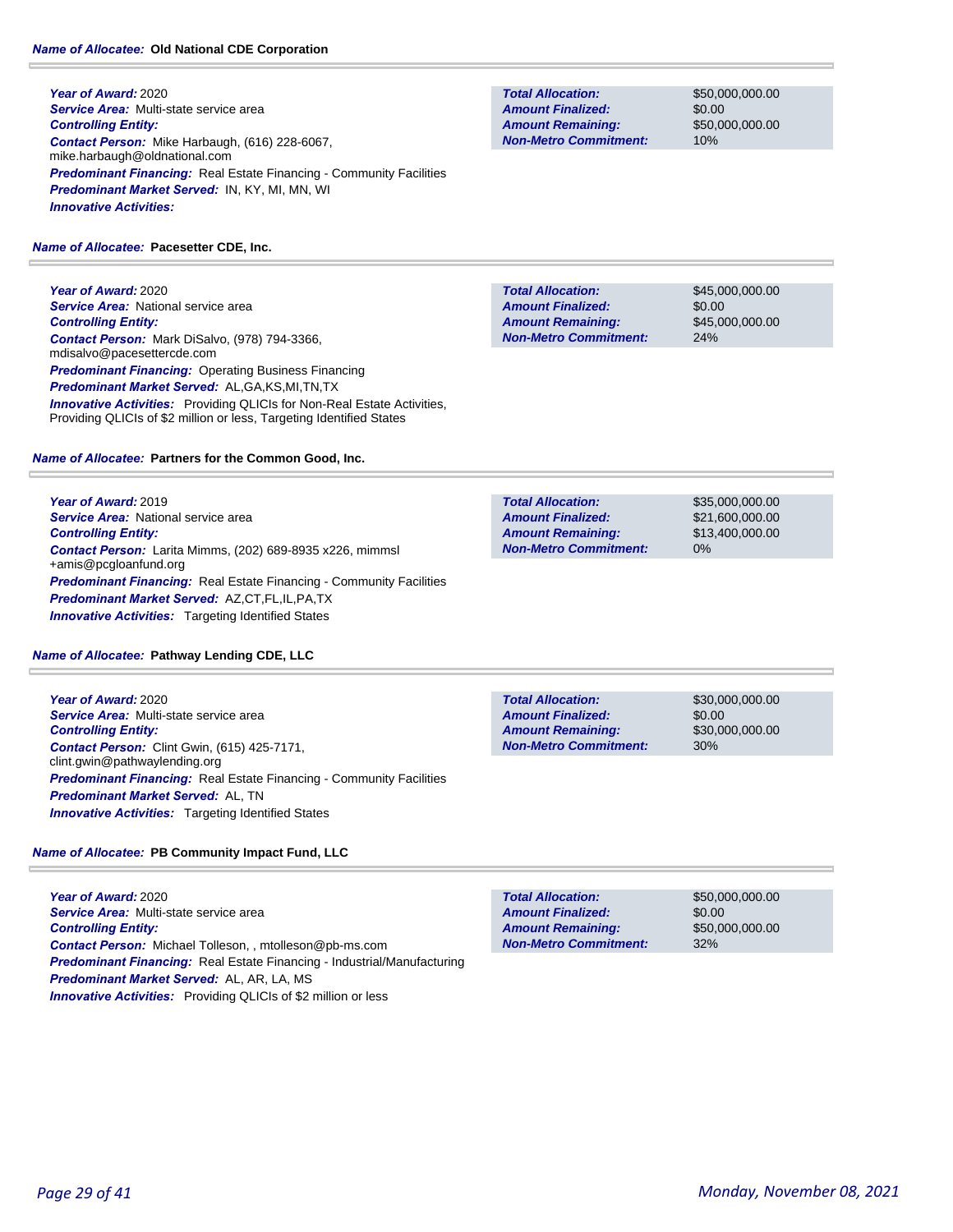#### *Name of Allocatee:* **People Incorporated Financial Services**

#### **Year of Award:** 2018

*Service Area:* Multi-state service area *Controlling Entity:* People Incorporated of Virginia *Contact Person:* Bryan Phipps, (276) 623-9000, bphipps@peopleinc.net *Predominant Financing:* Real Estate Financing - Community Facilities *Predominant Market Served:* AL, GA, KY, MS, NC, SC, TN, VA, WV **Innovative Activities:** Providing QLICIs for Non-Real Estate Activities, Targeting Identified States

*Name of Allocatee:* **Phoenix Community Development and Investment Corporation**

#### **Year of Award:** 2020

*Service Area:* Local service area (e.g., neighborhoods, cities, a county or contiguous counties, or metropolitan areas) within a state or territory *Controlling Entity: Contact Person:* Mike Santellanes, (480) 482-1060,

msantellanes@phoenixida.com *Predominant Financing:* Real Estate Financing - Community Facilities *Predominant Market Served:* AZ

*Innovative Activities:* 

#### *Name of Allocatee:* **PIDC Community Capital**

#### **Year of Award:** 2018

*Service Area:* Local service area (e.g., neighborhoods, cities, a county or contiguous counties, or metropolitan areas) within a state or territory *Controlling Entity:* Philadelphia Industrial Development Corporation *Contact Person:* Jennifer Crowther, (215) 496-8139, jcrowther@pidcphila.com

*Predominant Financing:* Real Estate Financing - Mixed-use (housing, commercial, or retail)

*Predominant Market Served:* PA

**Innovative Activities:** Providing QLICIs of \$2 million or less

#### *Name of Allocatee:* **PIDC Community Capital**

#### **Year of Award:** 2020

*Service Area:* Local service area (e.g., neighborhoods, cities, a county or contiguous counties, or metropolitan areas) within a state or territory *Controlling Entity:* 

*Contact Person:* Jennifer Crowther, (215) 496-8139,

jcrowther@pidcphila.com

**Predominant Financing:** Real Estate Financing - Community Facilities *Predominant Market Served:* PA

*Innovative Activities:* Providing QLICIs for Non-Real Estate Activities, Providing QLICIs of \$2 million or less

#### *Name of Allocatee:* **Pittsburgh Urban Initiatives LLC**

**Year of Award:** 2020

*Service Area:* Local service area (e.g., neighborhoods, cities, a county or contiguous counties, or metropolitan areas) within a state or territory *Controlling Entity: Contact Person:* Rebecca Davidson-Wagner, 4122556588, rwagner@ura.org

*Predominant Financing:* Real Estate Financing - Community Facilities *Predominant Market Served:* PA

**Innovative Activities:** Providing QLICIs of \$2 million or less

**Total Allocation: Non-Metro Commitment: Amount Remaining: Amount Finalized:**

\$60,000,000.00 \$33,500,000.00 \$26,500,000.00 55%

\$55,000,000.00 \$0.00 \$55,000,000.00 0% **Total Allocation: Non-Metro Commitment: Amount Remaining: Amount Finalized:**

\$45,000,000.00 \$40,500,000.00 \$4,500,000.00 0% **Total Allocation: Non-Metro Commitment: Amount Remaining: Amount Finalized:**

\$60,000,000.00 \$0.00 \$60,000,000.00 0% **Total Allocation: Non-Metro Commitment: Amount Remaining: Amount Finalized:**

**Total Allocation: Non-Metro Commitment: Amount Remaining: Amount Finalized:**

\$50,000,000.00 \$0.00 \$50,000,000.00 0%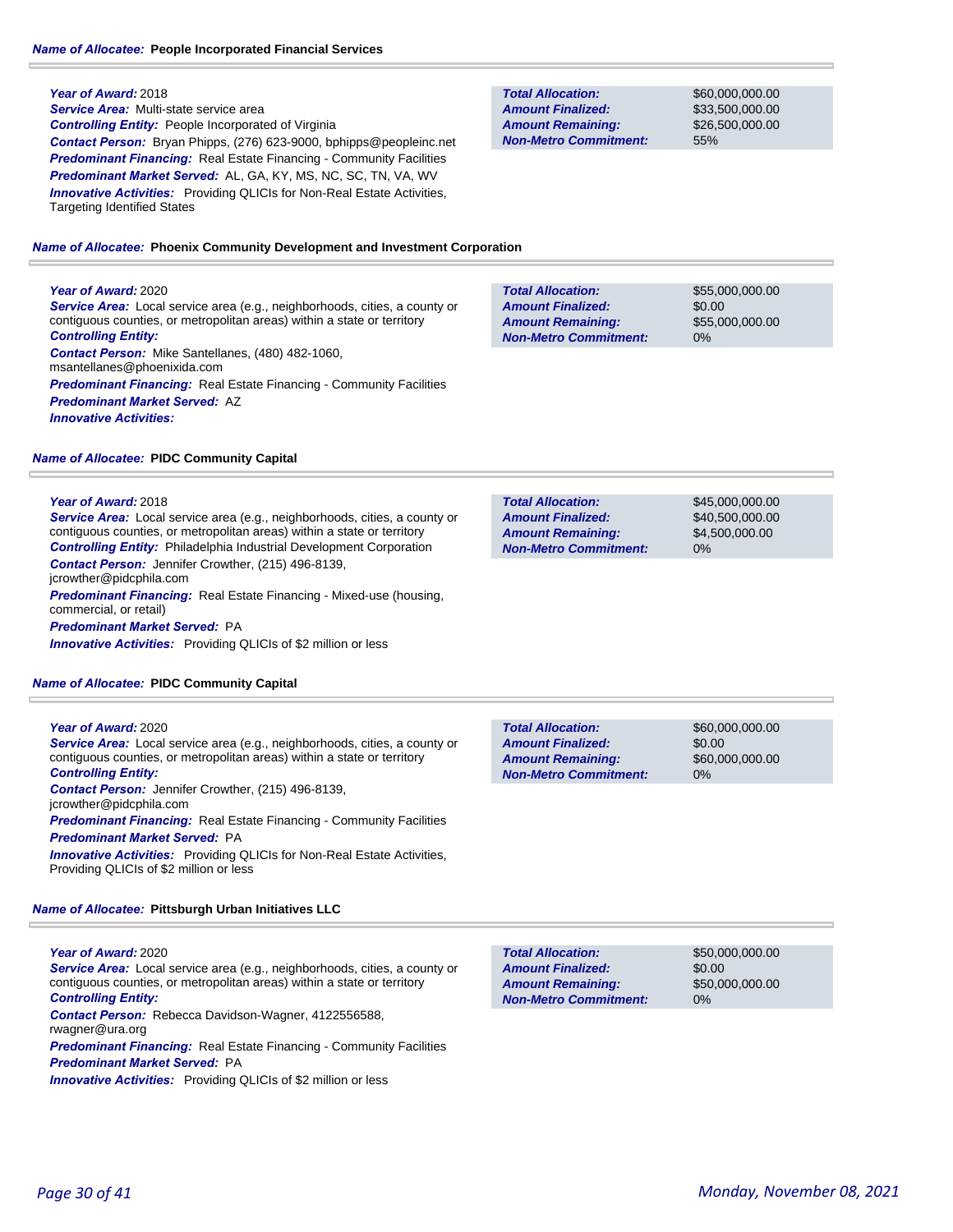**Year of Award:** 2018 **Service Area: National service area** *Controlling Entity:* PNC Bank, National Association *Contact Person:* Marcia Barenbregge-Lynch, (412) 644-6007, marcia.b.lynch@pnc.com **Predominant Financing:** Real Estate Financing - Community Facilities *Predominant Market Served:* IL,IN,MO,NY,OH,PA,WI **Innovative Activities:** Targeting Identified States

*Name of Allocatee:* **PNC Community Partners, Inc.**

**Year of Award:** 2019

*Service Area:* National service area *Controlling Entity:* PNC Bank, National Association *Contact Person:* Marcia Barenbregge-Lynch, (412) 644-6007, marcia.b.lynch@pnc.com *Predominant Financing:* Real Estate Financing - Community Facilities *Predominant Market Served:* GA,IL,KY,MI,OH,PA,VA **Innovative Activities:** Targeting Identified States

*Name of Allocatee:* **PNC Community Partners, Inc.**

**Year of Award:** 2020 **Service Area: National service area** *Controlling Entity: Contact Person:* Marcia Barenbregge-Lynch, (412) 644-6007, marcia.b.lynch@pnc.com *Predominant Financing:* Real Estate Financing - Community Facilities *Predominant Market Served:* FL,IL,MI,OH,PA,VA,WI **Innovative Activities:** Targeting Identified States

### *Name of Allocatee:* **Prestamos CDFI, LLC**

**Year of Award:** 2019 *Service Area:* Multi-state service area *Controlling Entity:* Chicanos Por La Causa, Inc. *Contact Person:* Teresa Miranda, (602) 258-9911, teresa.miranda@cplc.org *Predominant Financing:* Real Estate Financing - Industrial/Manufacturing *Predominant Market Served:* AZ, NM, NV, TX **Innovative Activities:** Providing QLICIs of \$2 million or less, Targeting Identified States

### *Name of Allocatee:* **Prestamos CDFI, LLC**

**Year of Award:** 2020 *Service Area:* Multi-state service area *Controlling Entity: Contact Person:* Teresa Miranda, (602) 258-9911, teresa.miranda@cplc.org *Predominant Financing:* Real Estate Financing - Industrial/Manufacturing *Predominant Market Served:* AZ, NM, NV, TX *Innovative Activities:* Providing QLICIs of \$2 million or less, Targeting Identified States

**Total Allocation: Non-Metro Commitment: Amount Remaining: Amount Finalized:**

\$70,000,000.00 \$54,880,000.00 \$15,120,000.00 20%

\$60,000,000.00 \$31,250,000.00 \$28,750,000.00 20% **Total Allocation: Non-Metro Commitment: Amount Remaining: Amount Finalized:**

**Total Allocation: Non-Metro Commitment: Amount Remaining: Amount Finalized:**

\$55,000,000.00 \$0.00 \$55,000,000.00 16%

**Total Allocation: Non-Metro Commitment: Amount Remaining: Amount Finalized:**

\$55,000,000.00 \$45,000,000.00 \$10,000,000.00 20%

**Total Allocation: Non-Metro Commitment: Amount Remaining: Amount Finalized:**

\$45,000,000.00 \$0.00 \$45,000,000.00 24%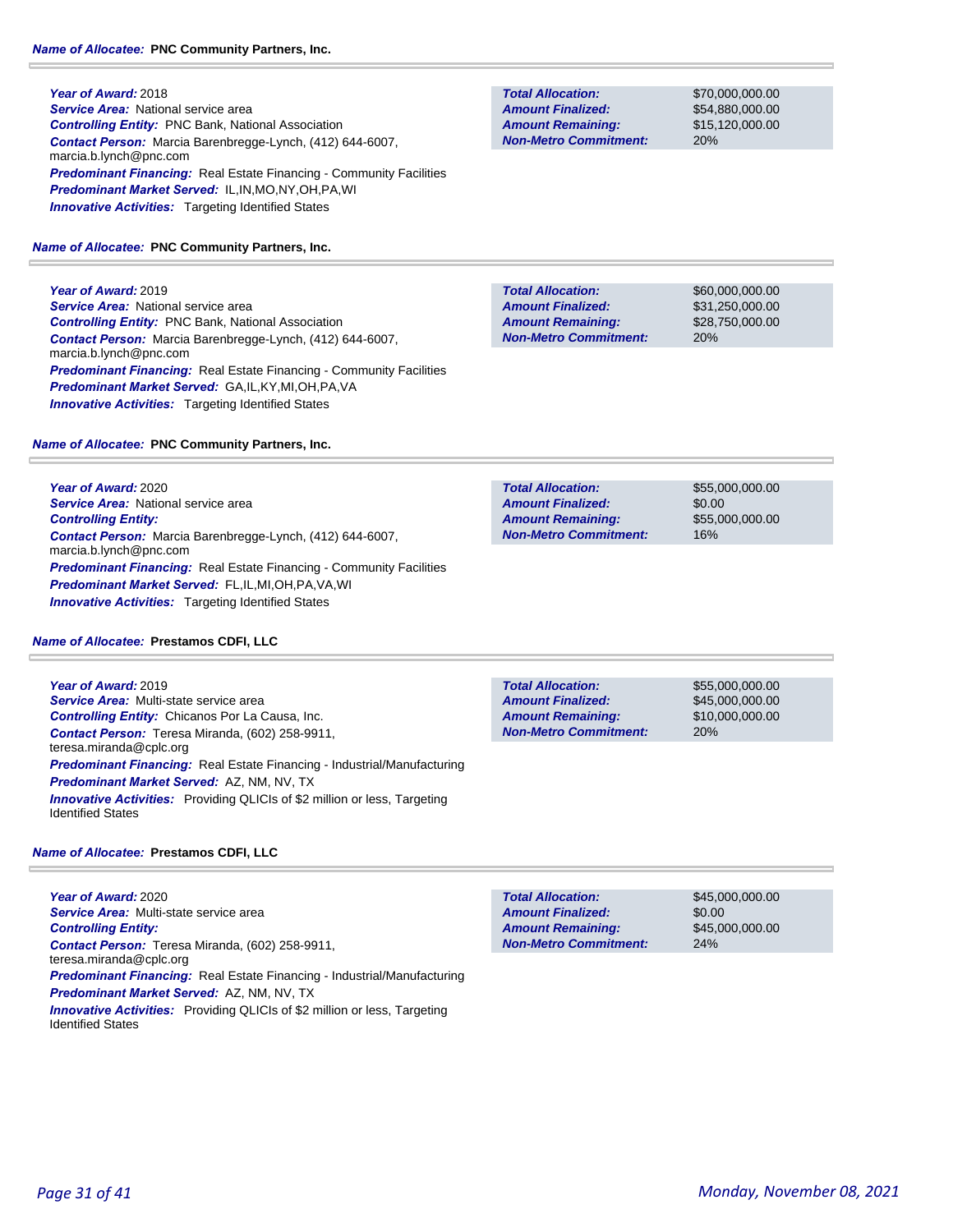**Year of Award:** 2019 **Service Area: National service area** *Controlling Entity: Contact Person:* Johvanna Sampson, (212) 437-3932, jsampson@pcdc.org **Predominant Financing:** Real Estate Financing - Community Facilities *Predominant Market Served:* CA,KY,MN,NY,PA,RI,TX **Innovative Activities:** Targeting Identified States

### *Name of Allocatee:* **Primary Care Development Corporation**

**Year of Award:** 2020 **Service Area: National service area** *Controlling Entity: Contact Person:* Johvanna Sampson, (212) 437-3932, jsampson@pcdc.org *Predominant Financing:* Real Estate Financing - Community Facilities *Predominant Market Served:* CA,FL,NY,NC,PA,TN,WA **Innovative Activities:** Targeting Identified States

### *Name of Allocatee:* **Punawai 'O Pu'uhonua, LLC**

**Year of Award:** 2018

*Service Area:* Statewide (or territory-wide) service area *Controlling Entity:* American Savings Bank, FSB *Contact Person:* Gabriel Lee, (808) 539-7896, glee@asbhawaii.com **Predominant Financing:** Real Estate Financing - Community Facilities *Predominant Market Served:* HI **Innovative Activities:** Investing in Indian Country

### *Name of Allocatee:* **Raza Development Fund, Inc.**

**Year of Award:** 2020 *Service Area:* National service area *Controlling Entity: Contact Person:* Catherine Kes, (602) 417-1420, ckes@razafund.org **Predominant Financing:** Real Estate Financing - Community Facilities *Predominant Market Served:* CA,FL,TX *Innovative Activities:* Targeting Identified States

### *Name of Allocatee:* **RBC Community Development, LLC**

**Year of Award:** 2019 *Service Area:* National service area *Controlling Entity:* RBC Community Investments, LLC *Contact Person:* Kenneth Lohiser, (216) 875-6080, ken.lohiser@rbc.com *Predominant Financing:* Real Estate Financing - Mixed-use (housing, commercial, or retail) *Predominant Market Served:* GA,MS,MO,NV,NM,OH,WI **Innovative Activities:** Targeting Identified States

*Name of Allocatee:* **Reinvestment Fund, Inc., The**

**Year of Award:** 2019 **Service Area: National service area** *Controlling Entity: Contact Person:* Sara Landis, (215) 574-5820, sara.landis@trfund.com **Predominant Financing:** Real Estate Financing - Community Facilities *Predominant Market Served:* DC,GA,MD,OH,PA **Innovative Activities:** Targeting Identified States

**Non-Metro Commitment:**

**Total Allocation:**

**Amount Remaining: Amount Finalized:**

\$60,000,000.00 \$55,500,000.00 \$4,500,000.00 20%

**Total Allocation: Non-Metro Commitment: Amount Remaining: Amount Finalized:**

\$65,000,000.00 \$46,750,000.00 \$18,250,000.00 25%

\$65,000,000.00 \$0.00 \$65,000,000.00 25% **Total Allocation: Non-Metro Commitment: Amount Remaining: Amount Finalized:**

\$40,000,000.00 \$26,250,000.00 \$13,750,000.00 20% **Total Allocation: Non-Metro Commitment: Amount Remaining: Amount Finalized:**

\$0.00

**Total Allocation: Non-Metro Commitment: Amount Remaining: Amount Finalized:**

**Total Allocation:**

**Non-Metro Commitment: Amount Remaining: Amount Finalized:**

\$60,000,000.00 \$60,000,000.00 0%

\$60,000,000.00 \$30,000,000.00 \$30,000,000.00

0%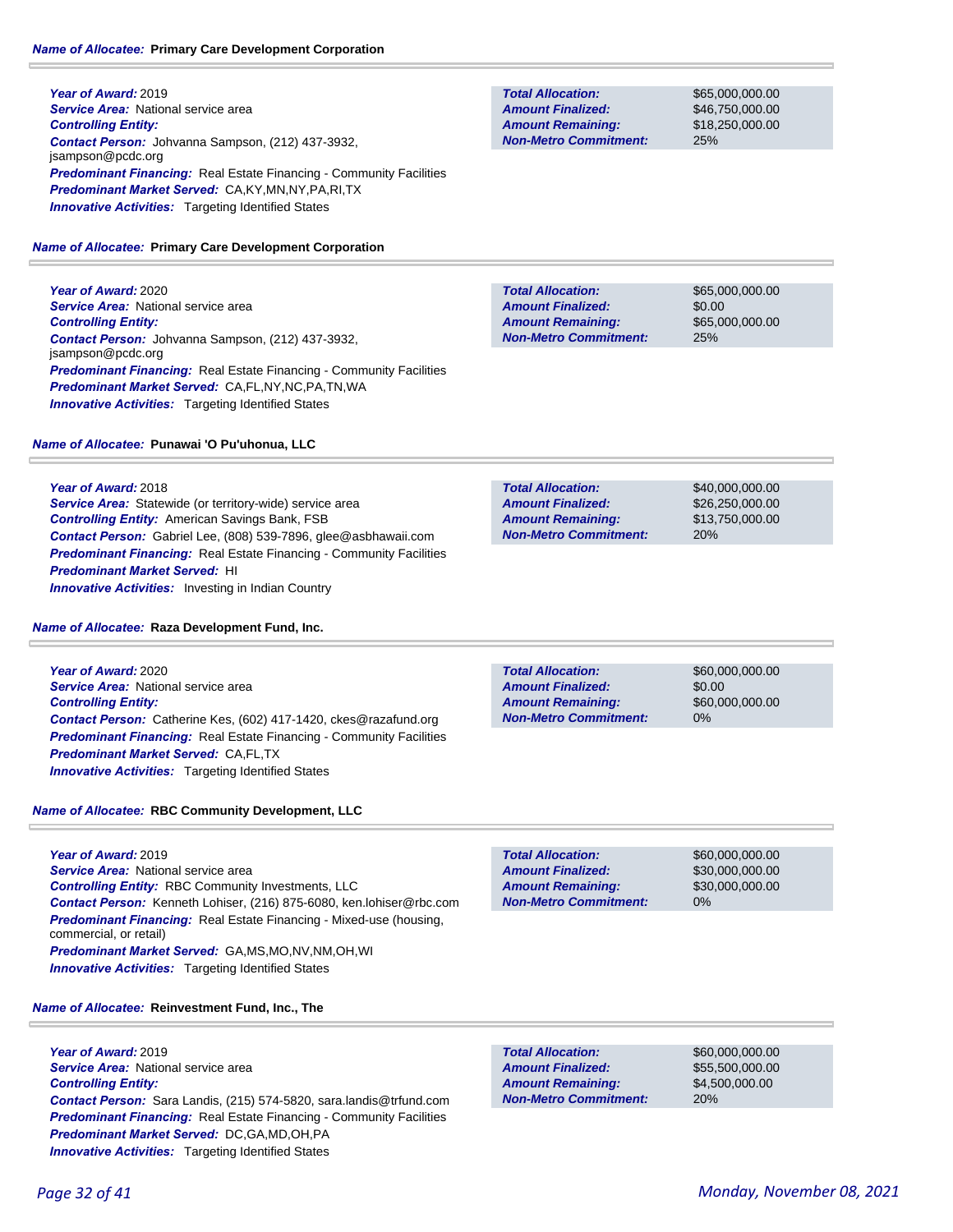### **Year of Award:** 2020 **Service Area: National service area** *Controlling Entity: Contact Person:* Sara Landis, (215) 574-5820, sara.landis@trfund.com.disabled **Predominant Financing:** Real Estate Financing - Community Facilities *Predominant Market Served:* AL,FL,GA,MD,OH,PA,TN **Innovative Activities:** Targeting Identified States

### *Name of Allocatee:* **River Gorge Capital, LLC**

**Year of Award:** 2018 *Service Area:* National service area *Controlling Entity:* BrightBridge, Inc *Contact Person:* Monica Blanton, (423) 424-4226, mblanton@brightbridgeinc.org *Predominant Financing:* Operating Business Financing *Predominant Market Served:* AL,FL,GA,TN,TX,WV *Innovative Activities:* Providing QLICIs for Non-Real Estate Activities, Targeting Identified States

### *Name of Allocatee:* **Rural Development Partners LLC**

**Year of Award:** 2020 **Service Area:** National service area *Controlling Entity: Contact Person:* Kaye Grahn, (641) 585-1000, kgrahn@rdpimpact.com *Predominant Financing: Operating Business Financing Predominant Market Served:* FL,GA,NE,NY,OH,SC,TX **Innovative Activities:** Providing QLICIs for Non-Real Estate Activities, Targeting Identified States

### *Name of Allocatee:* **San Francisco Community Investment Fund**

**Year of Award:** 2015-2016 *Service Area:* Local *Controlling Entity:* City and County of San Francisco *Contact Person:* Bridget Katz, (415) 554-6240, bridget.katz@sfgov.org *Predominant Financing:* Real estate financing: Retail *Predominant Market Served:* San Francisco County, CA *Innovative Activities:* 

### *Name of Allocatee:* **San Francisco Community Investment Fund**

**Year of Award:** 2017 *Service Area:* Local *Controlling Entity:* City and County of San Francisco *Contact Person:* Bridget Katz, (415) 554-6240, bridget.katz@sfgov.org **Predominant Financing:** Real estate financing: Community Facilities *Predominant Market Served:* CA-San Francisco County *Innovative Activities:* 

**Total Allocation: Non-Metro Commitment: Amount Remaining: Amount Finalized:**

\$60,000,000.00 \$0.00 \$60,000,000.00 0%

\$55,000,000.00 \$41,500,000.00 \$13,500,000.00 45% **Total Allocation: Non-Metro Commitment: Amount Remaining: Amount Finalized:**

| <b>Total Allocation:</b>     | \$50,000,000,00 |
|------------------------------|-----------------|
| <b>Amount Finalized:</b>     | \$0.00          |
| <b>Amount Remaining:</b>     | \$50,000,000,00 |
| <b>Non-Metro Commitment:</b> | 70%             |

**Total Allocation: Non-Metro Commitment: Amount Remaining: Amount Finalized:**

\$45,000,000.00 \$40,500,000.00 \$4,500,000.00 0%

\$30,000,000.00 \$25,500,000.00 \$4,500,000.00 0% **Total Allocation: Non-Metro Commitment: Amount Remaining: Amount Finalized:**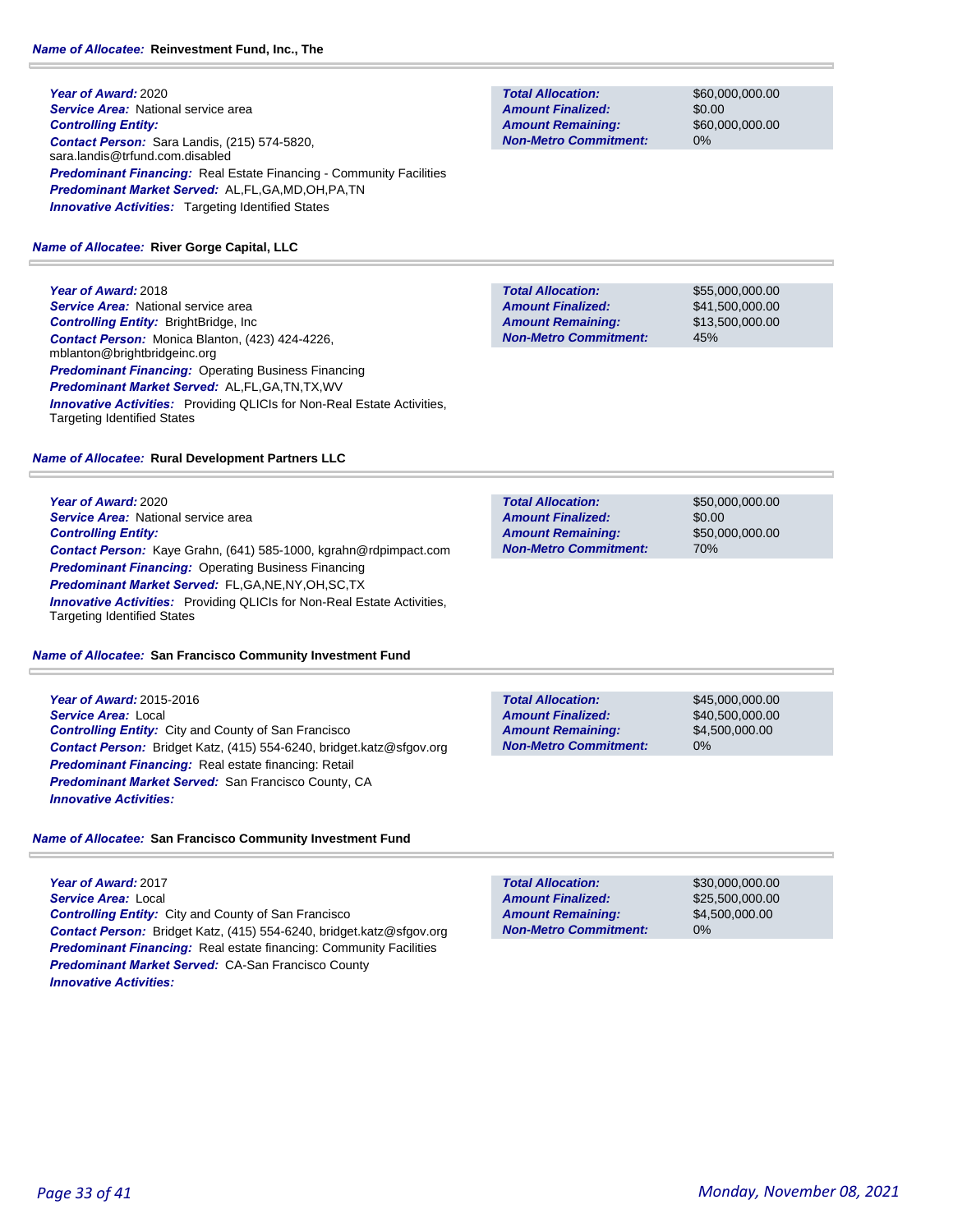### *Name of Allocatee:* **San Francisco Community Investment Fund**

#### **Year of Award:** 2018

*Service Area:* Local service area (e.g., neighborhoods, cities, a county or contiguous counties, or metropolitan areas) within a state or territory *Controlling Entity:* City and County of San Francisco *Contact Person:* Bridget Katz, (415) 554-6240, bridget.katz@sfgov.org **Predominant Financing:** Real Estate Financing - Community Facilities *Predominant Market Served:* CA *Innovative Activities:* 

*Name of Allocatee:* **San Francisco Community Investment Fund**

#### **Year of Award:** 2020

*Service Area:* Local service area (e.g., neighborhoods, cities, a county or contiguous counties, or metropolitan areas) within a state or territory *Controlling Entity:* 

*Contact Person:* Bridget Katz, (415) 554-6240, bridget.katz@sfgov.org **Predominant Financing:** Real Estate Financing - Community Facilities *Predominant Market Served:* CA *Innovative Activities:* 

#### *Name of Allocatee:* **SB New Markets CDE LLC**

#### **Year of Award:** 2018

*Service Area:* Local service area (e.g., neighborhoods, cities, a county or contiguous counties, or metropolitan areas) within a state or territory *Controlling Entity:* University Financial Corp. GBC dba Sunrise Banks *Contact Person:* Michael Morrell, (651) 523-7847, michael.morrell@sunrisebanks.com

*Predominant Financing:* Real Estate Financing - Community Facilities

### *Predominant Market Served:* MN

*Innovative Activities:* Providing QLICIs of \$2 million or less

#### *Name of Allocatee:* **SB New Markets CDE LLC**

#### **Year of Award:** 2019

*Service Area:* Local service area (e.g., neighborhoods, cities, a county or contiguous counties, or metropolitan areas) within a state or territory *Controlling Entity:* University Financial Corp. *Contact Person:* Michael Morrell, (651) 523-7847, michael.morrell@sunrisebanks.com **Predominant Financing:** Real Estate Financing - Community Facilities *Predominant Market Served:* MN *Innovative Activities:* Providing QLICIs of \$2 million or less

#### *Name of Allocatee:* **SB New Markets CDE LLC**

#### **Year of Award:** 2020

*Service Area:* Local service area (e.g., neighborhoods, cities, a county or contiguous counties, or metropolitan areas) within a state or territory *Controlling Entity:* 

*Contact Person:* Michael Morrell, (651) 523-7847,

michael.morrell@sunrisebanks.com

*Predominant Financing:* Real Estate Financing - Community Facilities *Predominant Market Served:* MN

**Innovative Activities:** Providing QLICIs of \$2 million or less

| <b>Total Allocation:</b>     |  |
|------------------------------|--|
| <b>Amount Finalized:</b>     |  |
| <b>Amount Remaining:</b>     |  |
| <b>Non-Metro Commitment:</b> |  |

\$35,000,000.00 \$17,557,000.00 \$17,443,000.00 0%

\$50,000,000.00 \$0.00 \$50,000,000.00 0% **Total Allocation: Non-Metro Commitment: Amount Remaining: Amount Finalized:**

**Total Allocation: Non-Metro Commitment: Amount Remaining: Amount Finalized:**

\$60,000,000.00 \$52,600,000.00 \$7,400,000.00 0%

**Total Allocation: Non-Metro Commitment: Amount Remaining: Amount Finalized:**

\$50,000,000.00 \$36,000,000.00 \$14,000,000.00 0%

\$60,000,000.00 \$0.00 \$60,000,000.00 0% **Total Allocation: Non-Metro Commitment: Amount Remaining: Amount Finalized:**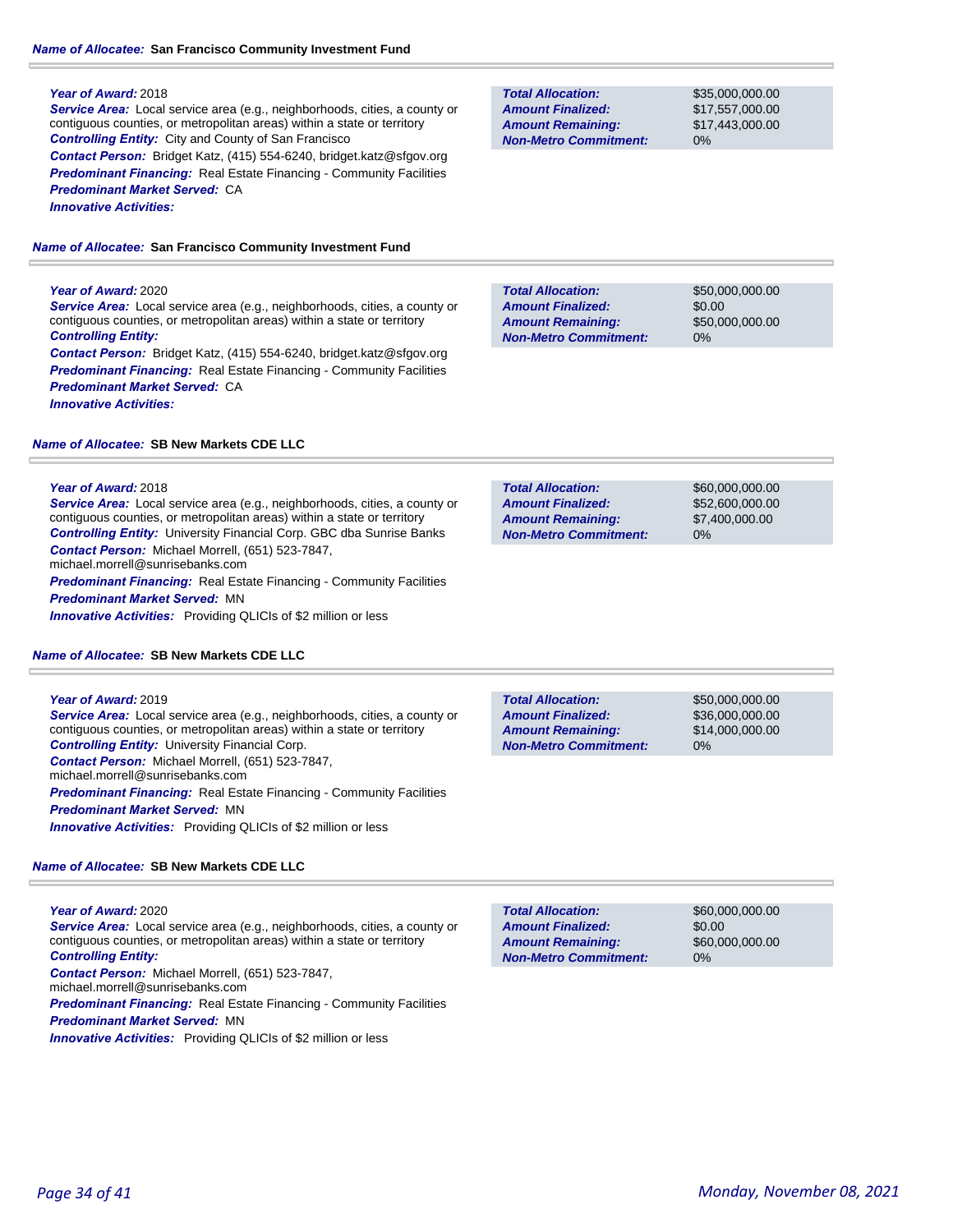#### **Year of Award:** 2019

**Service Area:** Statewide (or territory-wide) service area *Controlling Entity:* CDC Small Business Finance Corp *Contact Person:* Robert Villarreal, (619) 243-8652, rvillarreal@cdcloans.com **Predominant Financing: Operating Business Financing** *Predominant Market Served:* CA *Innovative Activities:* Providing QLICIs of \$2 million or less

### *Name of Allocatee:* **South Carolina Community Loan Fund**

**Year of Award:** 2019

**Service Area:** Statewide (or territory-wide) service area *Controlling Entity: Contact Person:* Leigh Ann Shelton, (843) 973-7285, leighann@sccommunityloanfund.org **Predominant Financing: Operating Business Financing** *Predominant Market Served:* SC *Innovative Activities:* 

#### *Name of Allocatee:* **Southern Bancorp Bank**

**Year of Award:** 2019

*Service Area:* Multi-state service area *Controlling Entity:* Southern Bancorp, Inc. *Contact Person:* John Olaimey, , john.olaimey@banksouthern.com *Predominant Financing:* Operating Business Financing *Predominant Market Served:* AR, MS **Innovative Activities:** Making QLICIs with an original term less than or equal to 60 months, Providing QLICIs of \$2 million or less

#### *Name of Allocatee:* **Southern Bancorp Bank**

**Year of Award:** 2020 *Service Area:* Multi-state service area *Controlling Entity: Contact Person:* John Olaimey, , john.olaimey@banksouthern.com *Predominant Financing:* Operating Business Financing *Predominant Market Served:* AR, MS **Innovative Activities:** Making QLICIs with an original term less than or equal to 60 months, Providing QLICIs of \$2 million or less

*Name of Allocatee:* **Southern Community Capital, LLC**

**Year of Award:** 2020 *Service Area:* Multi-state service area *Controlling Entity: Contact Person:* Jessica Horner, (601) 208-7844, jhorner@trustmark.com *Predominant Financing:* Real Estate Financing - Industrial/Manufacturing *Predominant Market Served:* AL, FL, MS, TN, TX *Innovative Activities:* Providing QLICIs of \$2 million or less

**Total Allocation: Non-Metro Commitment: Amount Remaining: Amount Finalized:**

\$25,000,000.00 \$0.00 \$25,000,000.00 0%

**Total Allocation: Non-Metro Commitment: Amount Remaining: Amount Finalized:**

\$15,000,000.00 \$11,500,000.00 \$3,500,000.00 0%

**Total Allocation: Non-Metro Commitment: Amount Remaining: Amount Finalized:**

\$50,000,000.00 \$18,000,000.00 \$32,000,000.00 50%

**Total Allocation: Non-Metro Commitment: Amount Remaining: Amount Finalized:**

\$50,000,000.00 \$0.00 \$50,000,000.00 50%

\$60,000,000.00 \$0.00 \$60,000,000.00 56% **Total Allocation: Non-Metro Commitment: Amount Remaining: Amount Finalized:**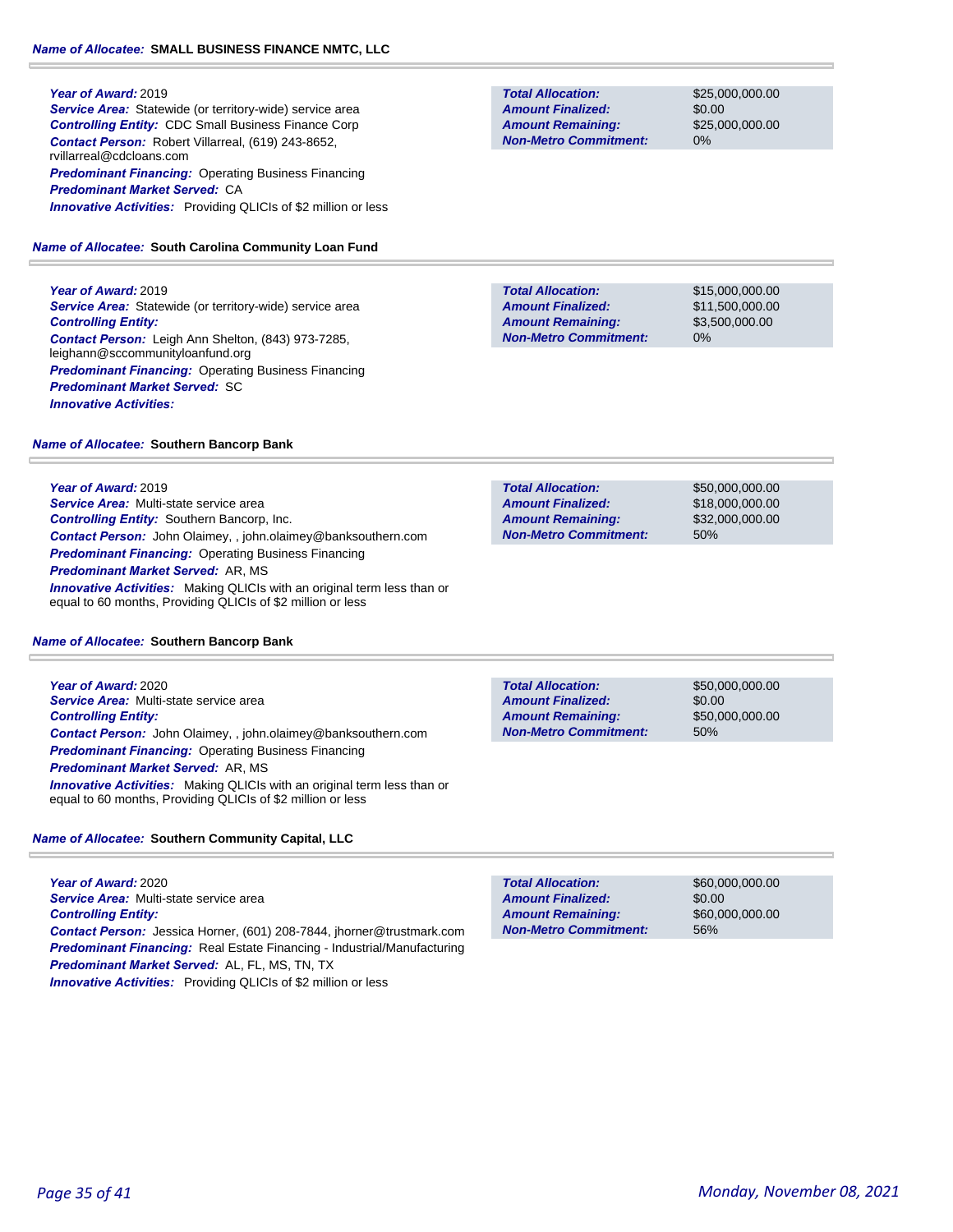### **Year of Award:** 2018

*Service Area:* Multi-state service area *Controlling Entity:* McCaffery Interests, Inc *Contact Person:* EDMUND WOODBURY, (312) 784-2750, ewoodbury@mccafferyinc.com *Predominant Financing:* Other Real Estate Financing *Predominant Market Served:* IL, IN **Innovative Activities:** Targeting Identified States

**Total Allocation: Non-Metro Commitment: Amount Remaining: Amount Finalized:**

\$35,000,000.00 \$19,500,000.00 \$15,500,000.00 0%

#### *Name of Allocatee:* **Southside Community Optimal Redevelopment Enterprise, LLC**

**Year of Award:** 2019

*Service Area:* Multi-state service area *Controlling Entity:* McCaffery Interests, Inc. *Contact Person:* EDMUND WOODBURY, (312) 784-2750, ewoodbury@mccafferyinc.com **Predominant Financing: Other Real Estate Financing** *Predominant Market Served:* IL, IN *Innovative Activities:* Providing QLICIs of \$2 million or less

| <b>Total Allocation:</b>     | \$50,000,000,00 |
|------------------------------|-----------------|
| <b>Amount Finalized:</b>     | \$37,250,000.00 |
| <b>Amount Remaining:</b>     | \$12,750,000.00 |
| <b>Non-Metro Commitment:</b> | $0\%$           |

#### *Name of Allocatee:* **Southside Community Optimal Redevelopment Enterprise, LLC**

**Year of Award:** 2020 *Service Area:* Multi-state service area *Controlling Entity: Contact Person:* Edmund Woodbury, (312) 784-2750, ewoodbury@mccafferyinc.com *Predominant Financing:* Other Real Estate Financing *Predominant Market Served:* IL, IN *Innovative Activities:* Providing QLICIs of \$2 million or less

### *Name of Allocatee:* **St. Louis Development Corporation**

#### **Year of Award:** 2020

*Service Area:* Local service area (e.g., neighborhoods, cities, a county or contiguous counties, or metropolitan areas) within a state or territory *Controlling Entity:* 

*Contact Person:* Bill Seddon, (314) 657-3705, seddonb@stlouis-mo.gov *Predominant Financing:* Real Estate Financing - Industrial/Manufacturing

*Predominant Market Served:* IL, MO

*Innovative Activities:* Making QLICIs with an original term less than or equal to 60 months, Providing QLICIs for Non-Real Estate Activities, Providing QLICIs of \$2 million or less

#### *Name of Allocatee:* **Stonehenge Community Development, LLC**

**Year of Award:** 2020 **Service Area:** National service area *Controlling Entity: Contact Person:* Shelley Whittington, (225) 408-3255, sgwhittington@stonehengecapital.com *Predominant Financing: Operating Business Financing Predominant Market Served:* FL,LA,NV,NM,OH,TN,TX *Innovative Activities:* Providing QLICIs for Non-Real Estate Activities, Targeting Identified States

| <b>Total Allocation:</b> | \$50,000,000,00 |
|--------------------------|-----------------|
| <b>Amount Finalized:</b> | \$0.00          |
| <b>Amount Remaining:</b> | \$50,000,000.00 |

**Non-Metro Commitment:**

25%

**Total Allocation: Non-Metro Commitment: Amount Remaining: Amount Finalized:**

\$0.00 \$50,000,000.00 0%

\$50,000,000.00

\$40,000,000.00 \$0.00 \$40,000,000.00 0% **Total Allocation: Non-Metro Commitment: Amount Remaining: Amount Finalized:**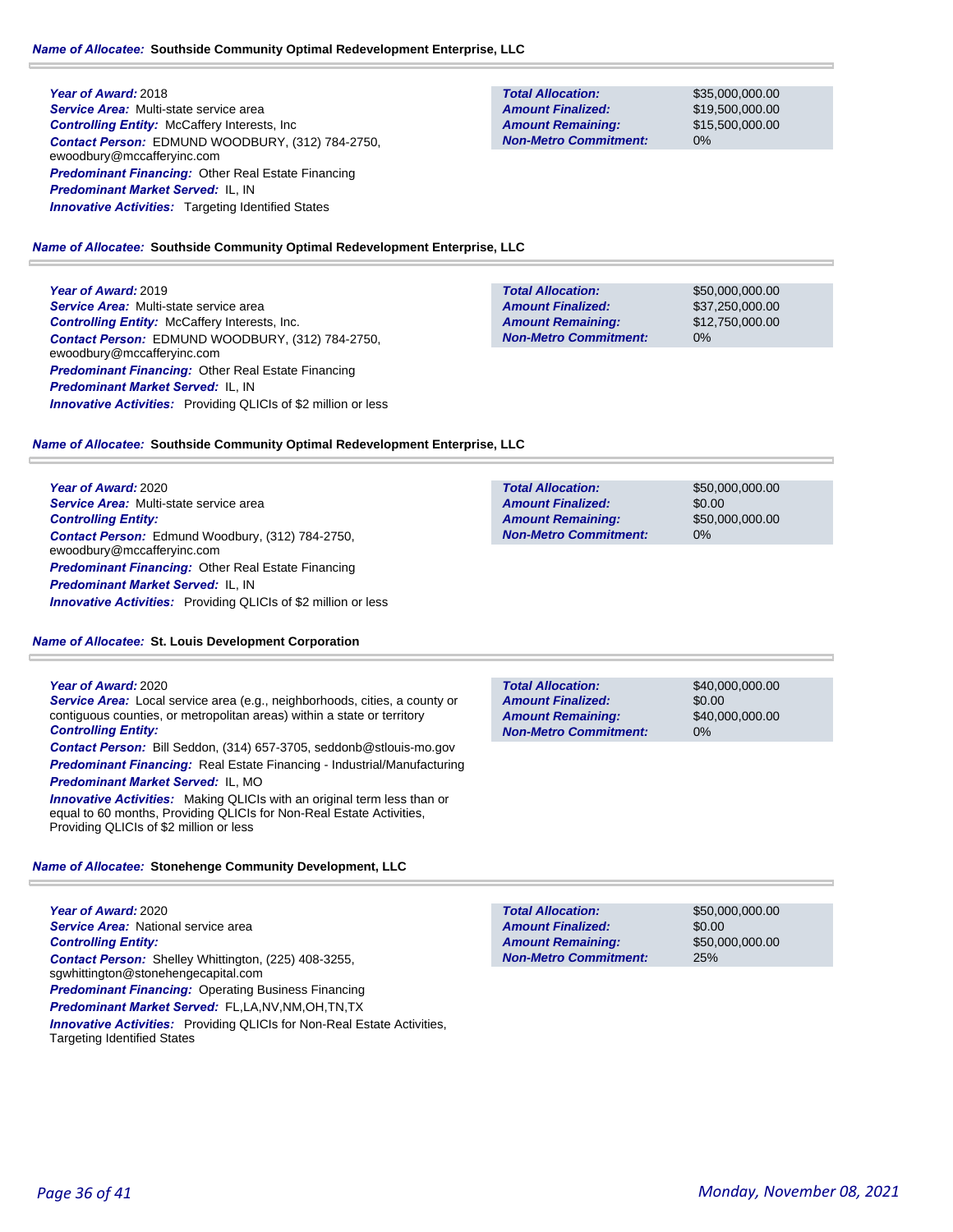**Year of Award:** 2018 **Service Area:** Statewide (or territory-wide) service area *Controlling Entity: Contact Person:* Karenthia Hill, (214) 943-5900 x106, khill@tmfund.com *Predominant Financing:* Operating Business Financing *Predominant Market Served:* TX **Innovative Activities:** Targeting Identified States

### *Name of Allocatee:* **Texas Mezzanine Fund, Inc.**

**Year of Award:** 2019 **Service Area:** Statewide (or territory-wide) service area *Controlling Entity: Contact Person:* Karenthia Hill, (214) 943-5900 x106, khill@tmfund.com *Predominant Financing:* Operating Business Financing *Predominant Market Served:* TX **Innovative Activities:** Targeting Identified States

### *Name of Allocatee:* **Texas Mezzanine Fund, Inc.**

**Year of Award:** 2020 **Service Area:** Statewide (or territory-wide) service area *Controlling Entity: Contact Person:* Karenthia Hill, (214) 943-5900 x106, khill@tmfund.com *Predominant Financing: Operating Business Financing Predominant Market Served:* TX *Innovative Activities:* Targeting Identified States

*Name of Allocatee:* **The Business Valued Advisor Fund, LLC**

**Year of Award:** 2020 **Service Area: National service area** *Controlling Entity: Contact Person:* Terri Preston, (312) 307-9550, terri.preston@bakertilly.com *Predominant Financing: Operating Business Financing Predominant Market Served:* AL,GA,KY,MS,PR,SC,TX *Innovative Activities:* Investing In Unrelated CDEs, Providing QLICIs of \$2 million or less

*Name of Allocatee:* **The Community Builders CDE LLC**

**Year of Award:** 2020 *Service Area:* National service area *Controlling Entity: Contact Person:* Malik Aziz, (857) 221-8638, malik.aziz@tcbinc.org *Predominant Financing:* Real Estate Financing - Community Facilities *Predominant Market Served:* IN,MD,MA,MI,OH,PA *Innovative Activities:* 

**Total Allocation: Non-Metro Commitment: Amount Remaining: Amount Finalized:**

\$50,000,000.00 \$0.00 \$50,000,000.00 0%

#### *Name of Allocatee:* **The Innovate Fund, LLC**

**Year of Award:** 2020 *Service Area:* Multi-state service area *Controlling Entity: Contact Person:* Tammy Propst, , tammy.propst@cbh.com *Predominant Financing:* Operating Business Financing *Predominant Market Served:* GA, NC, SC, TN **Innovative Activities:** Targeting Identified States

| <b>Amount Finalized:</b>     |
|------------------------------|
| <b>Amount Remaining:</b>     |
| <b>Non-Metro Commitment:</b> |
|                              |

**Total Allocation:**

\$35,000,000.00 \$29,000,000.00 \$6,000,000.00 0%

**Total Allocation: Non-Metro Commitment: Amount Remaining: Amount Finalized:**

\$45,000,000.00 \$38,000,000.00 \$7,000,000.00 15%

\$65,000,000.00 \$0.00 \$65,000,000.00 24% **Total Allocation: Non-Metro Commitment: Amount Remaining: Amount Finalized:**

**Total Allocation: Non-Metro Commitment: Amount Remaining: Amount Finalized:**

\$65,000,000.00 \$0.00 \$65,000,000.00 60%

**Total Allocation: Non-Metro Commitment: Amount Remaining: Amount Finalized:**

\$50,000,000.00 \$0.00 \$50,000,000.00 20%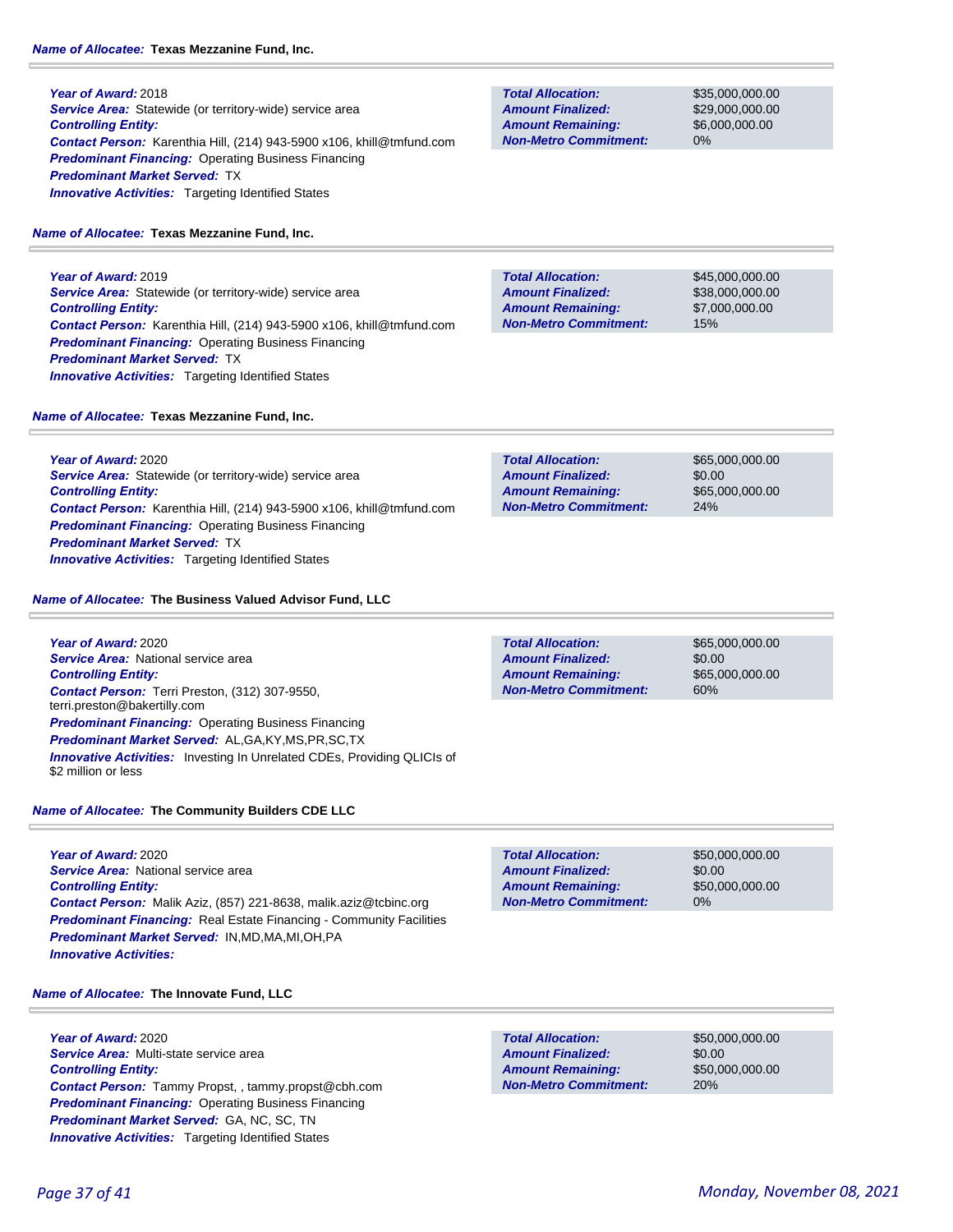**Year of Award:** 2019 *Service Area:* National service area *Controlling Entity:* Rose Capital LLC *Contact Person:* Charles Perry, (303) 446-0600, chuck@perry-rose.com *Predominant Financing:* Real Estate Financing - Mixed-use (housing, commercial, or retail) *Predominant Market Served:* CA,CO,CT,GA,NV,NY,PA

**Innovative Activities:** Providing QLICIs of \$2 million or less, Targeting Identified States

*Name of Allocatee:* **The Rose Urban Green Fund, LLC**

**Year of Award:** 2020 **Service Area:** National service area *Controlling Entity: Contact Person:* Charles Perry, (303) 446-0600, chuck@perry-rose.com *Predominant Financing:* Real Estate Financing - Mixed-use (housing, commercial, or retail) *Predominant Market Served:* CA,CO,GA,IL,NY,PA,VA **Innovative Activities:** Providing QLICIs of \$2 million or less, Targeting Identified States

**Total Allocation: Non-Metro Commitment: Amount Remaining: Amount Finalized:**

**Total Allocation:**

**Non-Metro Commitment: Amount Remaining: Amount Finalized:**

\$45,000,000.00 \$24,075,000.00 \$20,925,000.00 0%

\$65,000,000.00 \$43,000,000.00 \$22,000,000.00

20%

\$45,000,000.00 \$0.00 \$45,000,000.00 0% **Total Allocation: Non-Metro Commitment: Amount Remaining: Amount Finalized:**

*Name of Allocatee:* **Truist Community Development Enterprises, LLC a Domestic Limited Liability Company**

**Year of Award:** 2019 *Service Area:* National service area *Controlling Entity:* Truist Financial Corporation *Contact Person:* Jan Gilbreath, (404) 813-5467, jan.gilbreath@suntrust.com *Predominant Financing: Operating Business Financing Predominant Market Served:* FL,GA,MD,NC,SC,TN,VA *Innovative Activities:* Providing QLICIs of \$2 million or less, Targeting Identified States

*Name of Allocatee:* **UB Community Development, LLC**

| Year of Award: 2017<br><b>Service Area: Multi-State</b><br><b>Controlling Entity: UNITED BANCORPORATION OF ALABAMA, INC.</b><br><b>Contact Person:</b> Alex Jones, (251) 446-6017, | <b>Total Allocation:</b><br><b>Amount Finalized:</b><br><b>Amount Remaining:</b><br><b>Non-Metro Commitment:</b> | \$55,000,000.00<br>\$54,500,000.00<br>\$500,000.00<br>60% |
|------------------------------------------------------------------------------------------------------------------------------------------------------------------------------------|------------------------------------------------------------------------------------------------------------------|-----------------------------------------------------------|
| alex.jones@unitedbank.com<br><b>Predominant Financing:</b> Operating Business financing                                                                                            |                                                                                                                  |                                                           |
| <b>Predominant Market Served: Alabama, Florida</b>                                                                                                                                 |                                                                                                                  |                                                           |
| <b>Innovative Activities:</b> Providing QLICIs of \$2 million or less, Targeting<br><b>Identified States</b>                                                                       |                                                                                                                  |                                                           |

*Name of Allocatee:* **UB Community Development, LLC**

**Year of Award:** 2019 *Service Area:* Multi-state service area *Controlling Entity:* United Bancorporation of Alabama, Inc. *Contact Person:* Alex Jones, (251) 446-6017, alex.jones@unitedbank.com **Predominant Financing: Operating Business Financing** *Predominant Market Served:* AL, FL *Innovative Activities:* Providing QLICIs of \$2 million or less

**Total Allocation: Non-Metro Commitment: Amount Remaining: Amount Finalized:**

\$65,000,000.00 \$52,000,000.00 \$13,000,000.00 50%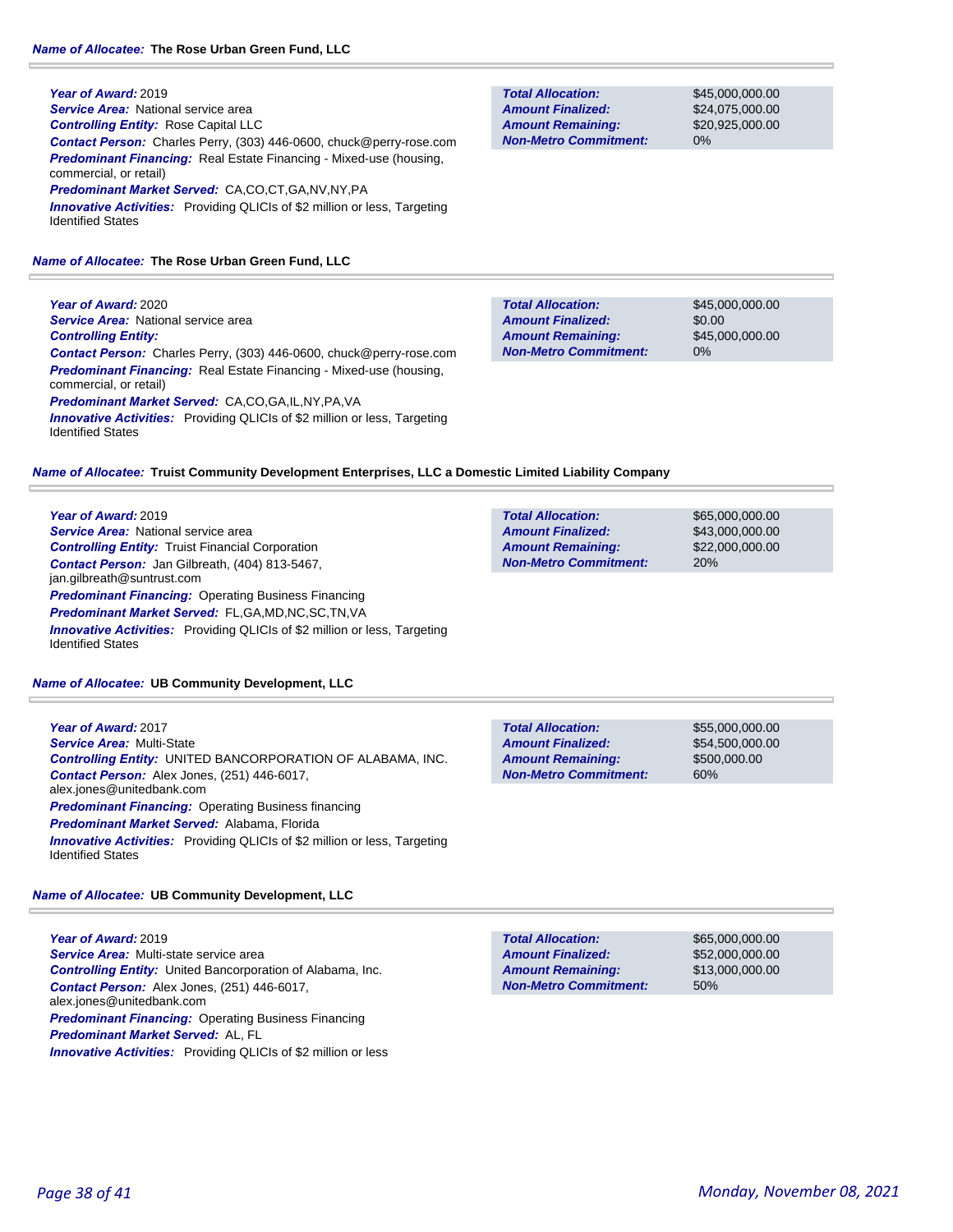**Year of Award:** 2020 *Service Area:* Multi-state service area *Controlling Entity: Contact Person:* Alex Jones, (251) 446-6017, alex.jones@unitedbank.com *Predominant Financing:* Operating Business Financing *Predominant Market Served:* AL, FL *Innovative Activities:* Providing QLICIs of \$2 million or less

### *Name of Allocatee:* **Urban Action Community Development LLC**

**Year of Award:** 2019 **Service Area: National service area** *Controlling Entity:* SBER Development Services LLC *Contact Person:* Tabitha Atkins, (443) 577-4386, tatkins@crossstpartners.com *Predominant Financing:* Real Estate Financing - Office Space *Predominant Market Served:* KS,MD,MI,OH,TN,TX,WI **Innovative Activities:** Targeting Identified States

### *Name of Allocatee:* **Urban Action Community Development LLC**

**Year of Award:** 2020 **Service Area: National service area** *Controlling Entity: Contact Person:* Tabitha Atkins, (443) 577-4386, tatkins@crossstpartners.com *Predominant Financing:* Real Estate Financing - Office Space *Predominant Market Served:* CO,MD,MI,OH,PA,TN,TX **Innovative Activities:** Targeting Identified States

### *Name of Allocatee:* **Urban Development Fund, LLC**

**Year of Award:** 2018 **Service Area:** National service area *Controlling Entity:* Aries Capital LLC *Contact Person:* Chad Goodall, (773) 575-3809, cegoodall@yahoo.com **Predominant Financing:** Real Estate Financing - Community Facilities

*Predominant Market Served:* AL,FL,GA,IL,TX *Innovative Activities:* Providing QLICIs for Non-Real Estate Activities, Targeting Identified States

### *Name of Allocatee:* **USBCDE, LLC**

**Year of Award:** 2018 **Service Area: National service area** *Controlling Entity:* U.S. Bank *Contact Person:* Nichole Huffman, (314) 335-2511, stephanie.huffman@usbank.com *Predominant Financing:* Real Estate Financing - Community Facilities *Predominant Market Served:* CA,MI,MO,NV,RI,TX,WA **Innovative Activities:** Providing QLICIs of \$2 million or less, Targeting Identified States

**Total Allocation: Non-Metro Commitment: Amount Remaining: Amount Finalized:**

\$65,000,000.00 \$0.00 \$65,000,000.00 56%

**Total Allocation: Non-Metro Commitment: Amount Remaining: Amount Finalized:**

\$50,000,000.00 \$40,500,000.00 \$9,500,000.00 0%

**Total Allocation: Non-Metro Commitment: Amount Remaining: Amount Finalized:**

\$50,000,000.00 \$0.00 \$50,000,000.00 0%

**Total Allocation: Non-Metro Commitment: Amount Remaining: Amount Finalized:**

\$50,000,000.00 \$48,568,202.80 \$1,431,797.20 0%

\$70,000,000.00 \$58,000,000.00 \$12,000,000.00 20% **Total Allocation: Non-Metro Commitment: Amount Remaining: Amount Finalized:**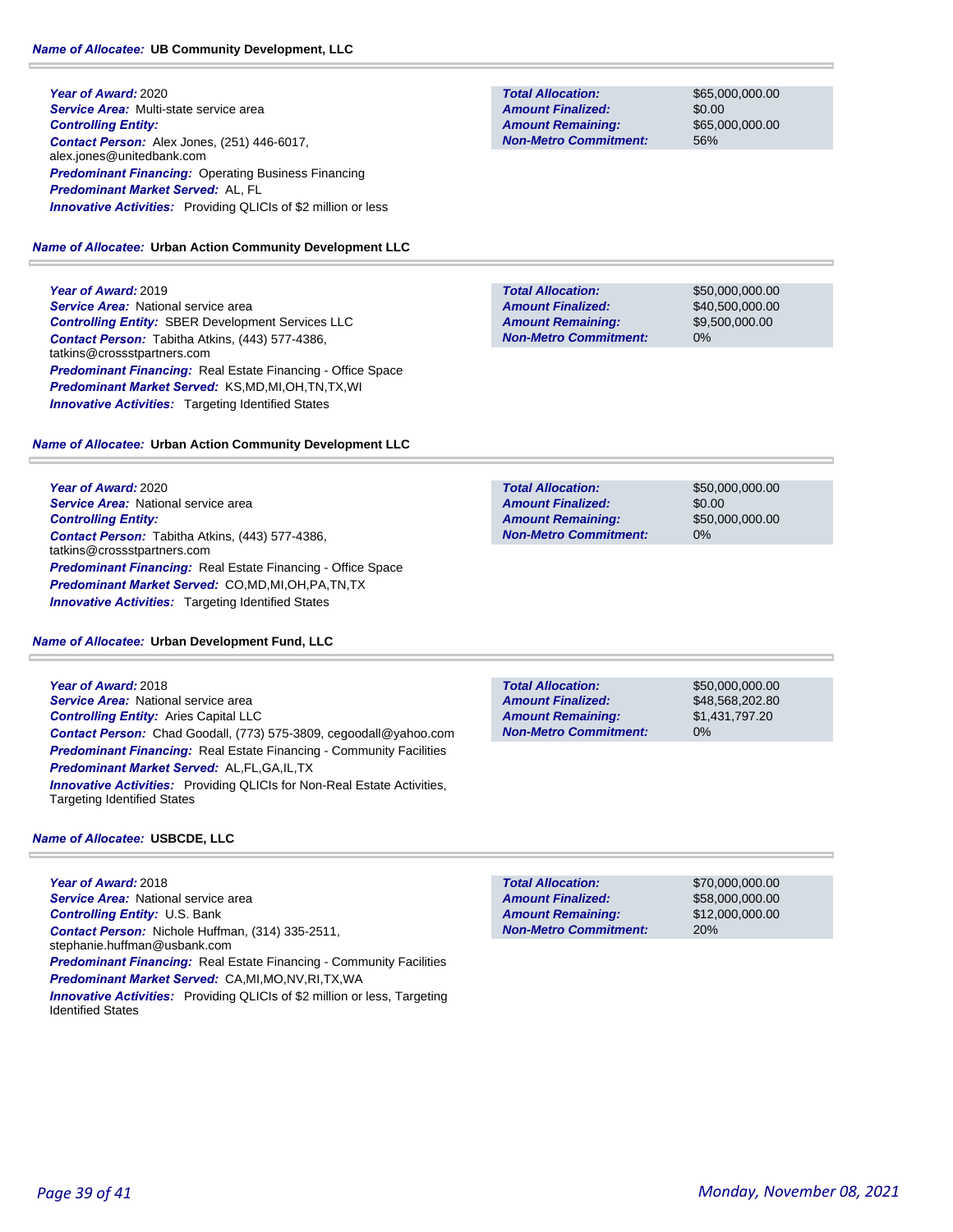**Year of Award:** 2019 **Service Area: National service area** *Controlling Entity:* U.S. Bank *Contact Person:* Nichole Huffman, (314) 335-2511, stephanie.huffman@usbank.com **Predominant Financing:** Real Estate Financing - Community Facilities *Predominant Market Served:* AZ,DC,FL,IA,SC,TX **Innovative Activities:** Providing QLICIs of \$2 million or less, Targeting Identified States

#### *Name of Allocatee:* **USBCDE, LLC**

**Year of Award:** 2020 **Service Area:** National service area *Controlling Entity: Contact Person:* Nichole Huffman, (314) 335-2511, stephanie.huffman@usbank.com **Predominant Financing:** Real Estate Financing - Community Facilities *Predominant Market Served:* AL,FL,GA,IL,MN,MO,TX **Innovative Activities:** Providing QLICIs of \$2 million or less, Targeting Identified States

#### *Name of Allocatee:* **Virginia Community Development Fund, Inc., The**

#### **Year of Award:** 2018

*Service Area:* Multi-state service area *Controlling Entity:* Virginia Community Development Corporation *Contact Person:* Christopher Sterling, (804) 343-1200, csterling@vacdc.org **Predominant Financing:** Real Estate Financing - Community Facilities *Predominant Market Served:* VA, WV *Innovative Activities:* 

#### *Name of Allocatee:* **Waveland Community Development, LLC**

**Year of Award:** 2019 *Service Area:* National service area *Controlling Entity:* Waveland Ventures, LLC *Contact Person:* Paul Deslongchamps, 4144189965, pauld@wavelandventures.com *Predominant Financing: Operating Business Financing Predominant Market Served:* GA,IN,MO,SC,TX *Innovative Activities:* Targeting Identified States

#### *Name of Allocatee:* **Waveland Community Development, LLC**

**Year of Award:** 2020 **Service Area:** National service area *Controlling Entity: Contact Person:* Paul Deslongchamps, 4144189965, pauld@wavelandventures.com *Predominant Financing: Operating Business Financing Predominant Market Served:* AR,FL,GA,MI,NY **Innovative Activities:** Targeting Identified States

**Total Allocation: Non-Metro Commitment: Amount Remaining: Amount Finalized:**

\$65,000,000.00 \$43,350,000.00 \$21,650,000.00 20%

**Total Allocation: Non-Metro Commitment: Amount Remaining: Amount Finalized:**

\$65,000,000.00 \$0.00 \$65,000,000.00 20%

\$35,000,000.00 \$17,500,000.00 \$17,500,000.00 30% **Total Allocation: Non-Metro Commitment: Amount Remaining: Amount Finalized:**

**Total Allocation: Non-Metro Commitment: Amount Remaining: Amount Finalized:**

\$55,000,000.00 \$45,000,000.00 \$10,000,000.00 80%

\$20,000,000.00 \$0.00 \$20,000,000.00 80% **Total Allocation: Non-Metro Commitment: Amount Remaining: Amount Finalized:**